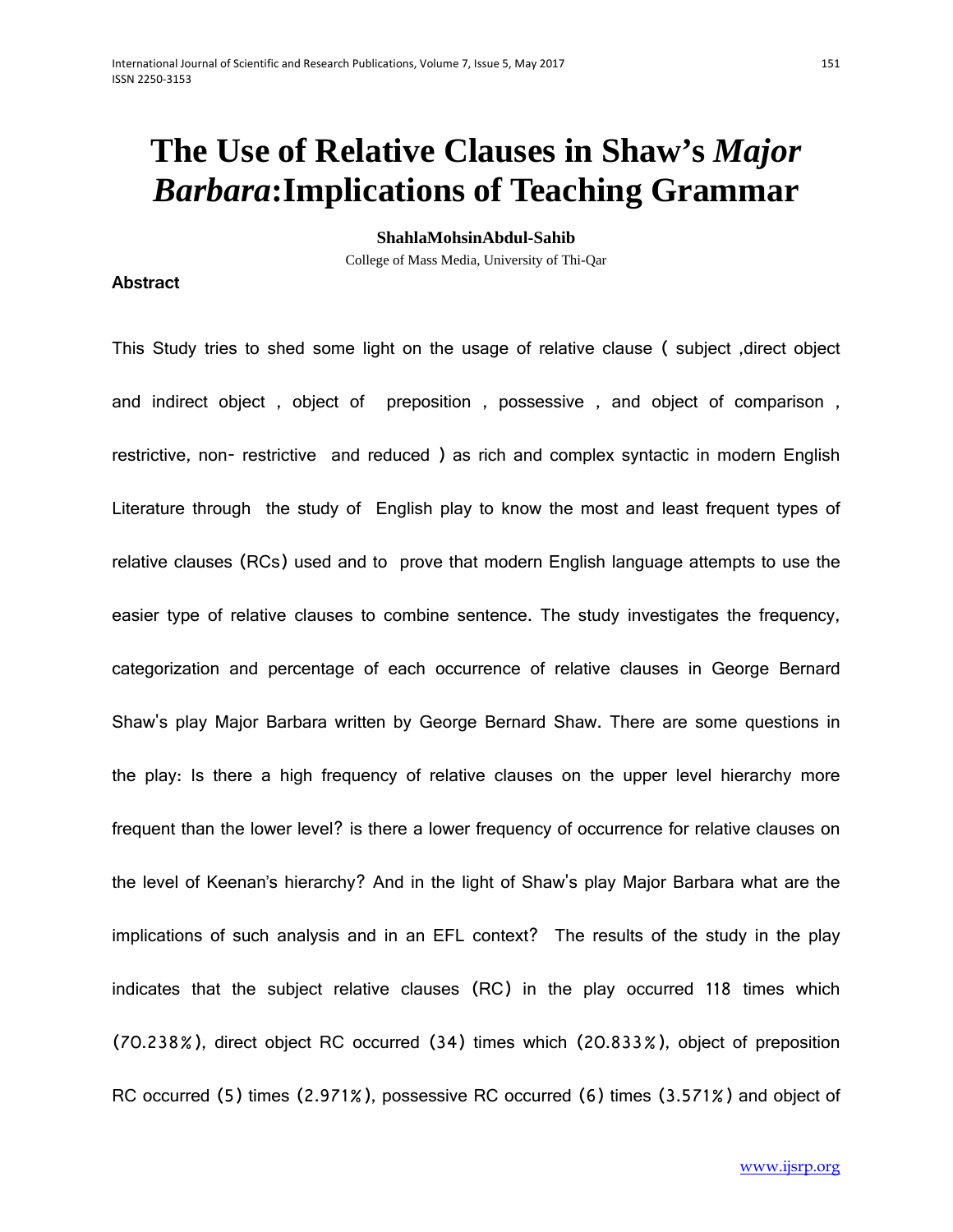comparison didn't occur at all (0%). This mean that the subject relative clauses and the direct object are the dominant types of relative clauses respectively. This proves that the subject relative clauses and the direct object RC are considered the upper level of hierarchy and are more frequently used in the modern English Literature. The other kinds of the relative clauses such as indirect object, object of preposition, possessive and object of comparison are considered the lower level and are less frequently used in the modern English Literature. Besides, the results indicate that the modern English play writing attempt to use the easier types of relative clauses, the subject and the direct object to combine sentence.

**Key words**: direct object, indirect object, object of preposition, relative clauses, subject.

### **1- Introduction**

The relative clause is a frequently used kind of subordination. English, especially written English, uses subordination. Arabic on other hand, uses coordination (Khalil, 2000). The relative clauses are an important and rich syntactic in English. Since no studies have been conducted previously on the use of relative clauses, their frequency and their various kinds in English literature, this study sheds light on this area of research.

Relative clauses constitute a problematic area for Arab EFL learners as they are rich syntactic structure in English and they can hinder effective communication because they are semantically and syntactically complex. This study tackles the usage of relative clauses in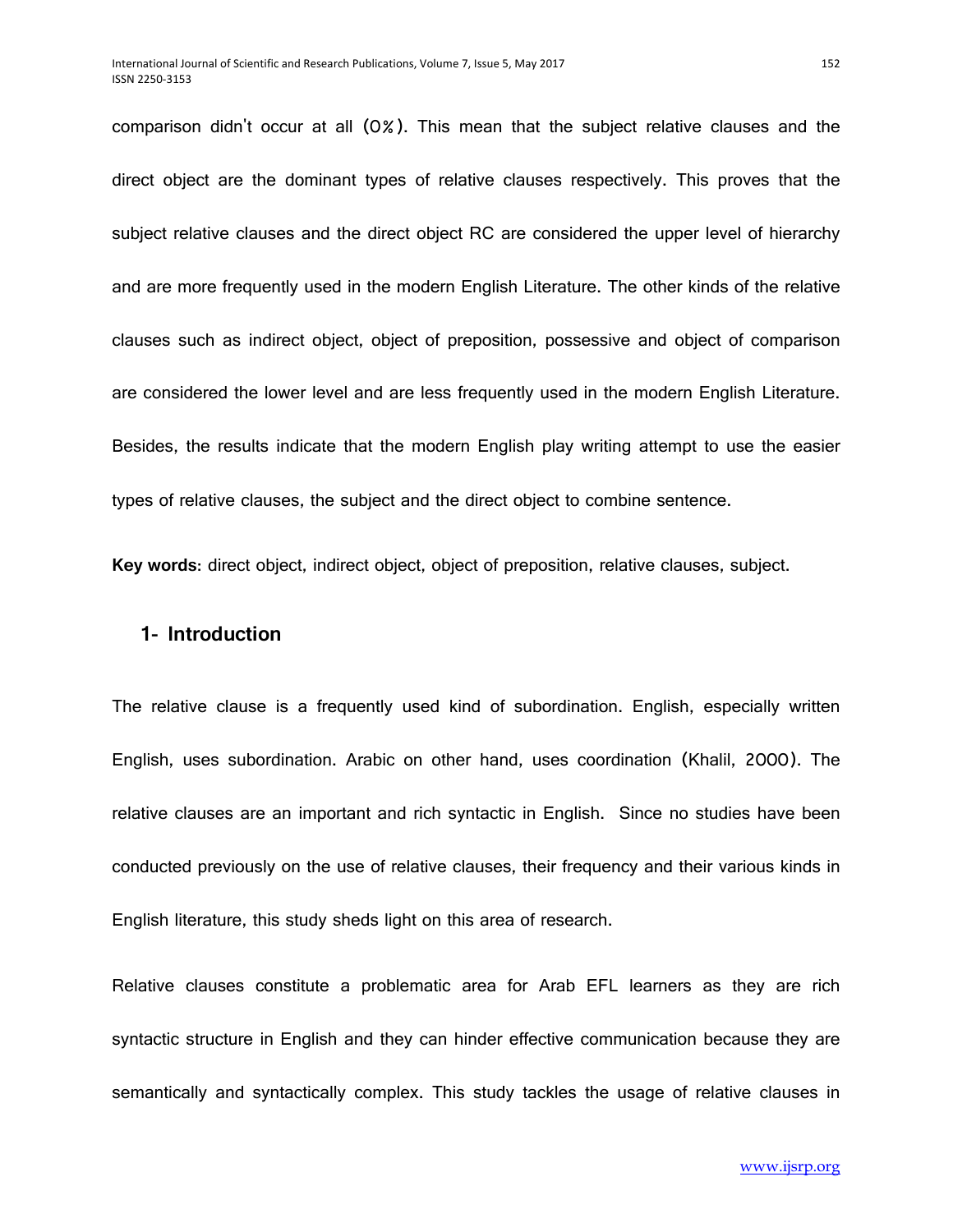modern English literature through discourse analysis of a modern English namely Major Barbara by George Bernard Shaw and to prove that modern language attempts to use the easier types of relative clauses to sentence to combine\sentences relative clauses are categorized into nine categories: Subject (SU) relative clauses, divided object (DO), indirect object (IO), object of preposition (OP), genitive, object of comparison, restriction, nonrestrictive and reduced contact clauses, each of which has a level of difficulty . it is assumed that the easier construction (formation) is more frequently used.

#### **2-Problem**

Relative clauses especially those on the lower level of Keenan and Comrie's (1977) hierarchy constitute learning difficulties. No study has attempted to elaborate the occurrence and frequently of these difficult structures in extended discourse like that of a play.

# **3-Aims**

This study has the following aims: -

1-Examining the frequently and categorization of relative clauses in a modern English play, namely Major Barbara

2-Shedding light on the most and the least frequent types of relative clause used, and proving that there is a lower frequency of occurrence for relative clauses on the lower level of Keenan' s Hierarchy while the relative clauses on the upper level hierarchy are move frequent than those on the lower one.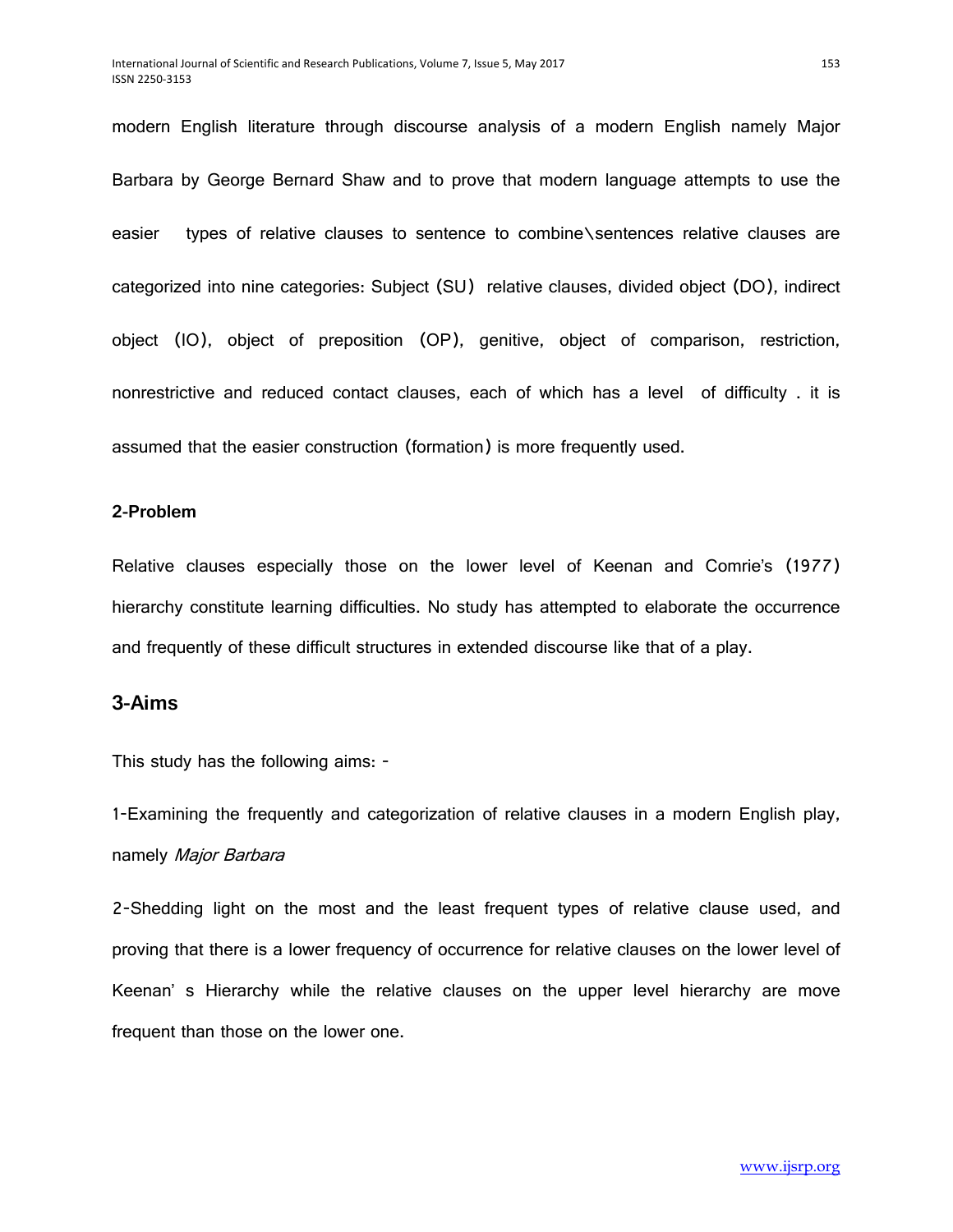3-Investgations the impact of such analysis and categorization on the practice of teaching grammar in EFL contact.

#### **4- Definitions**

Relative clauses are dependent clauses that modify nouns.

They are introduced by a set of relative pronouns (that,which, who, whom, andwhose). They are called adjective clauses because they have the same function as a adjectives but they come after the head noun as post nominal modifiers (Crown,2008:420). Kharma and Bakir (2003:332) and Jacob (1995:367) define the relative clauses as a sentence like construction that the head noun and provides information about the set of entities denoted by the head - noun, e.g., the meteor that she saw was quite large.

Crown (2008, P: 420-421) said that the relative clauses are dependent clauses that modify nouns. They are introduced by a set of relative pronouns: that, which, who, whom, and whose. They are called adjective clauses because they have the same function as a adjectives but they come after the head noun (post nominal modifiers). Besides, relative clauses are formed by means of wh-movement.

" this rule move the NP in the relative clauses that corresponds to the noun phrase in the main clause to the front of the relative clauses, leaving a gap at the place from which it was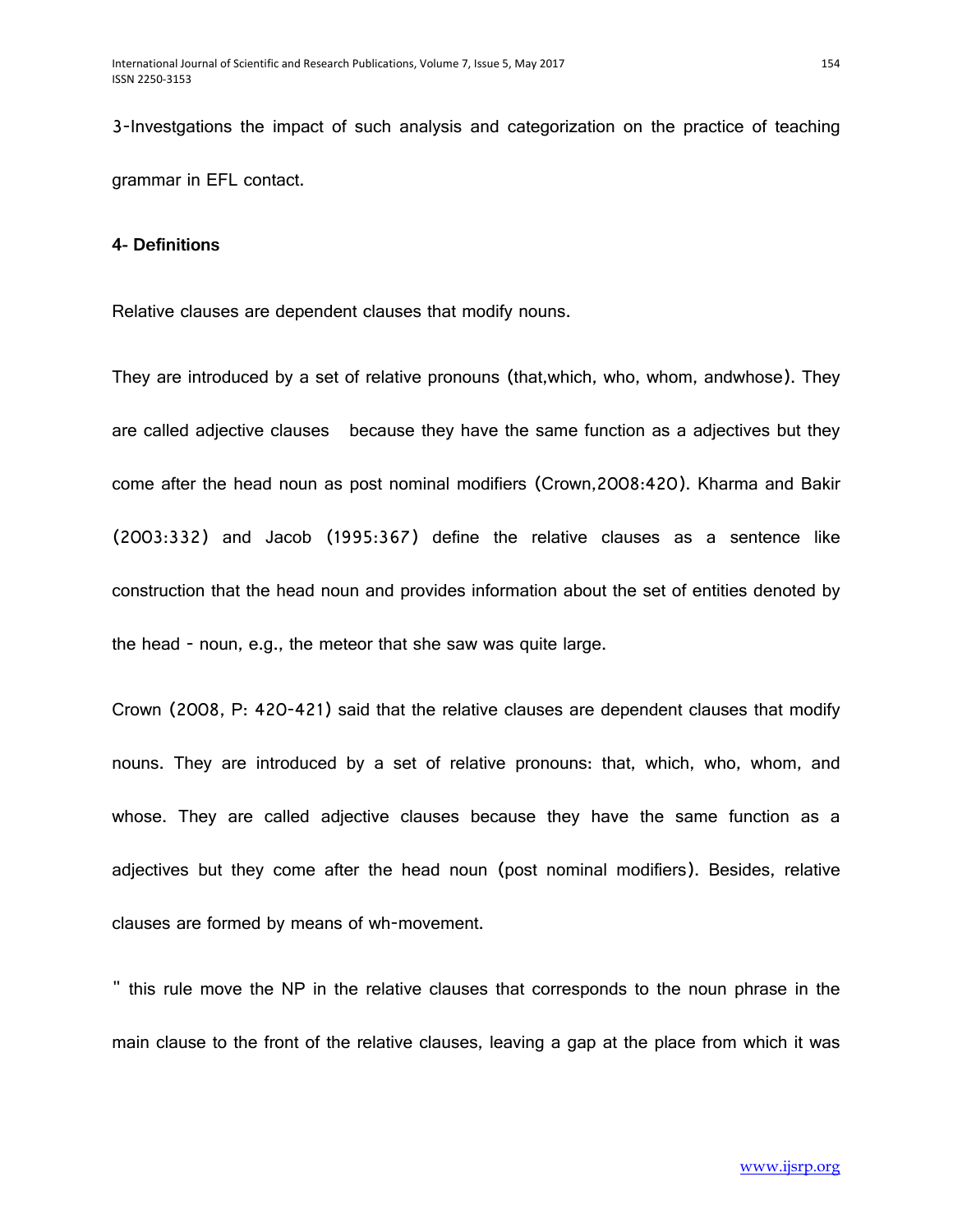moved. The NP formed by wh-movement is replaced by a relative pronoun " e.g. The movie (that we saw the movie) was really scary. (Crown, 2008:421).

English relative clauses can be classified into six types of restrictive clauses as follows: subject relative clauses, direct object relative clauses (DO), Crown (2008:421), Quirk (1985:1248) and Quirk (1973:356) pointed out that English relative clauses can be classified into restrictive and non-restrictive depending on the function of the relative pronoun as subject,object, complement or prepositional complement. A restrictive relative clause is a clause that restricts the reference of the noun phrase modified and adds necessary information to it. For example, my brother "who live in Herbron, is a teacher. But a non  $$ restrictive relative clause is a clause that doesn't restrict the noun's reference and it adds additional and unnecessary information about the modified noun (the head noun).

It is indicated by the commas around it. For example, the pretty girl, who is a typist, is Mary Smith.

Keenan and Comrie's (1972:81) stated that languages differ in the formation of their relative clause on the basis of three dimensions. The differences among languages with respect to the distraction relative clause cause problems for ESL and EFL learners. The three dimensions are: -

1-The position of the relative clauses with respect to the head noun.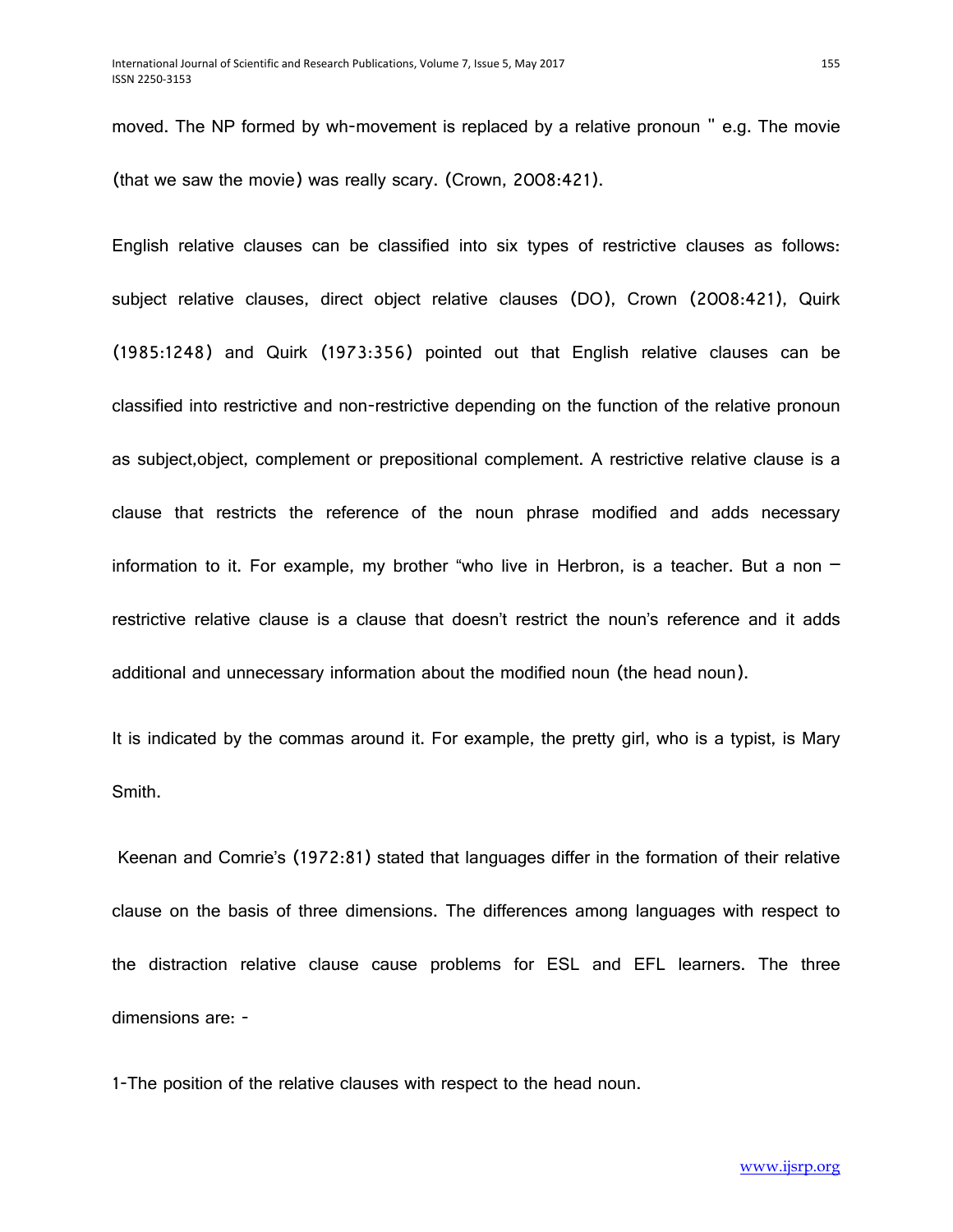2-How relative clause are marked.

3-The presence or the absence of a pronominal reflex.

Keenan and Comrie's (1977: 81) suggest a theoretical model known as noun phrase Accessibility Hierarchy (NPAH). There model showed that the higher positions on the hierarchy are easier to be relativized than the lower ones. Below are six position of the hierarchy model: subject NP, objet NP, indirect object NP, oblique object NP, genitive NP, and object NP of a comparison. Their hierarchy state that in universal grammar, subject NPs are easier to relativize than indirect object NPs, … etc. The most difficult position is the object of a comparison and it is rather rarely used.

 Concerning the characteristics of relative clauses, Quirk (1983:315) stated that relative pronoun is capable of showing concord with its antecedent and indicating its function with the relative clauses as a constituted of an element of clauses structure (S, O, C, A). This mean that the relative pronoun function respectively as subject, object, complement and adverbial (including its role as prepositional complement) in the relative clause with personal and non- personal antecedents e.g.

| Who spoke to him Subject |
|--------------------------|
| Who(m) he met  object    |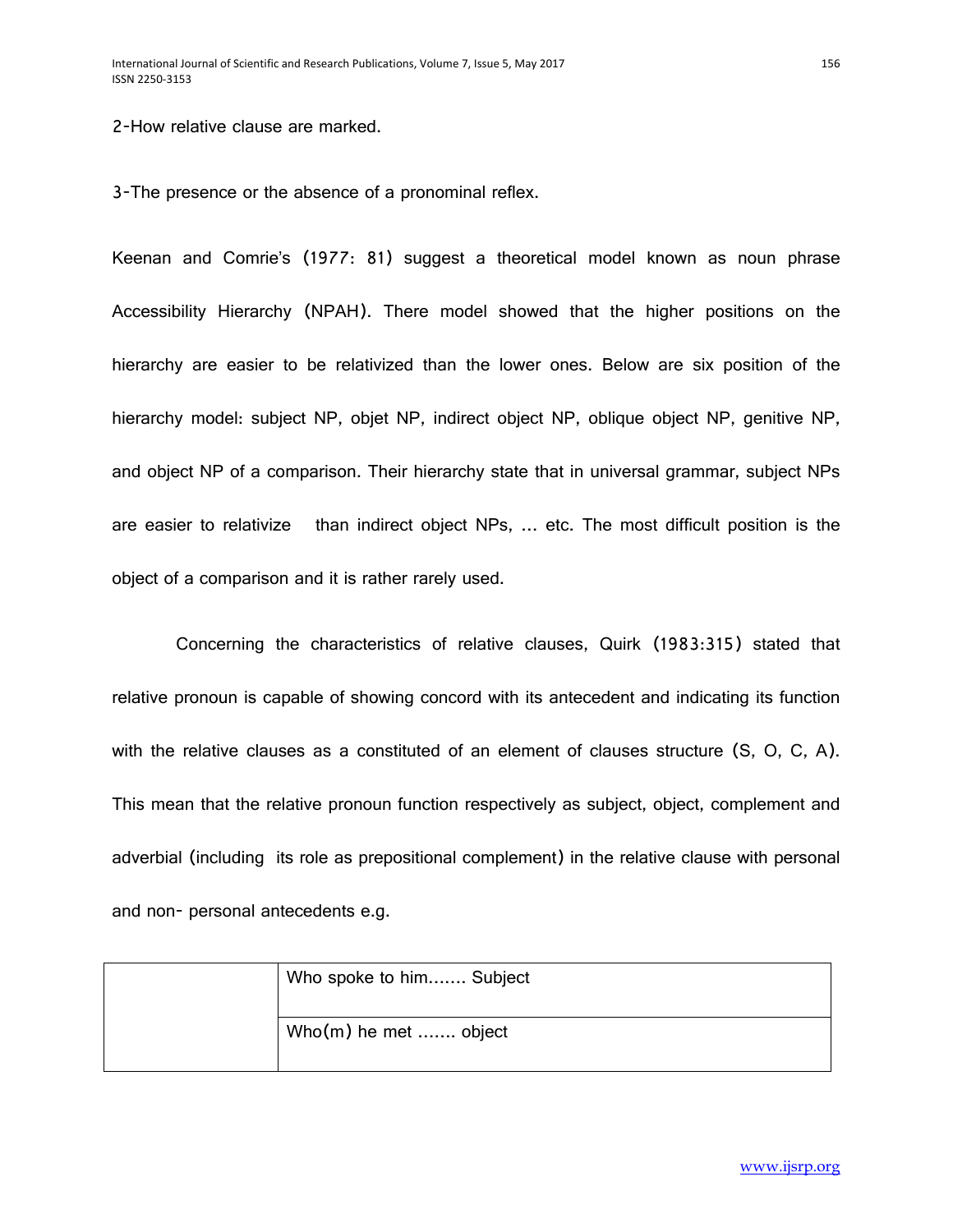| The person | $Who(m)$ he spoke to  prepositional complement |
|------------|------------------------------------------------|
|            | To whom he spoke  Prepositional complement     |
|            | Toward whom the dog ran  (adverbial)           |
|            | Whom the dog ran toward  (adverbial)           |

The relative clauses modified the NP (noun phrase) of the base string forming with it an expanded noun phrase which can then occur in any function in a matrix string in which the original noun phrase could occur.

The words who, when, whose which, and that are called relative clause: who (subject and whom (object) are used when the NP refers to people, which is used for things, whose is used for possession and that can be used for all NPs and it can be used for things and people as subject and object in defining relative clause. This mean *that* can be used for instead of who(m) and which in defining relative clause (Robert, 1964: 206-214).

5-Litraure Review about the Problems in Relative Clauses Encountered by Arab Learners

Tushyeh (1985) stated that adult EFL learners encounter problems in the production of relative clauses and make errors in using them. He found that language transfer is an important factor in the acquisition of relative clauses by adult EFL learners.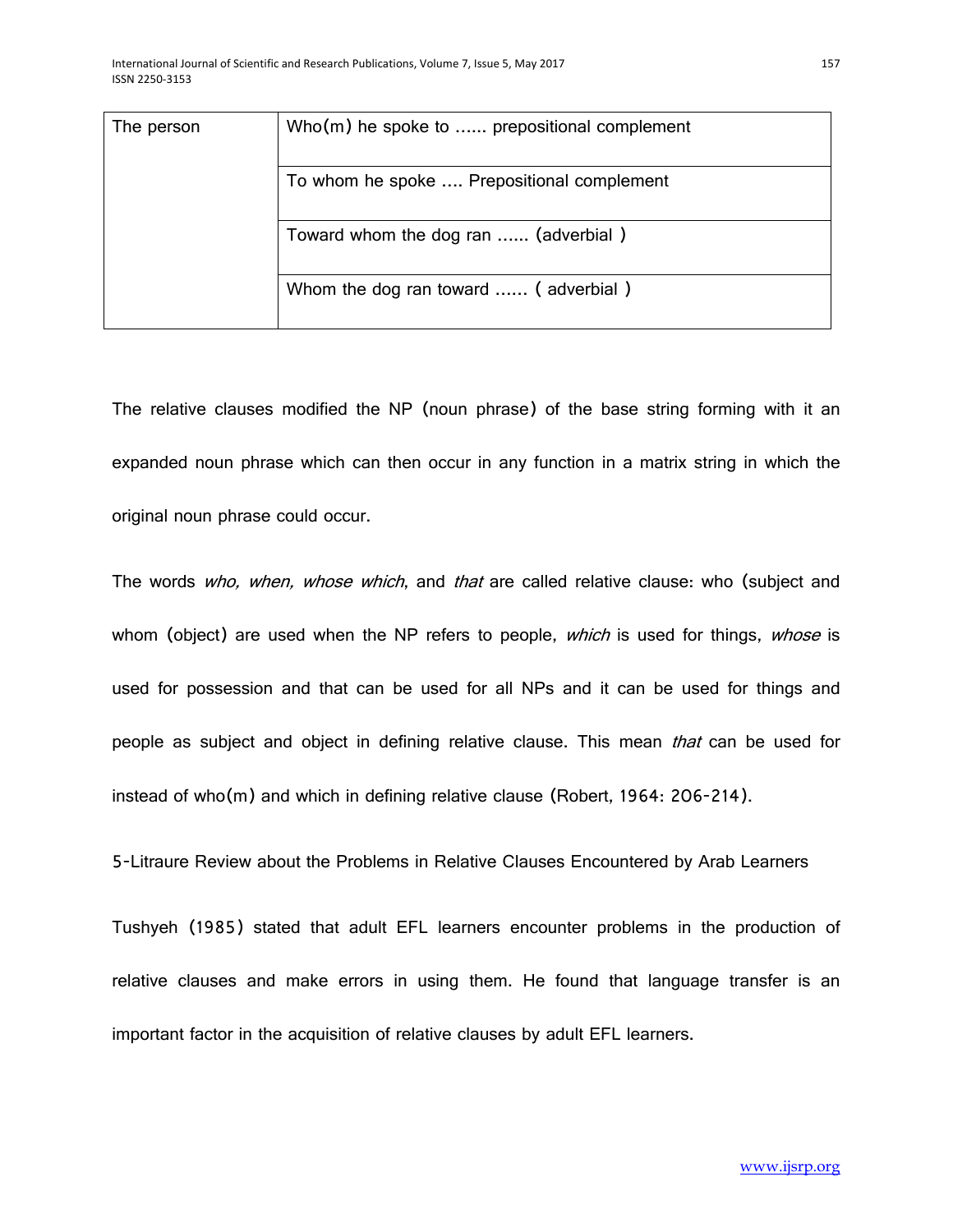Kharma (1987) conducted a study about the difficulties encountered by Arab learners in the formation of relative clauses. The collected data from the free essay writing of university students, from Arabic to English translation and multiple choice tests in addition to multiple choice test at the secondary school level.

 Then, he collected the student errors to arrive at the source of errors. He found that all the persistent errors and all errors types can be ascribed to the negative transfer (or interference) from Arabic. Another point is that all errors made in the formation of relative clauses are errors of form not use and they do not affect communication.

Tadros (1979) found that Arab speaking students at Khartoum university made errors in forming relative clauses in English. He analyzed interference errors in the written English of students through his study that involves 472 scripts obtain from 236 students at Khartoum university. These errors are attributed to interference from Arabic.

 Khalil (1985) in his article " Interlingual and Interlingual Errors in Arab Freshman English ' explained that Arab learners commit errors in forming relative clauses. He collected data from 150 final examination composition papers written by Arab learners enrolled in the first semester as freshman students taking the English courses 103 and 104 at Bethlehem university. He identified sense types of errors: The copula, embedded questions, pronoun retention, prepositions articles, semantic, and stylistic errors.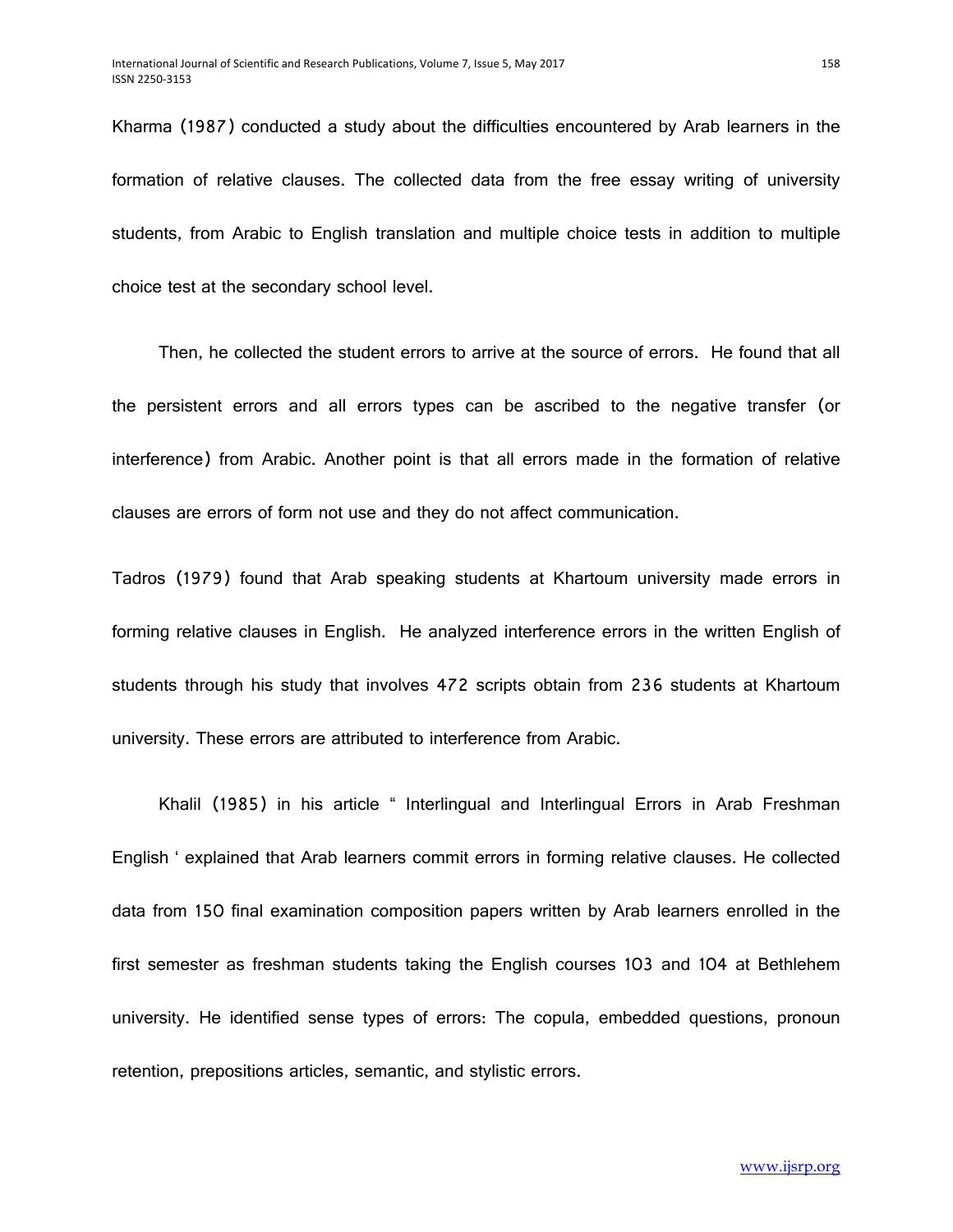Shachter (1974) collected data from free compositions written by Arab, Chinese, Persian and Japanese EFL learners. She gathered all the relative clauses from three compositions and analyzed them in respect of the three dimensions ofKeenan and Comrie (1972). She found that Arab and Persian learners and the Chinese learners find relative clauses formation in English similar to their native language forms to English and produced more relative clauses. Khalil (2000: 109-113) classified the errors committed by Arab EFL learners in the use of relative clauses into nine types: relative pronoun omission, relative personal pronoun miss election, subject retention, object pronoun retention, whose miss election, who-which, miss election, who miss election and wrong number concord. He attributed most of these errors to Arabic interference.

Besides, he attributed other errors such as *who-whom* miss election to errors induced by the teacher situation. When teacher tell their learners that *who* and *whom* have the same meaning, they overgeneralize this rule and use who or whom in the wrong linguistic context. Crown (2008:440:442) stated that EFL students make errors in producing English relative clauses in their L1s differs from that of English. For example, the beginning of the relative clauses in language such as, Arabic, Turkish and Farsi in marked by a single subordinator. Subject and object presumptive pronouns are considered persistent transfer errors made by EFL learners. For example, \*l has learned that I shouldn't do things that (they) hurt them.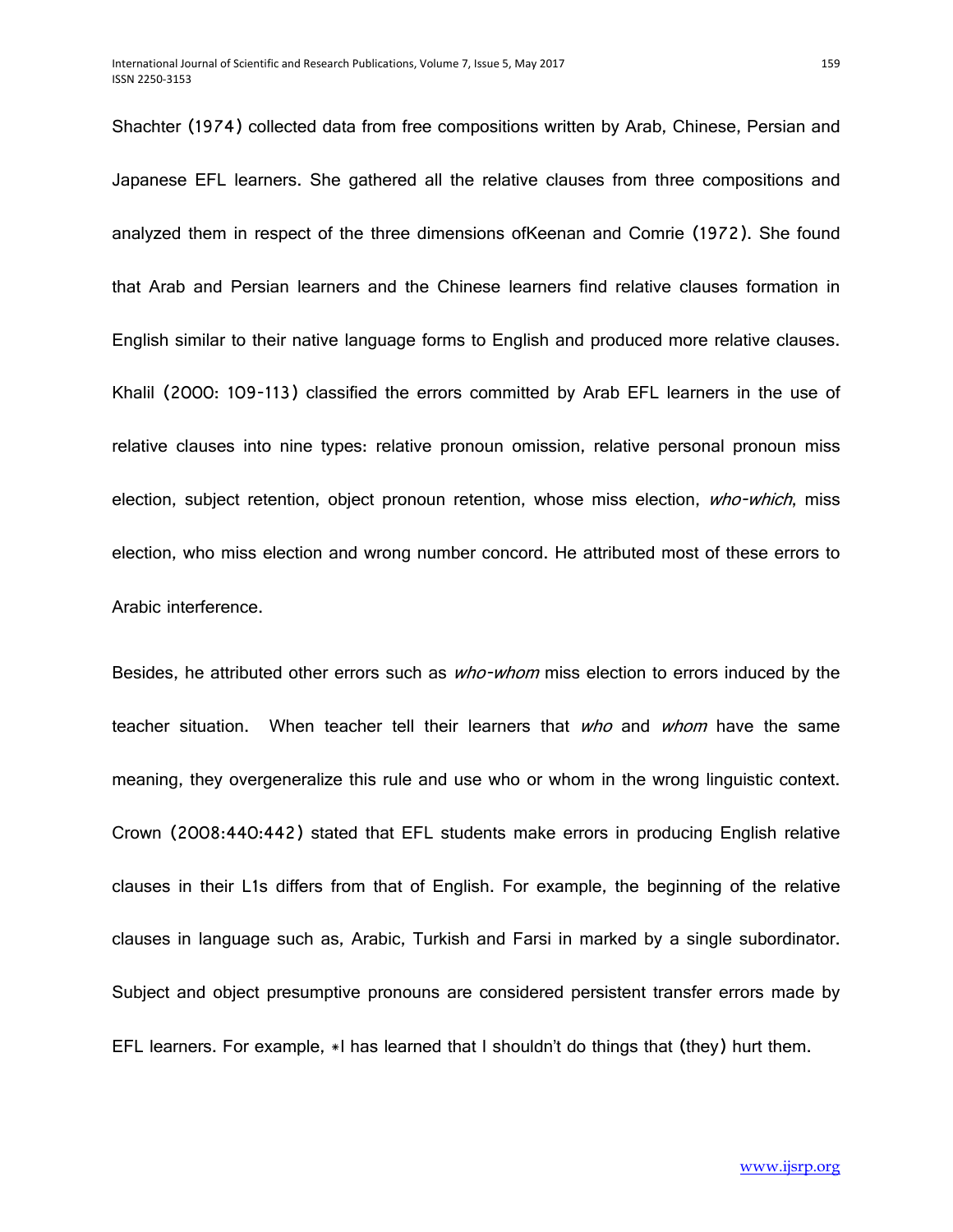\*The man who we saw (him) yesterday is my father.

6- Problems that Arab EFL Learners Have with Relative Clauses.

According to the empirical studies conducted by khalil (2000), Tushyeh (1983),

Tardose (1974) and Shachter (1974), the most common errors

committed by Arab EFL learners are:

1- . The Repetition of the Object of the Relative Clause (resumptive pronoun), e.g.,

This is the man whom we met \*him yesterday.

2. Subject Pronoun Retention (repetition of the subject pronoun in relative clauses), e.g.,

The girl who  $*$ *she* is beautiful came.

3-The Use of the Relative and Possessive Pronoun Instead of Whose, e.g.,

The man who his blood was tested that.

4-Relative Pronoun Misselection (which – who)

This is the teacher which teaches us English.

5. Confusion of who and whom

The friend whom is clever failed the test.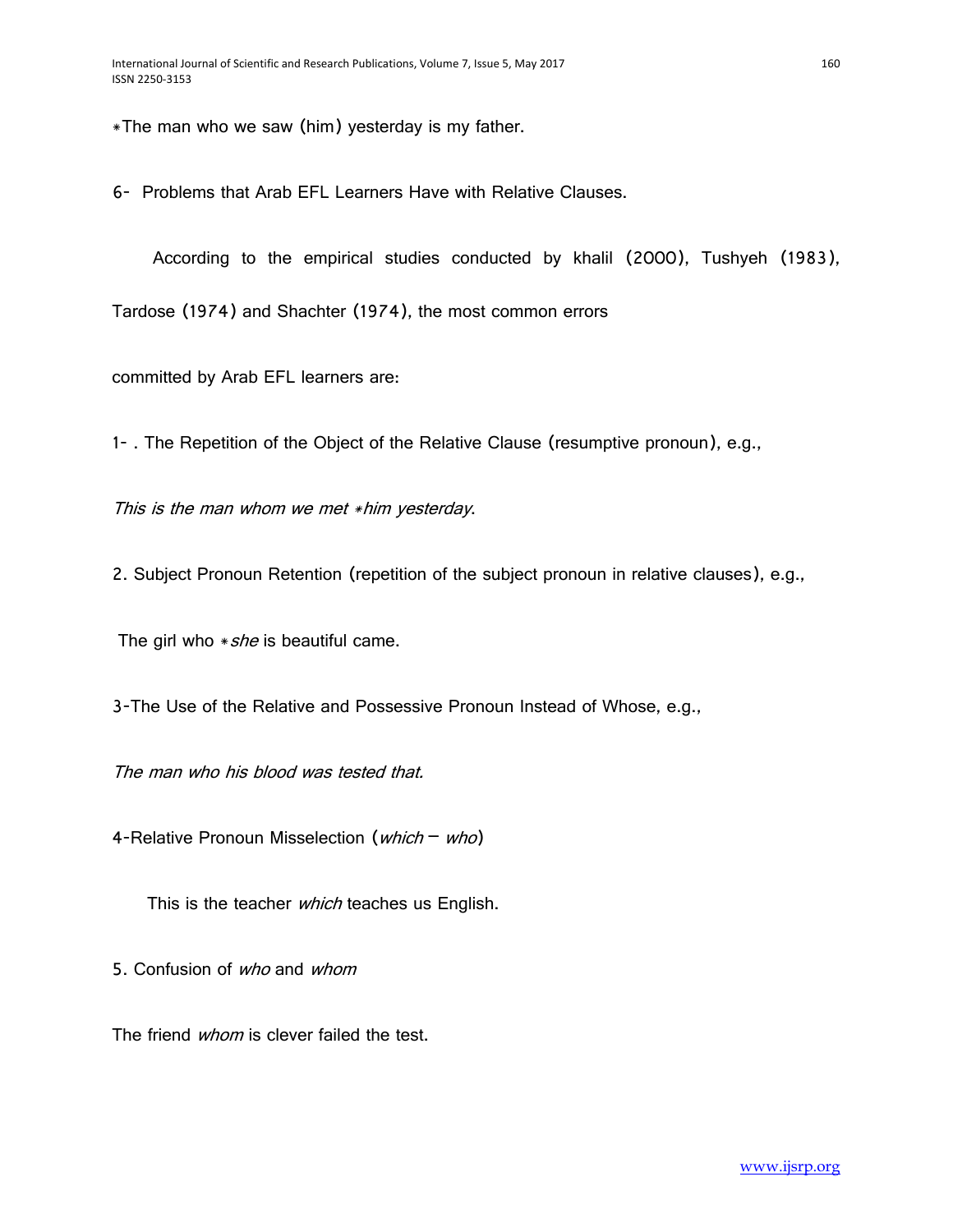6. Omission of the Relative Pronoun When It Describes an Indefinite Noun.

Ali is a man \* doesn't come late.

7. Omission of the Relative Pronoun

I want to speak about something  $*$  happened to me.

8. Omission of the Relative Antecedent, e.g.,

I don't agree with  $*$  who says that the sun goes round the earth.

9-Wrong Number Concord (Agreement)in Relative clauses, e.g.,

The life of orphans who  $*$  hasn't got enough love is a difficult one.

10-The Use of Coordination Instead of Subordination, e.g.,

She is an eccentric woman  $*$  and she always dresses as a bride.

11-Wrong Placemen of the Relative Clause, e.g.,

The boys were in the house  $*$  who were my friends.

# **7- Results and Discussion**

The data for this study Taken from the modern play" Major Barbara" the well  $\neg$ known play wright Gorge Bernard Shawin the table below, there is a presentation of the frequency,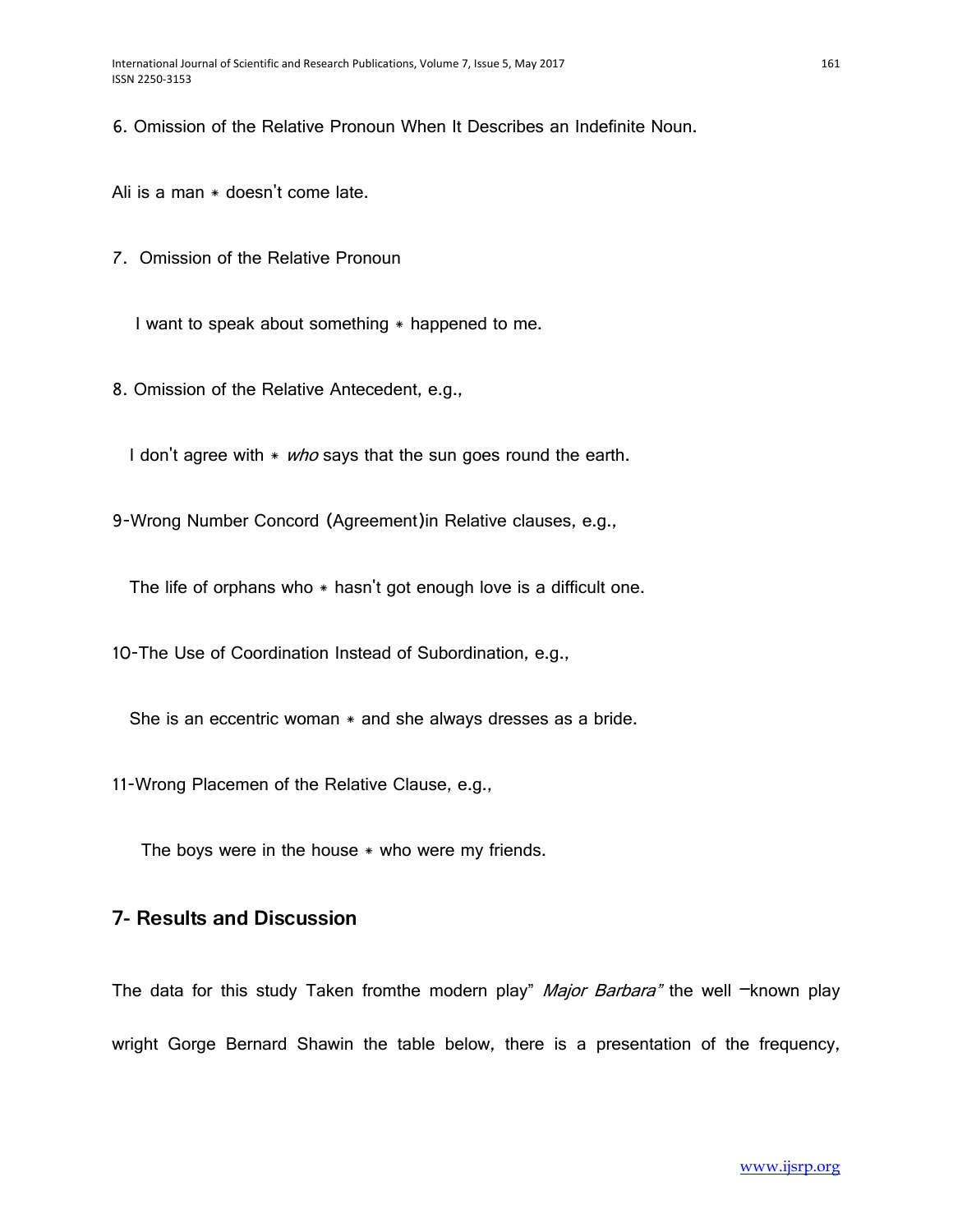categorization and percentage of relative clauses in Gorge Bernard Shaw's play "Major

Barbara".

#### **Table 1**

**The Frequency, Categorization and Percentage of Occurrence of Each Type of Relative Clauses in G. B. Shaw's Play** Major Barbara

| Percentage %       | <b>Total</b>   | <b>ActIII</b>  | <b>ActII</b>     | Act I          | <b>Kind</b><br>of<br><b>RC</b><br>and<br>function                 |                                |
|--------------------|----------------|----------------|------------------|----------------|-------------------------------------------------------------------|--------------------------------|
| $15/118 = 12.7%$   | 15             | 6              | $\overline{c}$   | $\overline{7}$ | Subject<br>Restrictive<br><b>RC</b><br>/Contact Form              |                                |
| $57/118 = 48.3%$   | 57             | 25             | 22               | 10             | Restrictive RC<br>Subject<br>/Full form                           |                                |
| $26/118 = 22%$     | 26             | $\overline{7}$ | 14               | 5              | Non-Restrictive<br><b>RC</b><br>Subject / Contact Form            | <b>Subject</b>                 |
| $20/118 = 16.94%$  | 20             | 10             | 5                | 5              | Non-Restrictive<br>RC<br>Subject / Full Form                      |                                |
| 118/168=70.238%    | 118            |                |                  |                | Total                                                             |                                |
| $12/35 = 3428%$    | 12             | $\overline{4}$ | $\boldsymbol{6}$ | $\overline{c}$ | Restrictive RC<br><b>Direct</b><br>Object / Contact Form          |                                |
| $20/35 = 57.14%$   | 20             | 8              | 8                | $\overline{4}$ | Restrictive RC<br><b>Direct</b><br>Object /Full Form              |                                |
| $1/35 = 2.85%$     | $\mathbf{1}$   | $\mathsf{o}$   | $\mathbf{1}$     | $\Omega$       | <b>RC</b><br>Non-Restrictive<br>Direct Object / Contact<br>Form   | <b>Direct</b><br><b>Object</b> |
| $2/35 = 5.71%$     | $\overline{c}$ | $\circ$        | $\mathbf{1}$     | $\mathbf{1}$   | Non-Restrictive<br><b>RC</b><br>Object<br>Direct<br>/Full<br>Form |                                |
| $34/168 = 20.833%$ | 35             |                |                  |                | Total                                                             |                                |
| $0/4 = 0%$         | 0              | $\mathsf O$    | $\circ$          | $\mathsf{o}$   | Restrictive RC Indirect<br>Object / Contact Form                  |                                |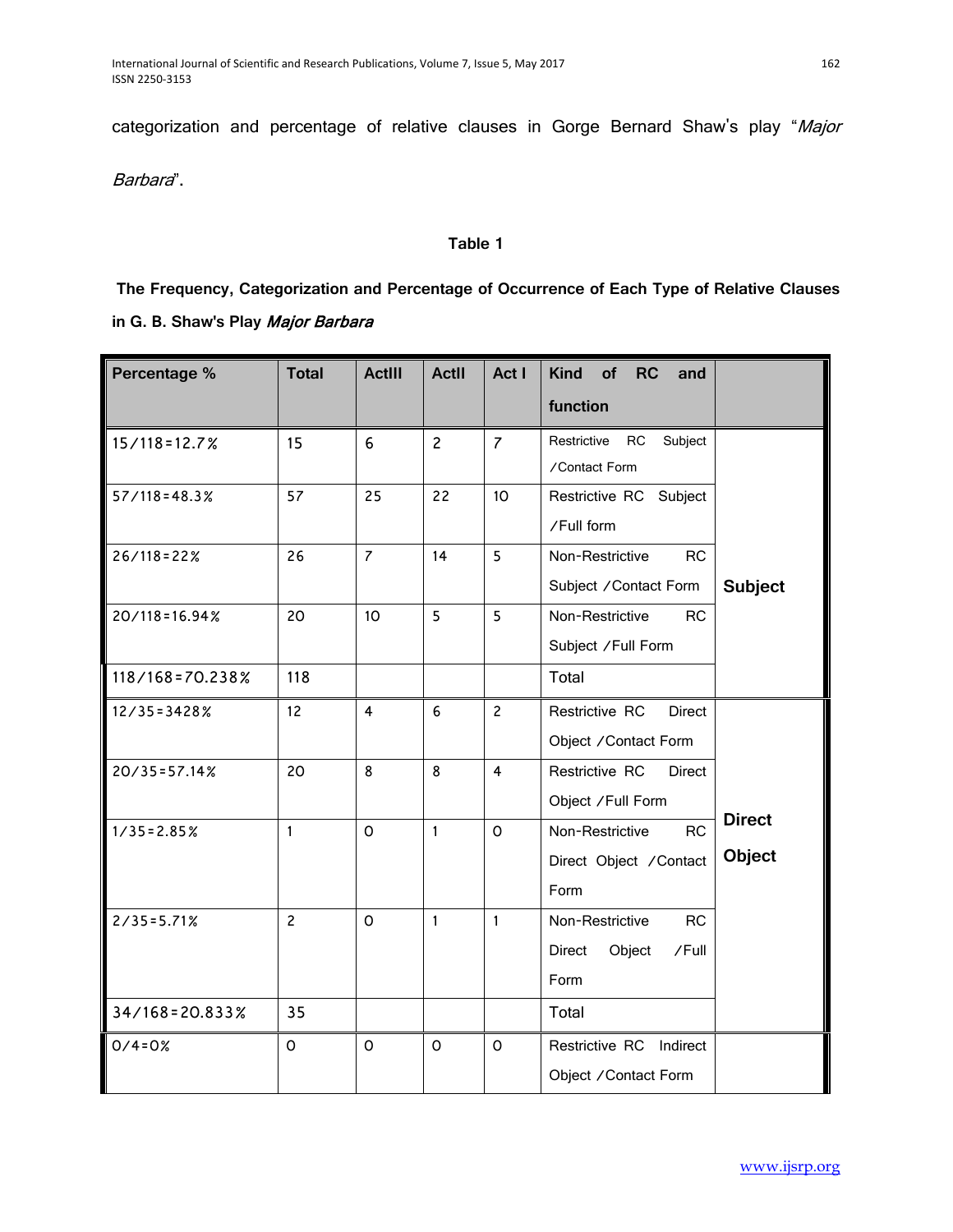| $\frac{3}{4}$ = 75% | $\mathbf{3}$     | $\mathbf{2}$        | $\circ$        | $\mathbf{1}$   | Restrictive RC Indirect<br>Object / Full Form                                    |                    |
|---------------------|------------------|---------------------|----------------|----------------|----------------------------------------------------------------------------------|--------------------|
| $0/4 = 0%$          | $\mathsf O$      | $\mathsf O$         | O              | 0              | Non-Restrictive<br><b>RC</b><br>Indirect<br>Object<br>/Contact Form              | Indirect<br>Object |
| $\frac{1}{4}$ = 25% | $\mathbf{1}$     | $\mathsf O$         | $\mathbf{1}$   | 0              | Non-Restrictive<br>RC<br>Indirect Object /Full<br>Form                           |                    |
| $4/168 = 2.380%$    | 4                |                     |                |                | Total                                                                            |                    |
| $0/5 = 0%$          | $\mathsf{O}$     | $\mathsf{O}$        | $\mathsf{O}$   | $\mathsf{O}$   | Restrictive RC Object<br>Preposition<br>$of$ and $\overline{a}$<br>/Contact Form | Object<br>of       |
| $3/5 = 60%$         | $\mathbf{3}$     | $\mathsf{O}$        | $\mathbf{1}$   | $\overline{c}$ | Restrictive RC Object<br>of Preposition<br>/Full<br>Form                         | <b>Preposition</b> |
| $0/5 = 0%$          | $\mathsf O$      | $\mathsf O$         | $\circ$        | 0              | Non-Restrictive<br><b>RC</b><br>Object of Preposition<br>/Contact Form           |                    |
| $2/5 = 40%$         | $\overline{c}$   | $\mathsf{O}\xspace$ | $\mathbf{1}$   | $\mathbf{1}$   | Non-Restrictive<br><b>RC</b><br>Object of Preposition<br>/Full Form              |                    |
| $5/168 = 2.976%$    | 5                |                     |                |                | Total                                                                            |                    |
| $3/6 = 50%$         | 3                | $\overline{c}$      | $\mathbf{1}$   | O              | Restrictive<br><b>RC</b><br>Possessive                                           |                    |
| $3/6 = 50%$         | $\mathbf{3}$     | $\mathsf{O}\xspace$ | $\overline{c}$ | $\mathbf{1}$   | <b>RC</b><br>Non-Restrictive<br>Possessive                                       | <b>Possessive</b>  |
| $6/168 = 3.571%$    | $\boldsymbol{6}$ |                     |                |                | Total                                                                            |                    |
|                     | $\mathsf O$      | O                   | $\mathsf O$    | $\circ$        | Object of Comparison                                                             | Object             |
| $0 = 0%$            | $\mathsf O$      |                     |                |                | Total                                                                            | ofComparison       |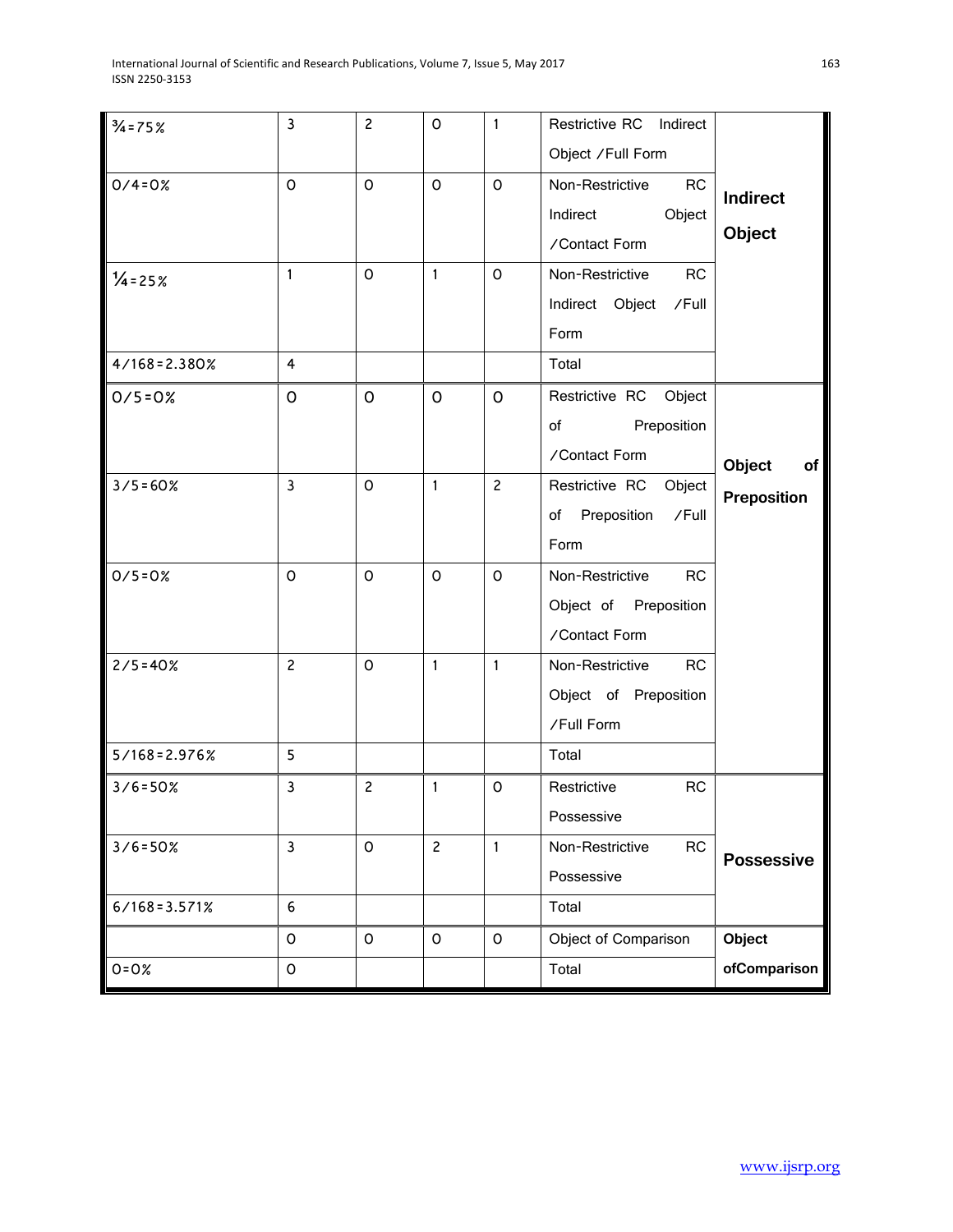According to the table provided, the subject relative clause is the most frequent kind of relative clauses in George Bernard Shaw's Play Major Barbara. This kind has 118 occurrences which constitute 70.238%. It is divided into 4 subsections and they are exemplified from the three acts of the play as follows:

1. Restrictive RC Subject / Contact Form, e.g., I do beg you to let me alone for once, and tell me about this horrible business of my father wanting to set me aside for another son.

2. Restrictive RC Subject /Full Form. I am not one of those men who keep their morals and their business in watertight compartments. (MB. Act I).

3- Non-Restrictive RC Subject / Contact Form. Homer, speaking of Autolycus, uses the same phrase. (MB. Act I).

4. Non-Restrictive RC Subject / Full Form. Your Christianity, which enjoins you to resist not evil, and to turn the other cheek, would make me a bankrupt. (MB. Act I).

 The category Restrictive Relative Clauses as Subject /Full Form, this category was found as the most frequent of all its kinds in the play under investigation (M.B). It counted 57 occurrences which constituted 48.3%.On other hand, On the other hand, the Non-Restrictive RC as Subject /Contact Form makes up to 26 occurrences which constitute 22%. The third category is Non-Restrictive RC Subject /Full Form. This category occurred 20 times which constituted 16.94%. The last category is Restrictive RC Subject /Contact Form.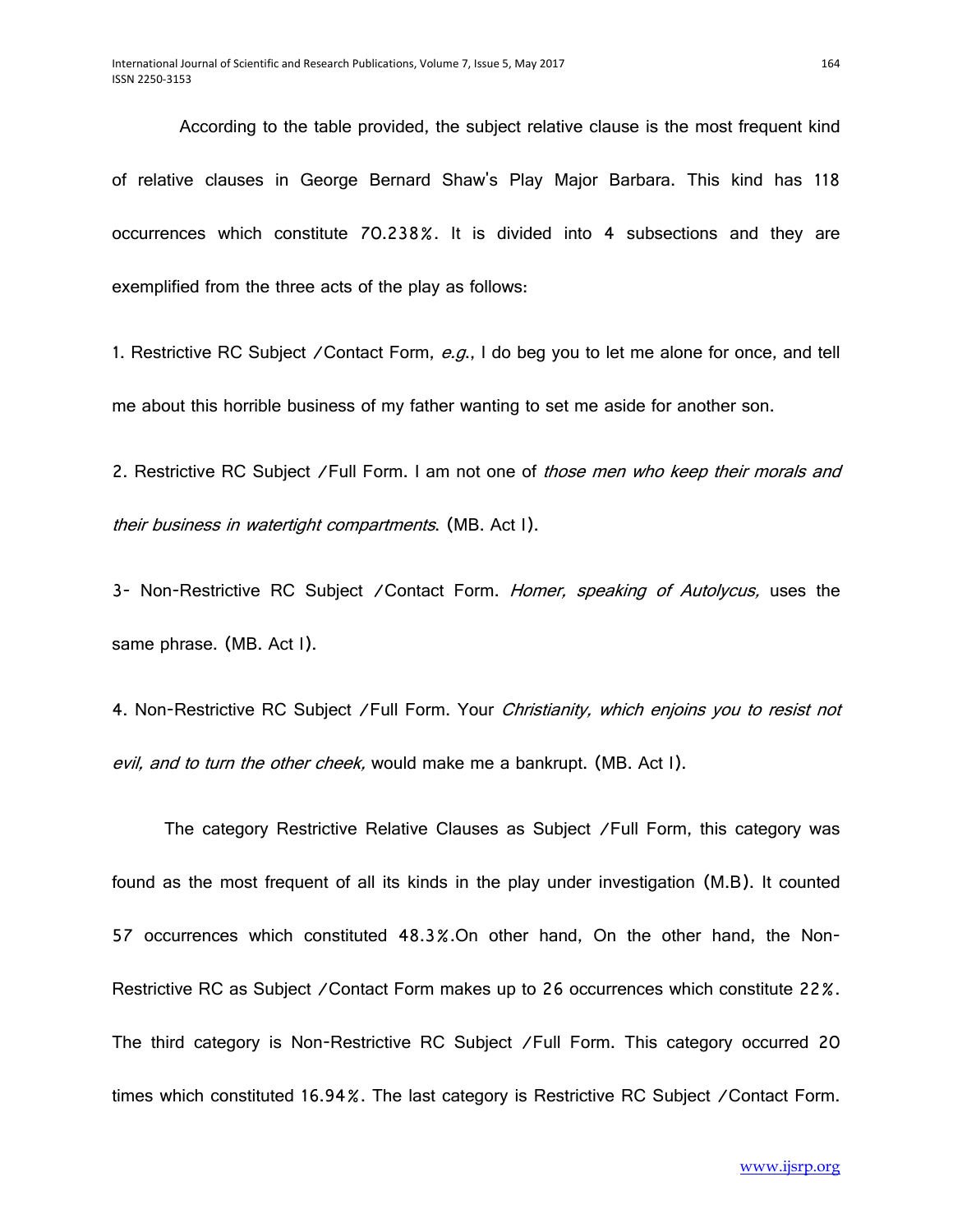This category was the least to occur in Bernard Shaw's Play "Major Barbara". It occurred only 15 times. This occurrence constitutes 12.7%. In fact, the previous discussion provides us with the view that the dominant type is Restrictive RC Subject /Full Form followed by Non-Restrictive RC Subject /Contact Form, then the Non-Restrictive RC Subject /Full Form, and finally is the Restrictive RC Subject /Contact Form. With regards to Direct Object which is considered the second major type of RCs, the following findings were detected:

 The Direct Object occurrence was 35 times. This constitutes 20.833%, out of the occurrences of RCs in Bernard Shaw's Play Major Barbara. The Direct Object is divided into 4 categories:

1. Restrictive RC Direct Object /Contact Form

Ever since they made her a major in the Salvation Army she has developed a propensity to have her own way. (MB. Act I).

2. Restrictive RC Direct Object /Full Form. I have a very *strong suspicion that you went to* the Salvation Army to worship Barbara and nothing else. (MB. Act I).

3. Non-Restrictive RC Direct Object / Contact Form. So the five thousand, I should think. is to save his soul. (MB. Act II).

4. Non-Restrictive RC Direct Object /Full Form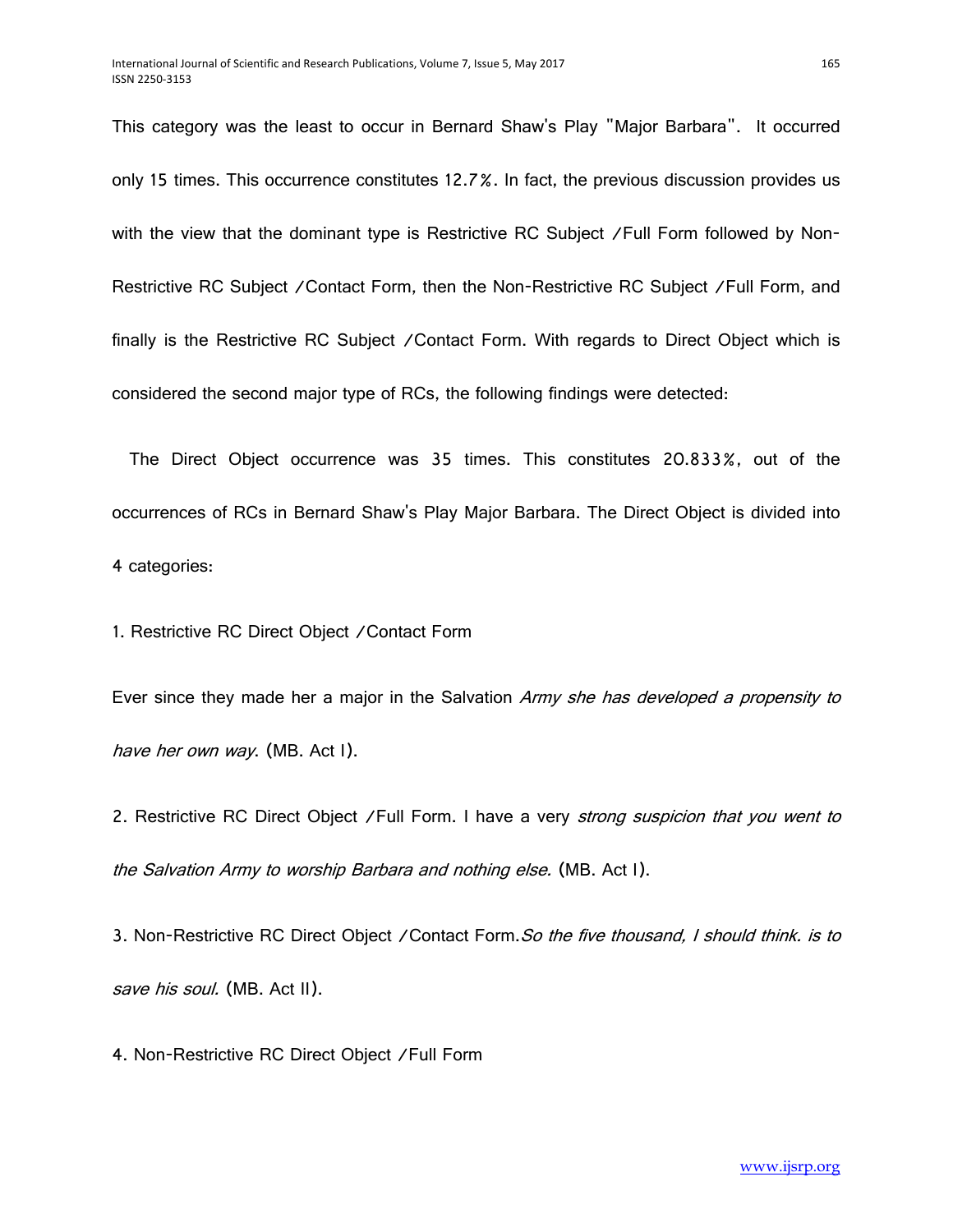It is only in the middle classes, Stephen, that people get into a state of dumb helpless horror when they find that there are wicked people in the world. (MB. Act I).

 First, restrictive RC direct object /full form occurred 20 times which constitute 57.14%. This type is considered the dominant one in Direct Object category. The second type is restrictive RC direct object /contact form which comes next in occurrence. It makes up 12 occurrences which constitute 34.28%. The non-restrictive RC direct object / contact form appeared only once in the play and makes up 2.85%. However, the non-restrictive RC direct object /full form occurred twice which constitute 5.71%. The third main type of RCs that is discussed in the study is the indirect object. It is divided into 4 subsections as follow:

1. Restrictive RC Indirect Object / Contact Form. The girl we gave the massage to is not here.

2. Restrictive RC Indirect Object / Full Form. Barbara was going to make the most brilliant career of all of you. And what does she do? Joins the Salvation Army; discharges her maid; lives on a pound a week; and walks in one evening with a professor of Greek whom she has picked up in the street. (MB. Act I).

3. Non-Restrictive RC Indirect Object / Contact Form. The student, Alice baked a cake for, is my roommate.

4. Non-Restrictive RC Indirect Object / Full Form. They stung into vivacity, to which their meal has just now given an almost jolly turn. (MB. Act II).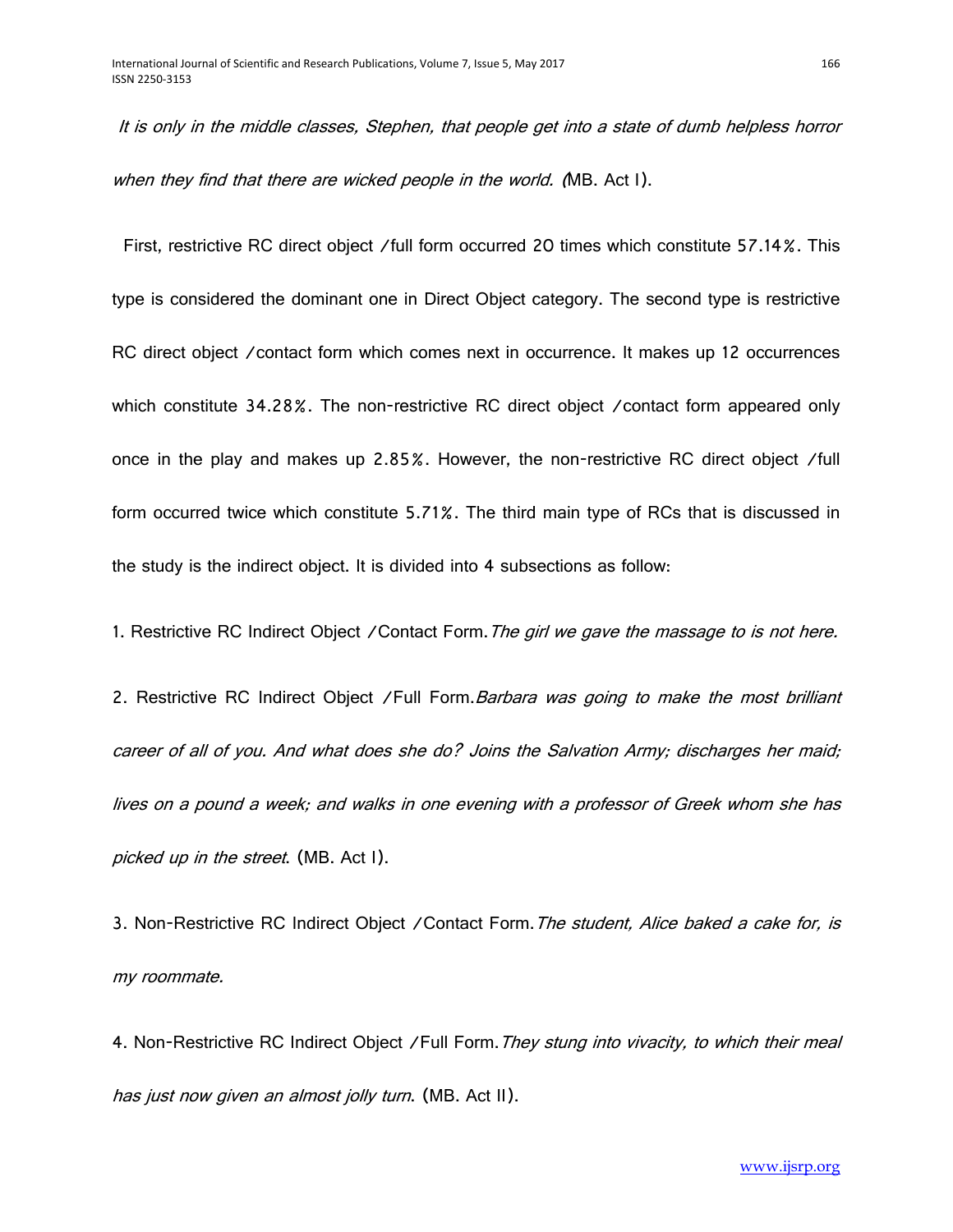This type was rare and infrequently used in the play "Major Barbara" in occurrence. The total occurrence of it was only 4 times which constitute 2.380%. The restrictive RCs indirect object /full form occurred 3 times which constitute 75%, whereas non-restrictive indirect object /full form occurred only once in act II which constitutes 25%. On the other hand, the restrictive and non-restrictive RC indirect object /contact form didn't appear in the play (MB) at all.

 All in all, the occurrence of indirect object category is really rare as it appeared only 4 times throughout all the acts of the play (MB). This is a clear indicator that the indirect objet is not frequently used in the play which may be due to its difficulty or it is neglected (or avoided).

 Oblique object is the fourth main type of relative clauses categories. The oblique is another infrequently used category. It is divided into 4 subsections:

1. Restrictive RC Object of Preposition / Contact Form. The mattress he slept on had several broken springs.

2. Restrictive RC Object of Preposition / Full Form. Ever since they made her a major in the Salvation Army she has developed a propensity to have her own way and order people about which quite cows me sometimes. (MB. Act I).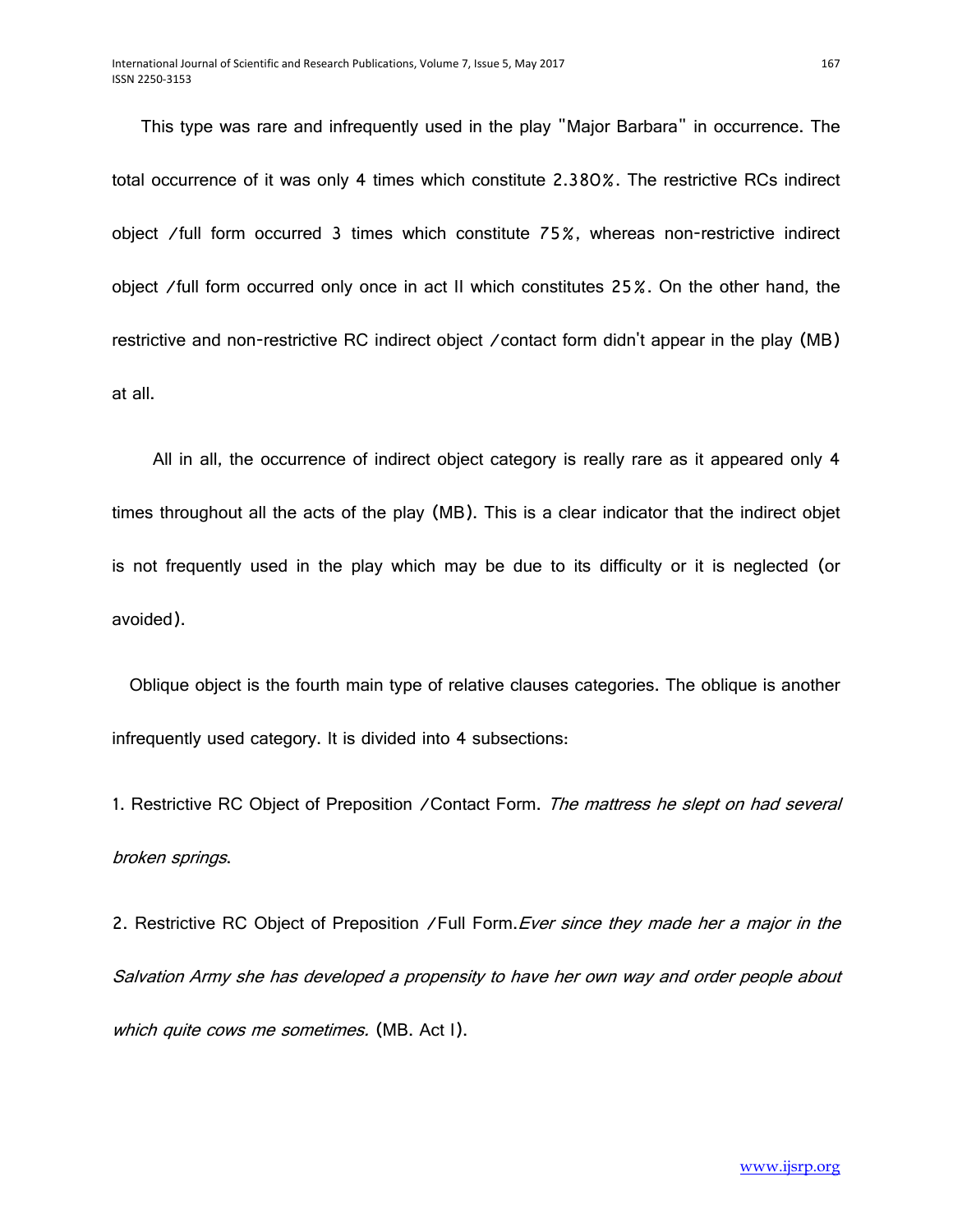3. Non-Restrictive RC Object of Preposition / Contact Form./ know the place, you spoke about.

4. Non-Restrictive RC Object of Preposition / Full Form. She sits down; and he goes to the armchair, into which he throws himself. (MB. Act I).

 The Oblique category occurred 5 times which constitute 2.976%. The restrictive RC object of preposition/full form occurred 3 times which constitute 60%. The nonrestrictive RC object of preposition/full form occurred twice. This occurrence constitutes 40%. The two categories restrictive and non-restrictive RCs as object of preposition/contact forms didn't appear (occur) at all in all the acts of the play (MB).

The fifth type is the Possessive Relative Clause. This type is divided into two categories: Restrictive and Non-restrictive Possessive RCs. They appeared 6 times in the data taken from the table from the play, and constitute 3.571%. Each one of the restrictive and nonrestrictive RCs of possessive appeared 3 times which constitute 50% for each. Here are examples from the play Major Barbara on both types:

1. Restrictive relative clause as possessive. The oceans of blood, not one drop of which is shed in a really just cause! (MB. Act II).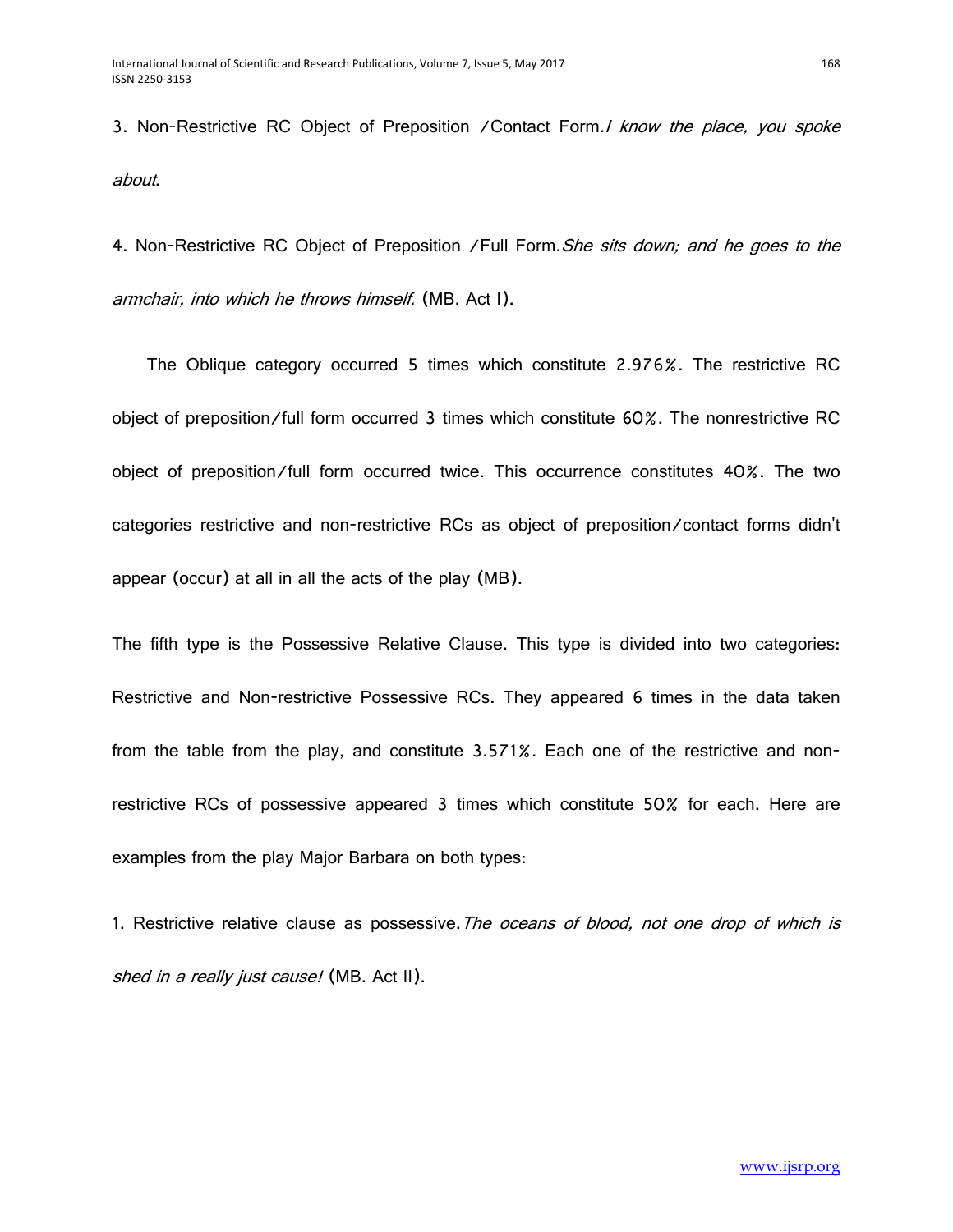2. Non-restrictive relative clause as possessive. There may have been some reason for it when the Undershafts could only marry women in their own class, whose sons were not fit to govern great estates. (MB. Act I).

Concerning the object of comparison relative clauses, there was a complete absence in the data under investigation (didn't occur at all). The only person that I was shorter than was Fritz.

If we look at the aforementioned table, we found that there a high frequency of relative clauses as subordination device (168 times).The result also lend further support to that the relative clause on the upper level hierarchy are more frequently than the lower level. we found that the relative clauses as subject were more frequently used in the data occurred (118) time which constitute 70.238%. Then comes the direct object which constitutes 20.833%. of the total relative clauses. This proves that the subject and the direct object relative clauses are considered the upper level of hierarchy and are more frequently used than the other kinds of the relative clauses.

Besides, the result gives as confirmation that there is a lower frequency on the lower level of occurrence for relative clauses on the level of Keenan hierarchy. The results in the aforementioned table confirm the aims of the study that there is a lower frequency on the lower level of occurrence for relative clauses such as the indirect object, object of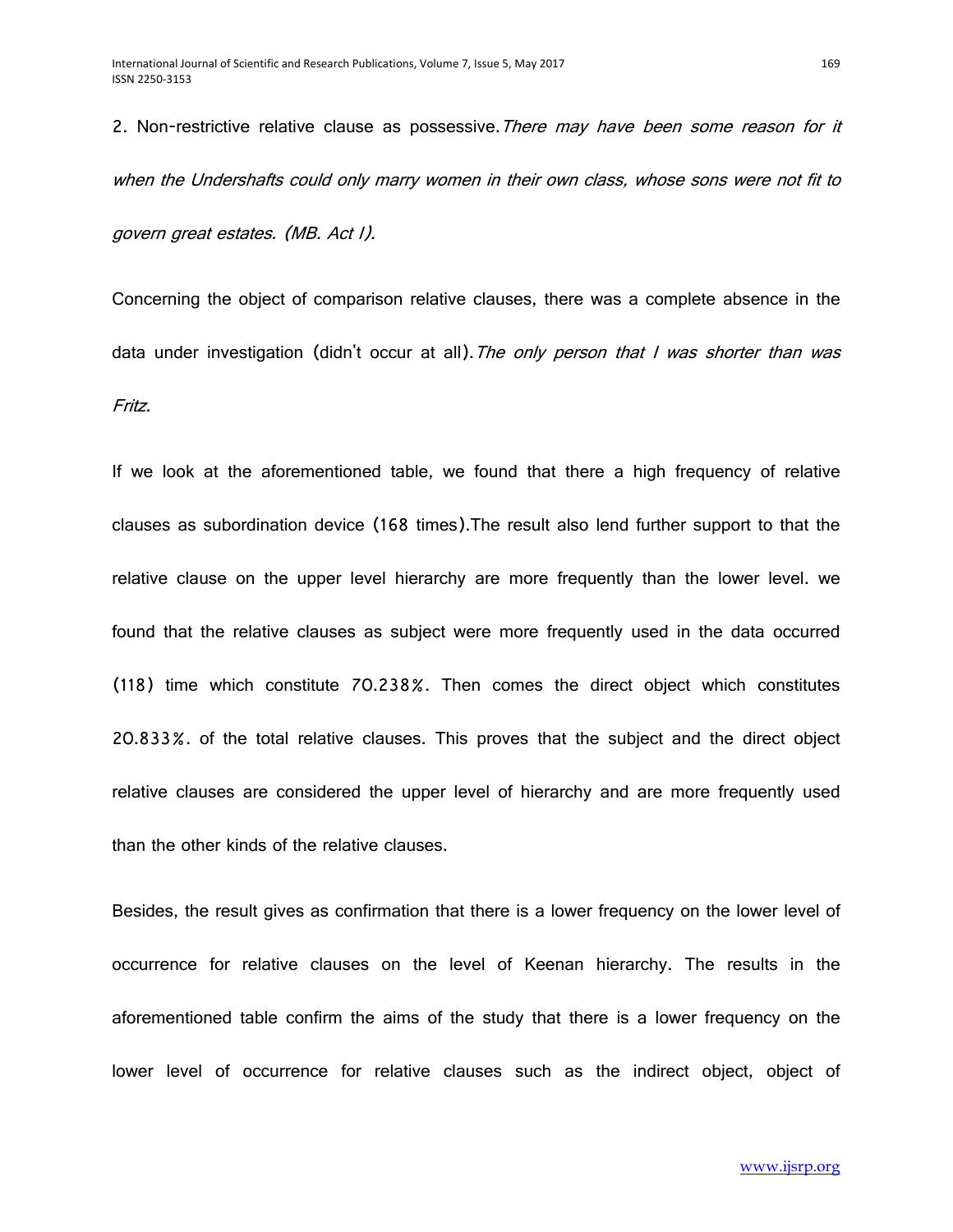preposition, possessive and object of comparison relative clauses.the indirect object occurred (4) times which constitutes 2.380%.

Object of preposition occurred (5) times which constitutes 2.976%. After that comes the possessive RCs occurred (6) times which constitute 3.571%. finally comes the object of comparison which didn't appear at all (had no occurrence). these less frequently used types of relativeclauses are less used even by nature speakers of English language especially object of comparison relative clauses which are rarely used or never occur in their natural speech one additional thing to be closely added I in this study is that the result didn't agree with Keenan and Comries (1977) noun phrase Accessibility Hierarchy as the indirect object relative clause was not frequently used type, it occurred only time in the play which constitute of all relative clauses. So it can be classified as belonging to the lower level of noun phrase Accessibility Hierarchy.

# **8-Conclusion**

All kinds of relative clauses categories according to Shaw's Plays *Major Barbara* are divided into three categories in terms of frequency of occurrence: The first category is the most frequently used and the most accessible types of all relative clauses categories which include the subject relative clause (70.238%) and the direct object (20.833%).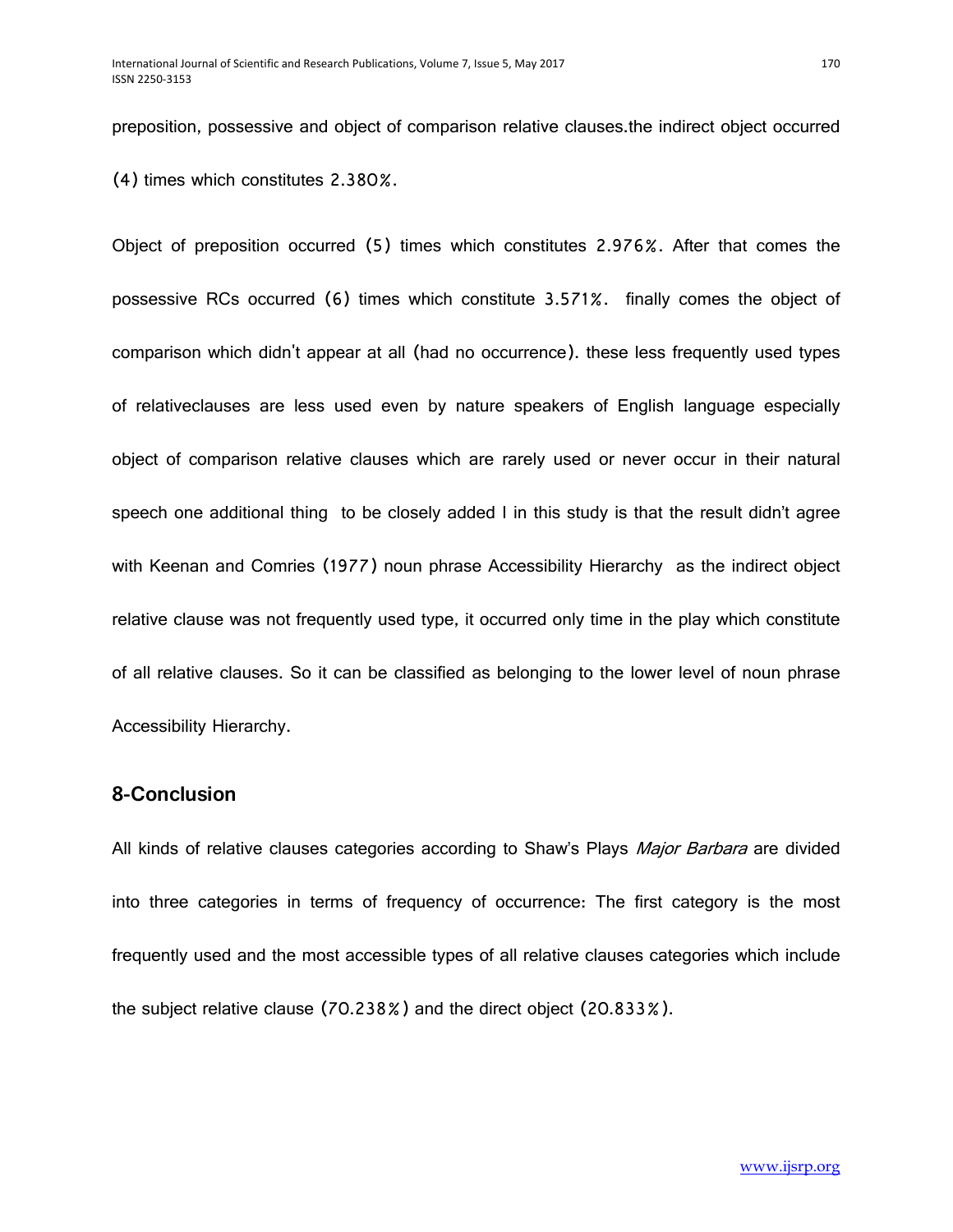The second category is the less frequently used or less accessible kind of relative clauses which include the possessive relative clause (3.571%). The object of preposition (2.976%). The third category is the object of comparison relative clause which is considered the least accessible type and is a very rarely used kind.

This type didn't occur at all in the play. there is a high frequency of relative clauses as subordination devices. The results of the study are of a great importance that we know the most frequently used kinds of relative clauses that the native speakers of English use and the less frequent kinds which they use rarely and sometimes don't use at all such as the object of comparison relative clause. So, we can concentrate on the most frequent types of relative clauses and teach them to our students. The teachingof grammar mightbe contextualized The best way to contextualize grammar is to teach it through plays that suit the level of the students because plays contain dialogues that represent everyday language in real life situations.

 Teachers give artificial examples to their students, instead there might be authentic material which are elicited from texts written by native speakers. There might be a concentration on the most frequent types of relative clauses in the teaching process such as subject, direct object and indirect object relative clauses…. etc we must use the most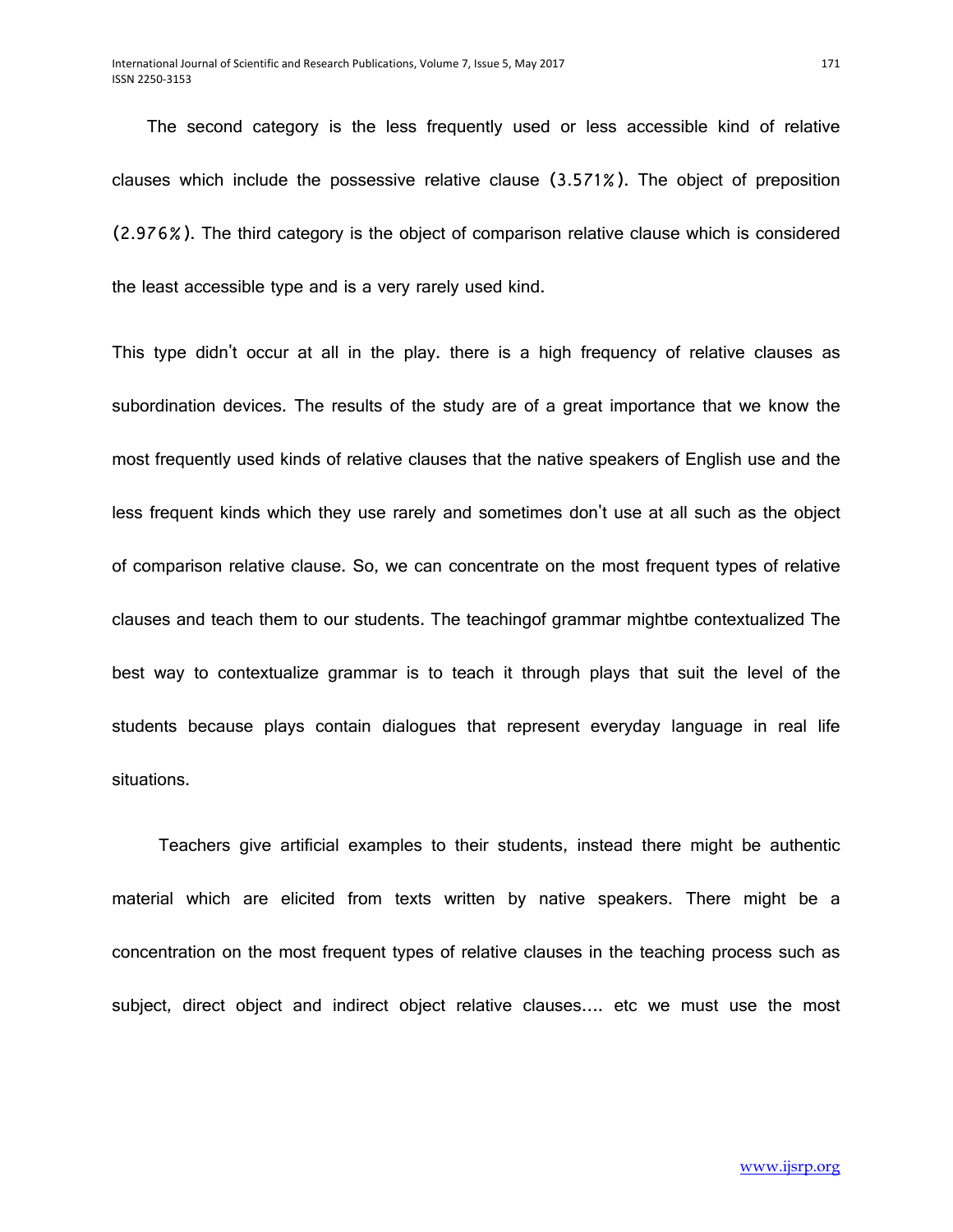frequent and most commonly used types of the relative clauses throughout the teaching

process.

# **Reference**

**Bander, R. G. (1983)**American English Rhetoric. Third Edition. New York: CBS college publishing.

**Celce- Murcia, M. and Larsen- Freeman, D. (1999)**The Grammar book: ESL/

EFL teacher's course. Second Edition. Boston, MA: Heinle, Cengag Learning.

**Celce- Murcia, M. and Larsen- Freeman, D. (1983)**The Grammar book: ESL/ EFL

teacher's course. First Edition. Rowley. Massachusetts: Newbury House Publishers. INC

**Crown, R. (2008)**The teacher's Grammar of English. New York: Cambridge University Press.

**Hogbin, Elizabeth and Sony Jae Jung (2007)** " The Accessibility Hierarchy in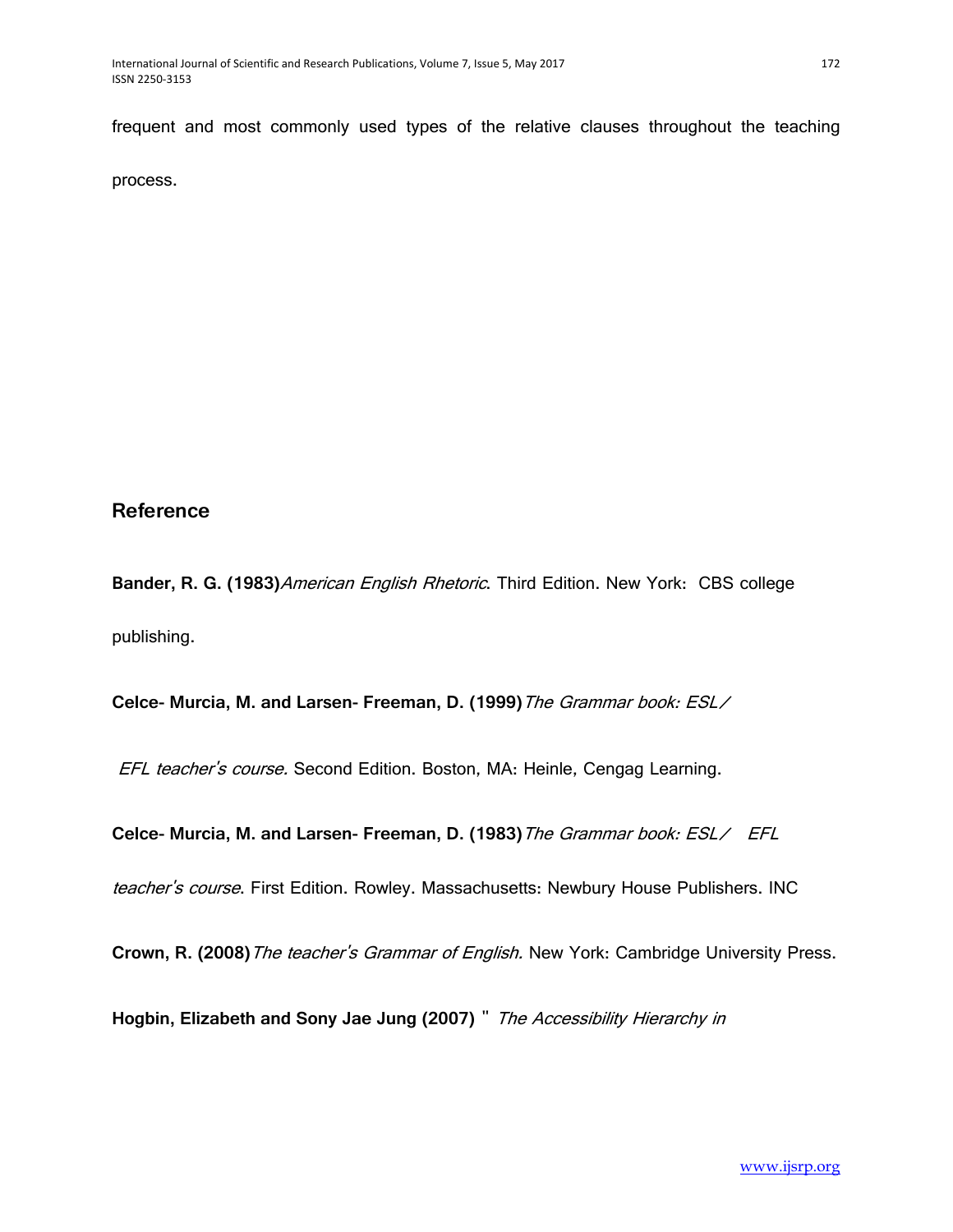Relativization: The Case of Eighteenth  $-$  and Twentieth  $-$  Century writtenEnglish Narrative" SKY Journal of Linguistics Vol 20, pp.203-233.

**Jacobs, R. A. (1995)**English syntax: Grammar for English language professionals. New York:

Oxford University Press.

**Keenan, E. and Comrie, B. (1972)** On Semantically Based Grammar.Linguistic Inquiry 3,4, pp.413-461.

 **Keenan, E. and Comrie, B. (1977)**The Noun Phrase Accessibilty andUniversal Grammar. Linguistic InquiryVol.1, pp.63-99.

**Khalil, A. (1985)**Interlingual and Intarlingual Errors in Arabic Freshman English. Bethlehem University Journal Vol. 4, pp. 8-25.

**Khalil, A. (2000)**Analysis of Errors Made by Arab EFL learners. Bethlehem: Al- Jerashi Press.

**Kharma, N. (1987)** Arab Students Problems with The English Relative Clauses. .IRAL XXV/3, pp. 257-266.

**Murthy, J. D. (2006)**Contemporary English Grammar for Scholars and Students. New Delhi: Book Palace.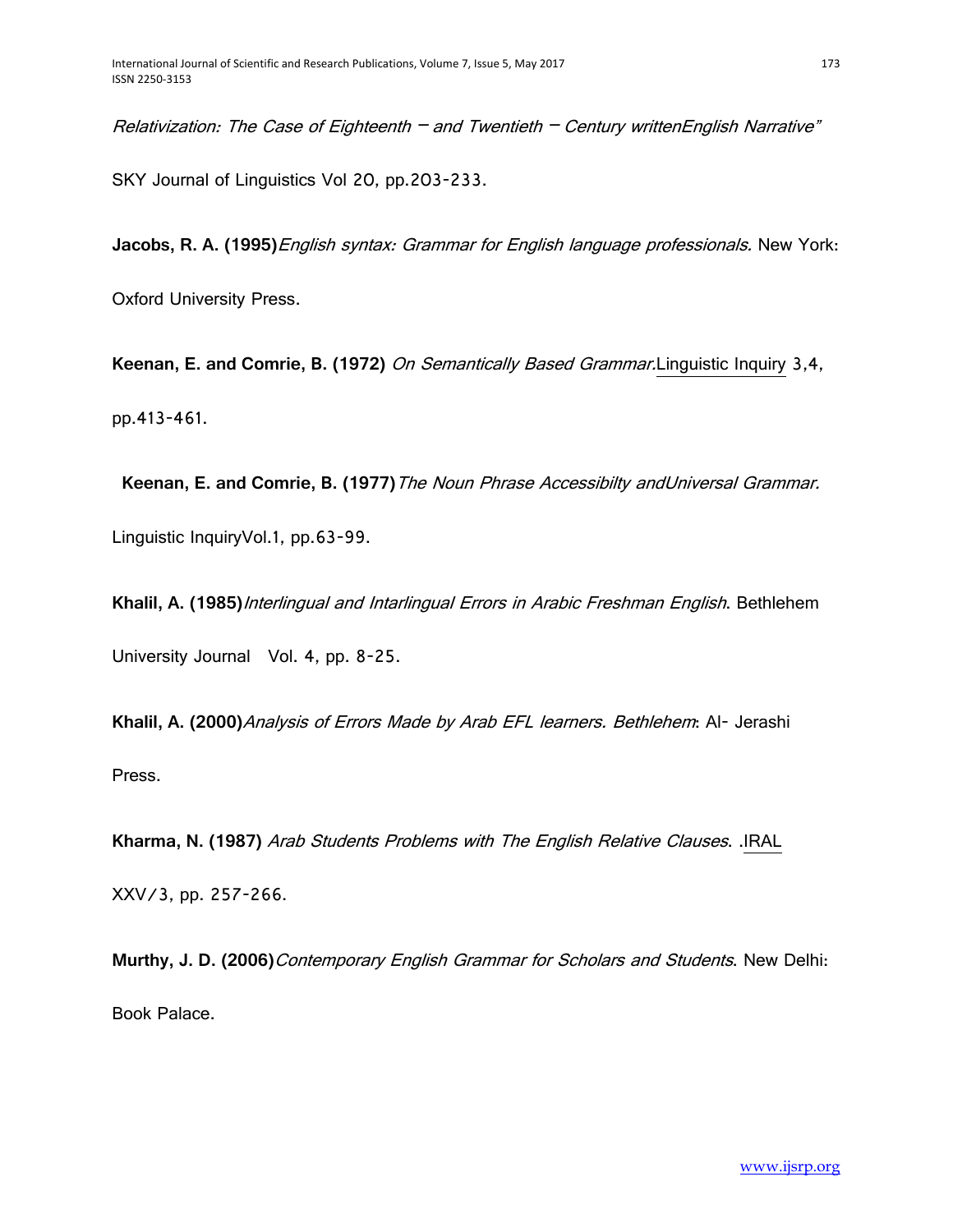**Payne, T. E. (2006)**Exploring language structure: A Student's guide. First Edition. New York:

Cambridge University Press.

**Quirk, R., Greenbaum, S., Leech G. &Savertvik, J. (1985)**A Comprehensive

Grammar of the English language. London and New York: Longman.

**Quirk, R., Greenbaum, S., Leech G. &Savertvik, J. (1973)** A University English of

Grammar. England: Longman

**Roberts, N. B. (1991)**Analyzing sentences: An Introduction to English Syntax.

London: Longman Group Limited.

**Roberts , P. (1964)**English Syntax. Alternate Edition. New York: Harcourt, Brace and World. Inc.

**Schachter, J. (1974)**An Error in Error AnalysisLanguage learning. Vol. 24, No, 2, pp. 205- 214.

**Shaw. G. B. (2009**) Major Barbara. Retrieved May 20, 2011, from

http:/www.Royattyfreeplays,com

**Tadros, A. A.(1979)**Arabic Interference in The Written English of Sudanese Students

Relativization. E LT JournalVol. 33 No.3, pp. 234-238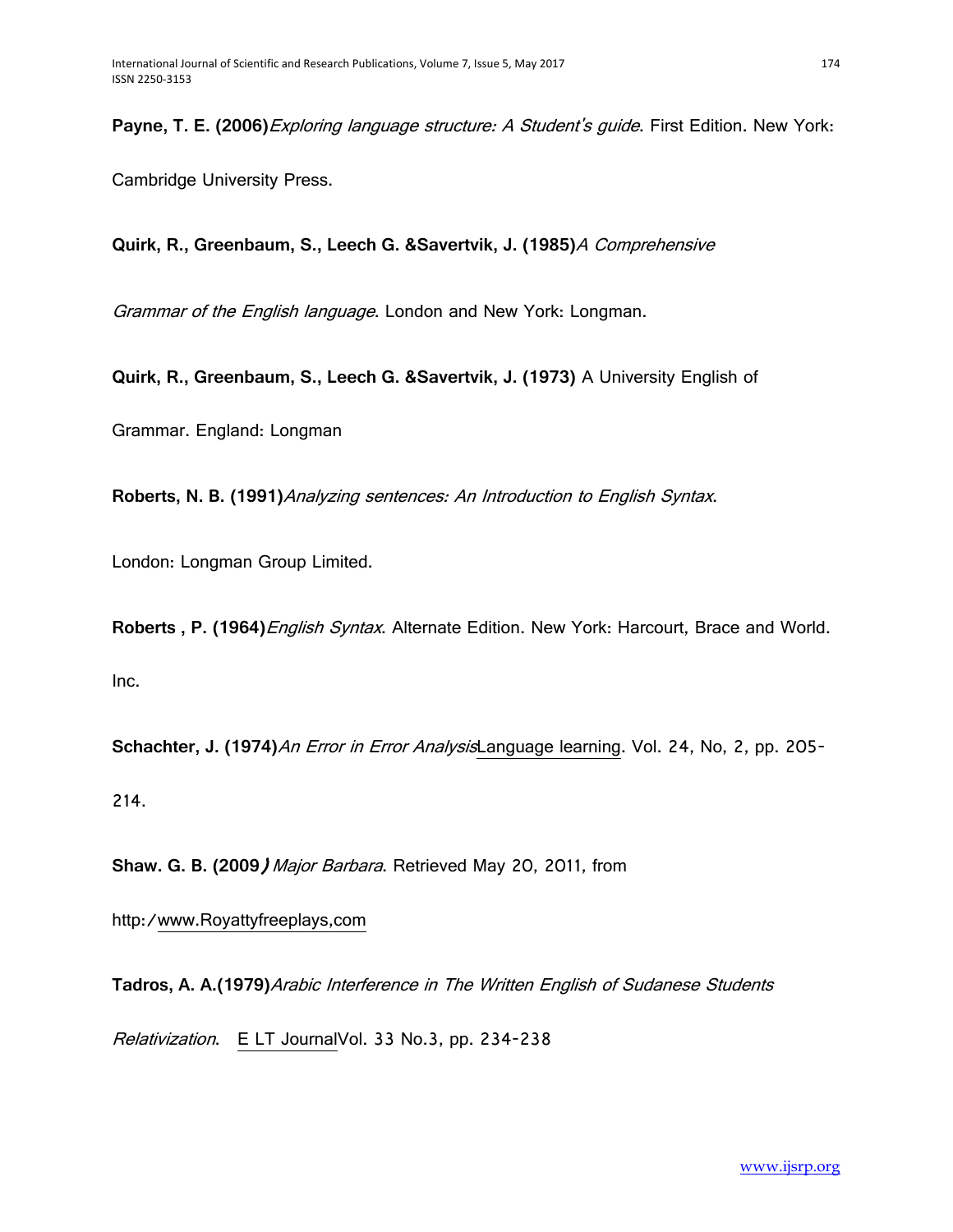**Thomson, A. J. and Martinet, A. V. (1980)**A practical English Grammar. Third Edition.

Oxford: Oxford University Press

**Tushyeh, H. Y. (1985)**Transfer and related strategies in the Acquisition of English

relativization by adult ESL learners. Paper presented at the Annual Meeting of Japanese

Association at language Teacher. Kyoto, Japan.

**Tushyeh, H. Y. (1983)**Transfer and Related Strategies in the Acquisition of

Relativization by Adult Arab Learners. Unpublished Ph.D Dissertation. The University of

Texas at Austin, U.S.A.

# **Appendixes**

# **Appendix A: "Major Barbara" 1. Subject Relative Clause**

# *Act I*

| <b>Relative Clauses Sentences</b>                    |                | Kind and function of RC          |
|------------------------------------------------------|----------------|----------------------------------|
|                                                      |                |                                  |
| A person sitting on it [it is vacant at present]   1 |                | Restrictive RC Sub./Contact Form |
| would have, on his right, Lady Britomart's           |                |                                  |
| writing table.                                       |                |                                  |
| Barbara was going to make the most brilliant career  | $\overline{c}$ | Restrictive RC Sub. / Full Form  |
| of all of you. And what does she do? Joins the       |                |                                  |
| Salvation Army; discharges her maid; lives on a      |                |                                  |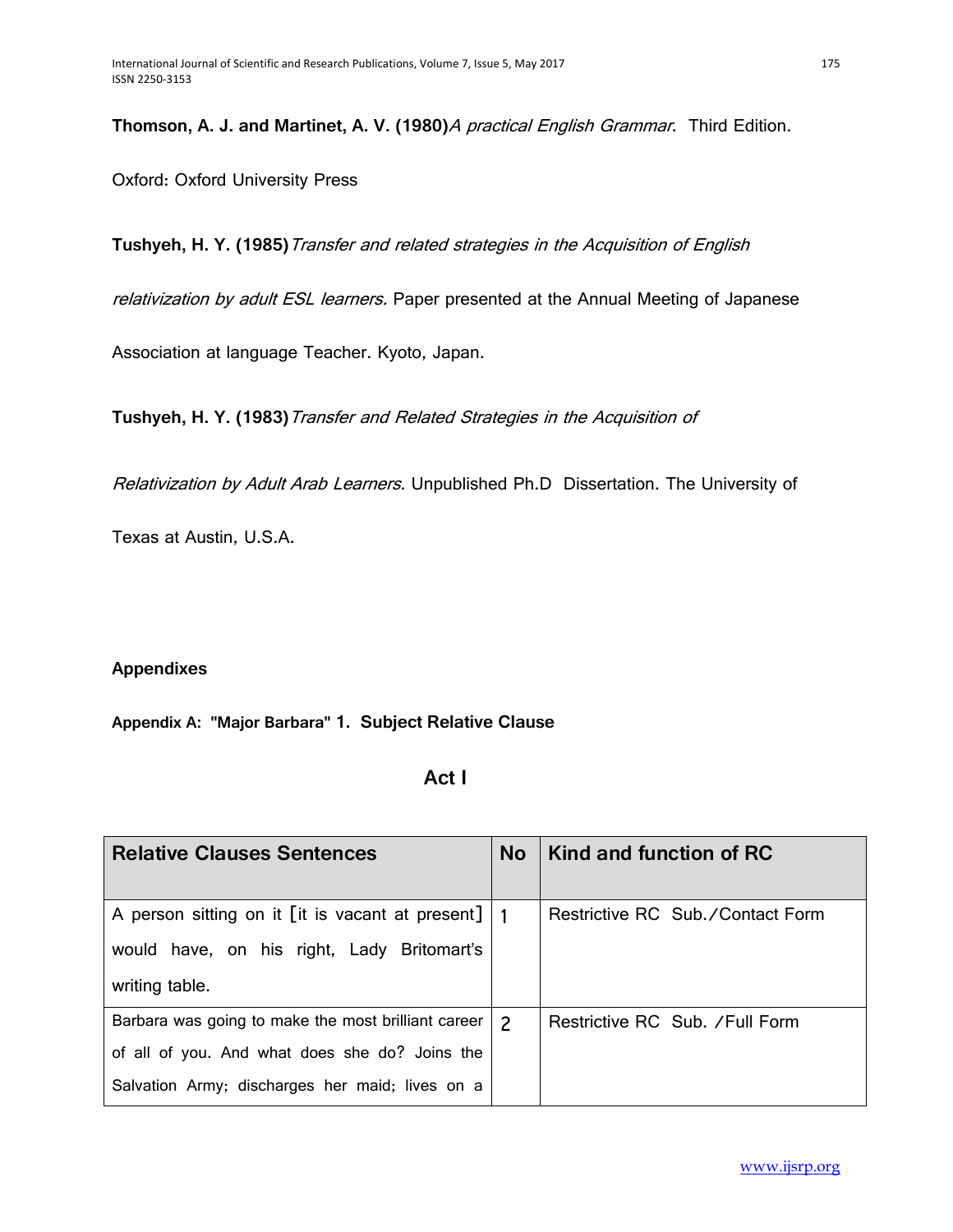| pound a week; and walks in one evening with a           |                         |                                              |
|---------------------------------------------------------|-------------------------|----------------------------------------------|
| professor of Greek whom she has picked up in the        |                         |                                              |
| street, and who pretends to be a Salvationist.          |                         |                                              |
| I know your quiet, simple, refined, poetic              | $\overline{3}$          | Restrictive RC Sub./Contact Form             |
| people like Adolphus--quite content with the            |                         |                                              |
| best of everything!                                     |                         |                                              |
| They cost more than your extravagant people,            | $\overline{\mathbf{4}}$ | Non-Restrictive RC Sub. / Full Form          |
| who are always as mean as they are second               |                         |                                              |
| rate.                                                   |                         |                                              |
| nothing<br>for<br>He<br>do<br>can<br>us:<br>he<br>says, | 5                       | Restrictive RC Sub. / Full Form              |
| naturallyenough, that it is absurd that he should       |                         |                                              |
| be asked to provide for the children of a man           |                         |                                              |
| who is rolling in money.                                |                         |                                              |
| A little brute at King's who was always trying to       | 6                       | Restrictive RC Sub. / Full Form              |
| get up revivals, spoilt my Bible--your first            |                         |                                              |
| birthday present to me--by writing under my             |                         |                                              |
| name                                                    |                         |                                              |
| To do Andrew justice, that was not the sort of          | $\overline{7}$          | Non-Restrictive RC Sub. /Full Form           |
| thing he did.                                           |                         |                                              |
| I do beg you to let me alone for once, and tell         | 8                       | Restrictive RC Sub. / Contact Form           |
| me about this horrible business of my father            |                         |                                              |
| wanting to set me aside for another son                 |                         |                                              |
| Ever since that, the cannon business has                | 9                       | Restrictive RC Sub. / Contact Form           |
| always been left to an adopted foundling                |                         |                                              |
| named Andrew Undershaft.                                |                         |                                              |
| I will not have all the responsibility thrown on        | 10                      | Restrictive RC Sub. / Contact Form           |
| my shoulders.                                           |                         |                                              |
| Lomax, a young man about town, is like many             | 11                      | Non-Restrictive<br><b>RC</b><br>Sub./Contact |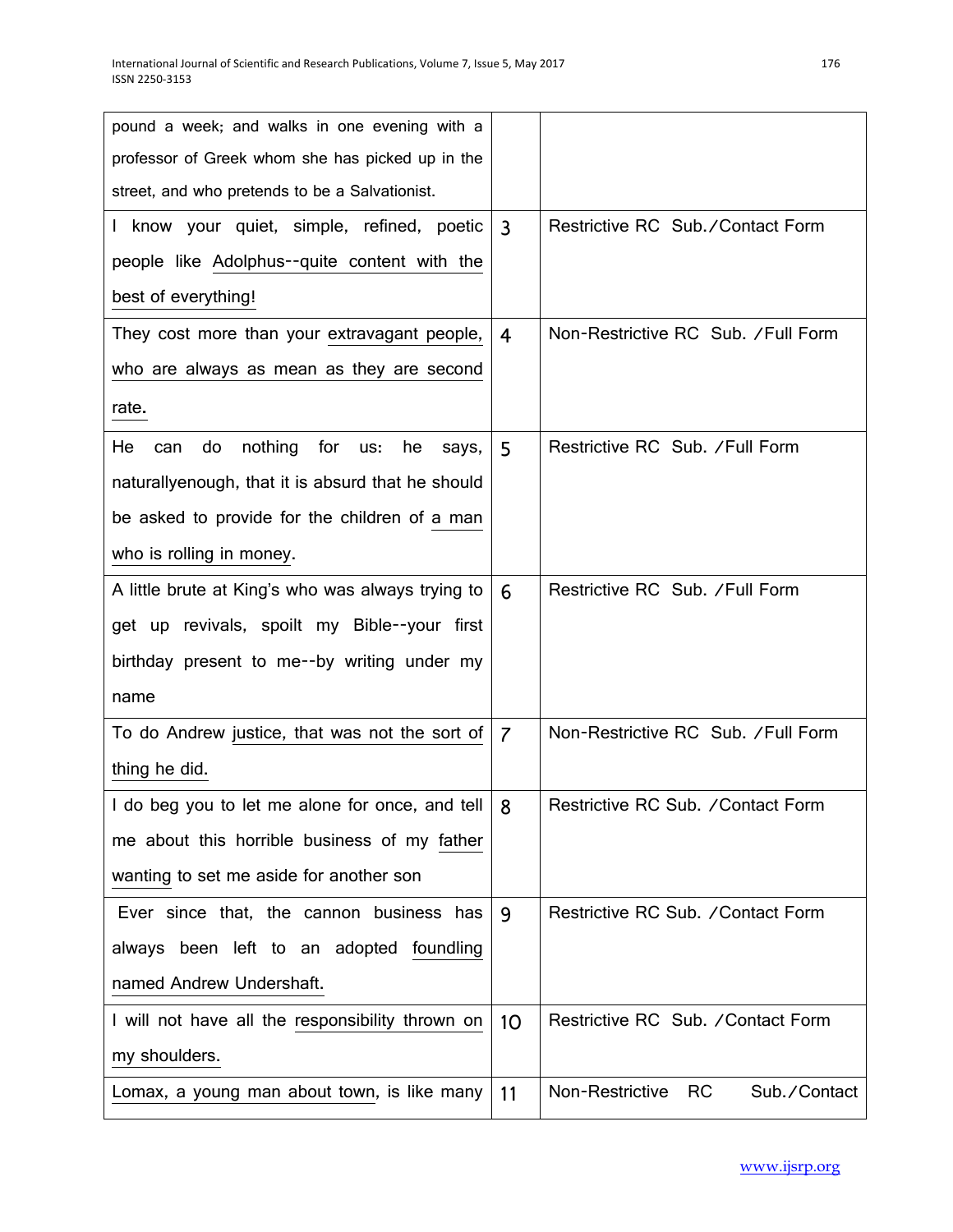| other young men about town.                          |    | Form                                             |
|------------------------------------------------------|----|--------------------------------------------------|
| He is affected with a frivolous sense of humor       |    | Restrictive RC Sub. / Full Form                  |
| which plunges him at the most inopportune            |    |                                                  |
| of<br>imperfectly<br>into<br>moments<br>paroxysms    |    |                                                  |
| suppressed laughter.                                 |    |                                                  |
| of<br>The<br>lifelong<br>struggle<br>benevolent<br>a | 13 | Restrictive RC Sub. / Full Form                  |
| temperament and a high conscience against            |    |                                                  |
| of inhuman<br>ridicule<br>impulses<br>and<br>fierce  |    |                                                  |
| impatience has set up a chronic strain which         |    |                                                  |
| has visibly wrecked his constitution.                |    |                                                  |
| He<br>implacable,<br>determined,<br>is<br>most<br>a  | 14 | Non-Restrictive<br><b>RC</b><br>Sub.<br>/Contact |
| tenacious, intolerant person who by mere force       | 15 | Form                                             |
| of character presents himself as--and indeed         |    | Restrictive RC Sub. / Full Form                  |
| actually is--considerate, gentle, explanatory,       |    | Restrictive RC Sub. / Contact Form               |
| even mild and apologetic, capable possibly           |    |                                                  |
| of murder, but not of cruelty or coarseness.         |    |                                                  |
| B y the operation of some instinct which is not      |    | Restrictive RC Sub. / Full Form                  |
| merciful enough to blind him with the illusions      |    |                                                  |
| of love, he is obstinately bent on marrying          |    |                                                  |
| Barbara.                                             |    |                                                  |
| Homer, speaking of Autolycus, uses the same          | 18 | Non-Restrictive<br><b>RC</b><br>Sub./Contact     |
| phrase.                                              |    | Form                                             |
| Morrison, pale and dismayed, breaks into the         | 19 | Non-Restrictive RC Sub.                          |
| room in unconcealed disorder                         |    | /Contact Form                                    |
| His gentleness is partly that of a strong man        |    | Restrictive RC Sub. / Full Form                  |
| who has learnt by experience that his natural        |    | Restrictive RC Sub. / Full Form                  |
| grip hurts ordinary people                           |    |                                                  |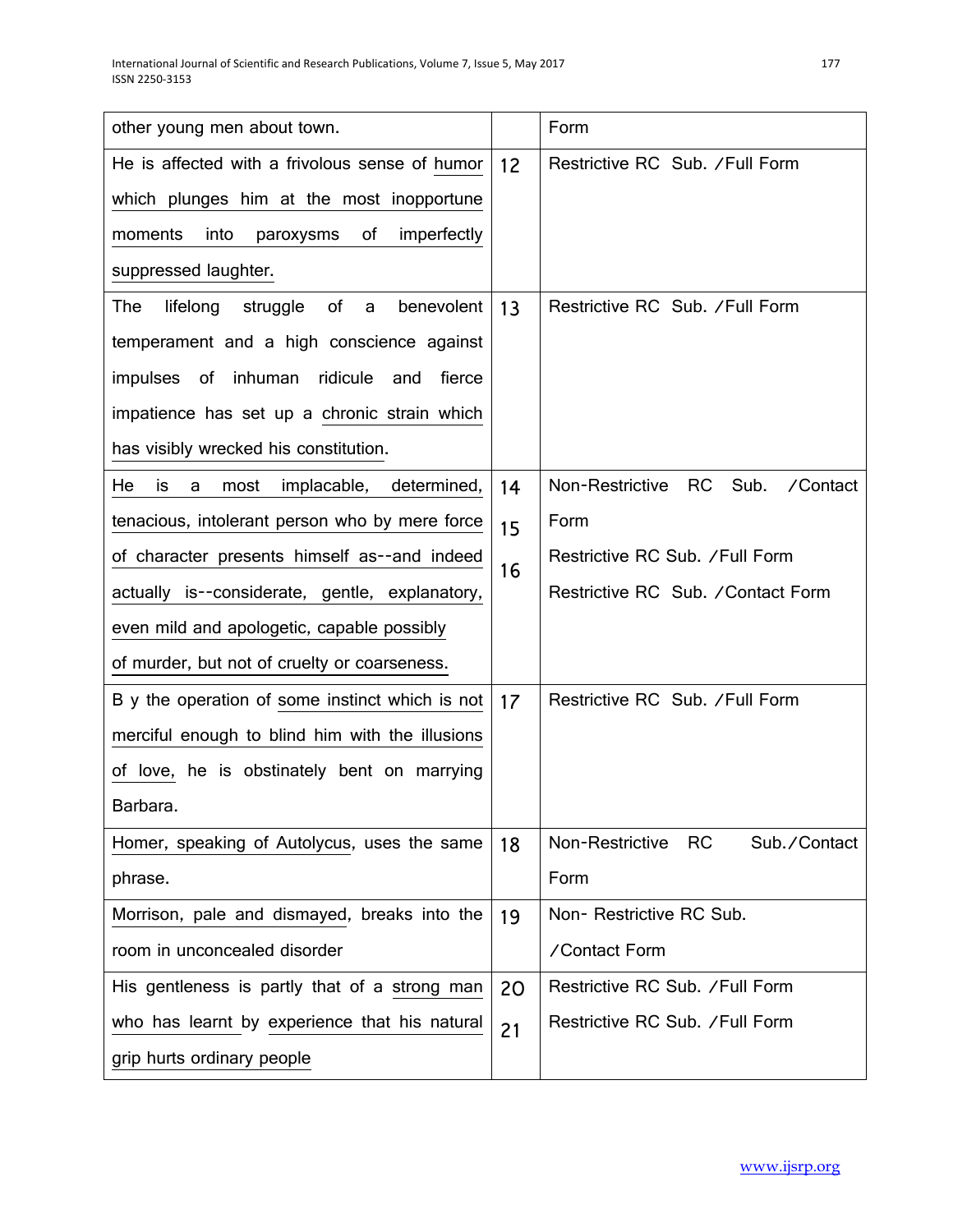| That is Charles Lomax, who is engaged to               | 22           | Non-Restrictive RC Sub. / Full Form |
|--------------------------------------------------------|--------------|-------------------------------------|
| Sarah                                                  |              |                                     |
| That is Sarah, your second daughter.                   | 23           | Non-Restrictive RC<br>Sub./Contact  |
|                                                        |              | Form                                |
| No: he says it's bad form to be a dissenter.           | 24           | Restrictive RC Sub. / Contact Form  |
| we blew twenty-seven dummy soldiers into               | 25           | Restrictive RC Sub. /Full Form      |
| fragments with a gun which formerly destroyed          |              |                                     |
| only thirteen.                                         |              |                                     |
| I am not one of those men who keep their               | 26           | Restrictive RC Sub. / Full Form     |
| morals<br>their<br>business<br>watertight<br>and<br>in |              |                                     |
| compartments                                           |              |                                     |
| Your Christianity, which enjoins you to resist         | 27           | Non-Restrictive RC Sub. / Full Form |
| not evil, and to turn the other cheek, would           |              |                                     |
| make me a bankrupt                                     |              |                                     |
| Come, Dolly. Come, Cholly. [She goes out               | 28           | Non-Restrictive RC Sub. / Full Form |
| with                                                   |              |                                     |
| Undershaft, who opens the door for her. Cusins         |              |                                     |
| rises].                                                |              |                                     |
| And then the father, who has nothing to do but         | 29           |                                     |
| pet them and spoil them, comes in when all her         |              |                                     |
| work is done and steals their affection from           |              |                                     |
| her.                                                   |              |                                     |
| Act II                                                 |              |                                     |
| <b>R</b> elative Clauses Sentences                     | No           | Kinds and functions of RC           |
| Those who come from this central gable end             | $\mathbf{1}$ | Restrictive RC Sub. / Full Form     |
| into the yard have the gateway leading to the          |              |                                     |
| street on their left                                   |              |                                     |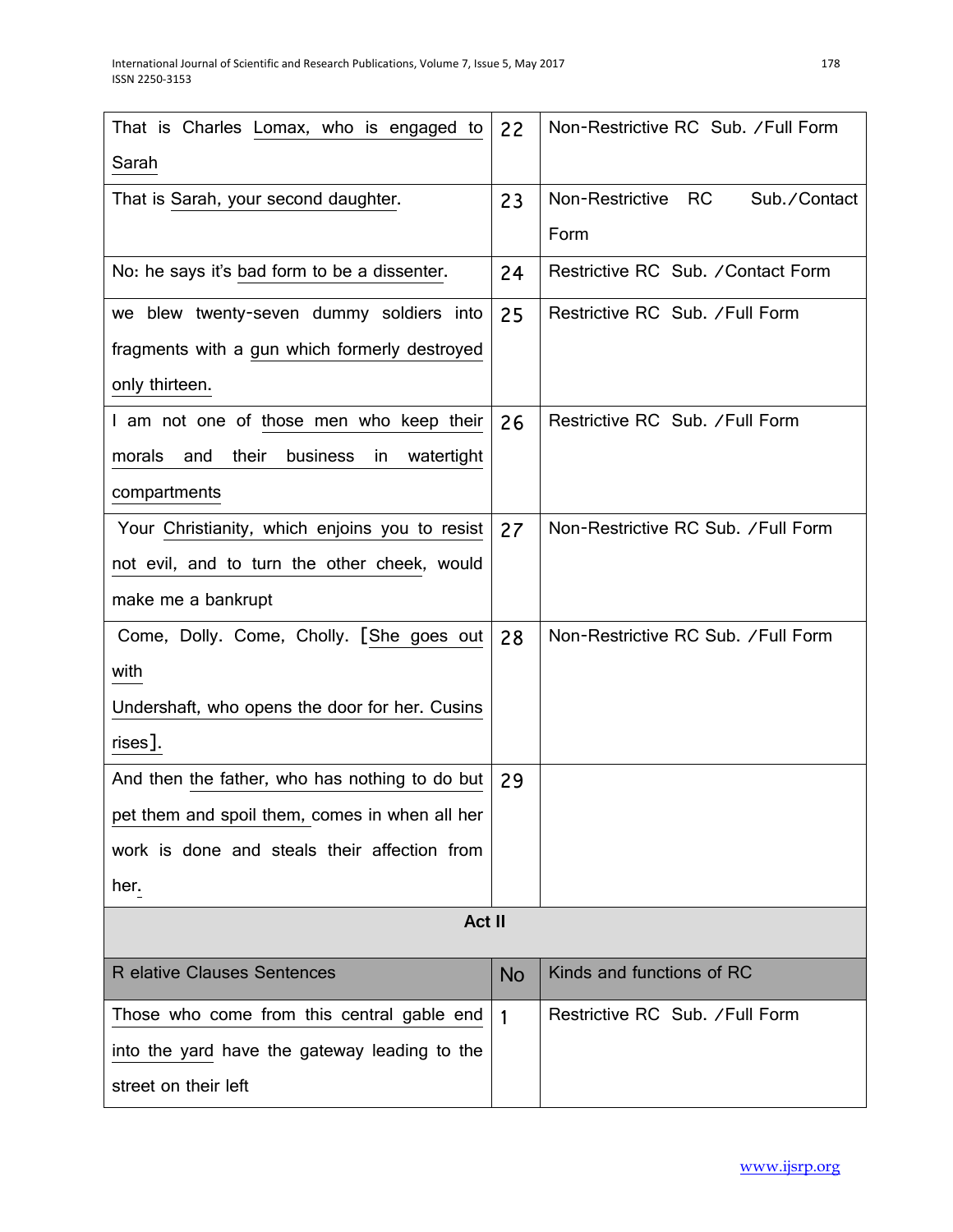| The man, a workman out of employment, is               | $\overline{2}$ | Non-Restrictive<br><b>RC</b><br>Sub./Contact     |
|--------------------------------------------------------|----------------|--------------------------------------------------|
| young, agile, a talker, a poser, sharp enough to       |                | Form                                             |
| be capable of anything in reason except                |                |                                                  |
| honesty or altruistic considerations of any kind.      |                |                                                  |
| If they were rich people, gloved and muffed            | $\overline{3}$ | Non-Restrictive RC<br>Sub.<br>/Contact           |
| and well wrapped up in furs and overcoats,             | $\overline{4}$ | Form                                             |
| they would be numbed and miserable;                    |                | Non-Restrictive RC<br>Sub. / Contact             |
|                                                        |                | Form                                             |
| She used to beat me. No matter: you come               | 5              | Restrictive RC Sub. / Full Form                  |
| and listen to the converted painter, and you'll        |                |                                                  |
| hear how she was a pious woman that taught             |                |                                                  |
| me prayers at er knee                                  |                |                                                  |
| Hill,<br>pale,<br>Jenny<br>overwrought,<br>a<br>pretty | 6              | Non-Restrictive RC<br>Sub.<br>/Contact           |
| Salvation lass of 18, comes in through the yard        | 7              | Form                                             |
| gate, leading Peter Shirley, a half hardened,          | 8              | Non-Restrictive RC<br>Sub.<br>/Contact           |
| half worn-out elderly man, weak with hunger            | 9              | Form                                             |
|                                                        |                | Non-Restrictive RC<br>Sub.<br>/Contact           |
|                                                        |                | Form                                             |
|                                                        |                | Non-Restrictive<br><b>RC</b><br>Sub.<br>/Contact |
|                                                        |                | Form                                             |
| Holy God! I've worked ten to twelve hours a            | 10             | Restrictive RC Sub. / Full Form                  |
| day since I was thirteen, and paid my way all          | 11             |                                                  |
| through; and now am I to be thrown into the            |                | Restrictive RC Sub. / Full Form                  |
| gutter and my job given to a young man that            |                |                                                  |
| can do it no better than me because I've black         |                |                                                  |
| hair that goes white at the first change?              |                |                                                  |
| You're ony a jumped-up, jerked-off, orspittle-         | 12             | Restrictive RC Sub. / Full Form                  |
| turned-out incurable of an ole workin man: who         |                |                                                  |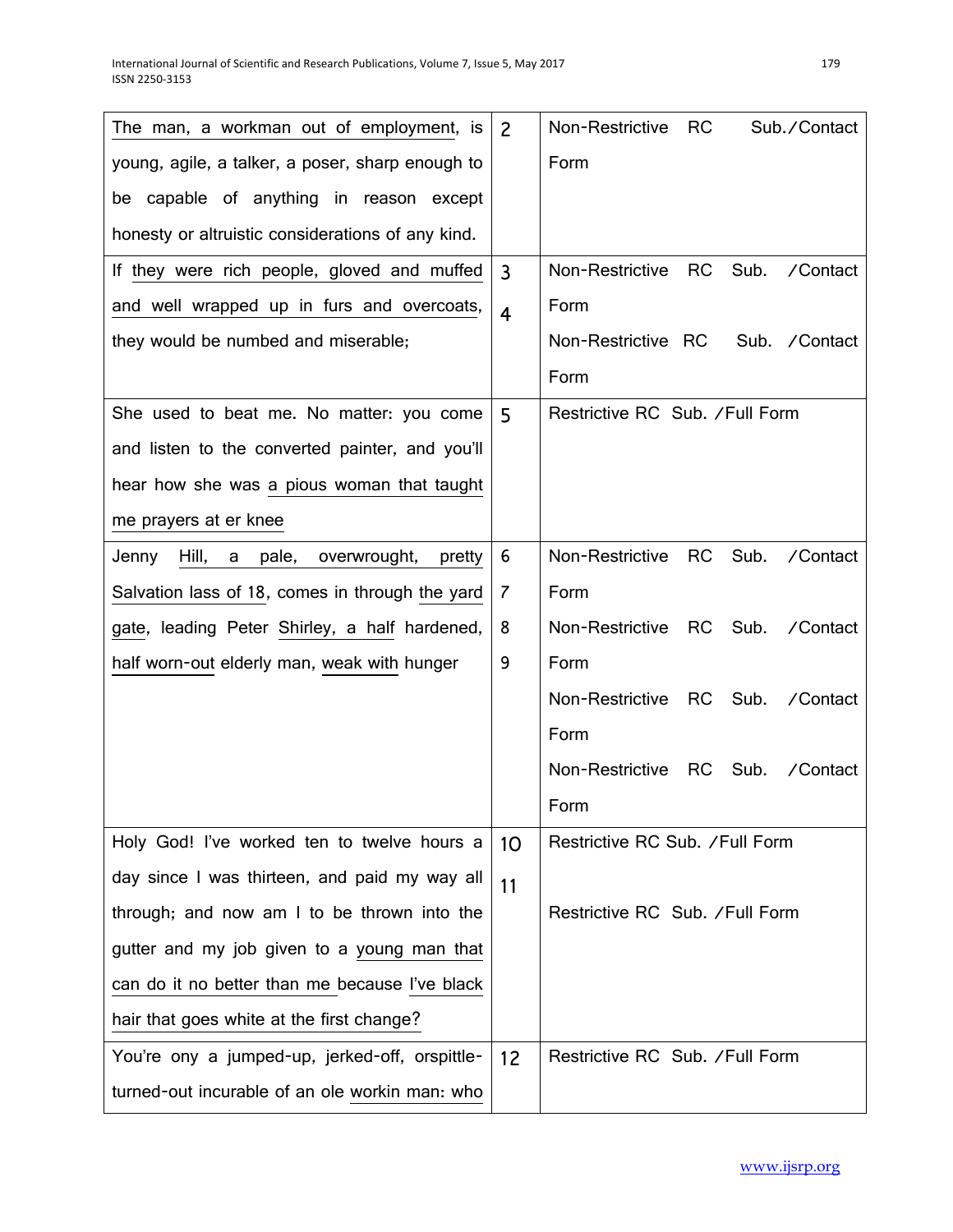| cares about you?                                    |    |                                       |
|-----------------------------------------------------|----|---------------------------------------|
| I know you. You're the one that took away my        | 13 | Restrictive RC Sub. /Full Form        |
| girl.                                               |    |                                       |
| You're the one that set eragen me.                  | 14 | Restrictive RC Sub. / Full Form       |
| You Gawd forgive me again and I'll Gawd             | 15 | Restrictive RC Sub. / Full Form       |
| forgive you one on the jaw that'll stop you         |    |                                       |
| prayin for a week.                                  |    |                                       |
| Ain 't you satisfied--young whelps like you--       | 16 | Restrictive RC Sub. / Full Form       |
| with takin the bread out o the mouths of your       |    |                                       |
| elders that have brought you up and slaved for      |    |                                       |
| you                                                 |    |                                       |
| Barbara, brisk and businesslike, comes from         | 17 | Non-Restrictive RC Sub. / Contact     |
| the shelter with a note book, and addresses         |    | Form                                  |
| herself to Shirley. Bill, cowed, sits down in the   |    |                                       |
| corner on a form, and turns his back on them.       |    |                                       |
| Bill, cowed, sits down in the corner on a form,     | 18 | Non-Restrictive RC Sub.<br>/Contact   |
| and turns his back on them.                         |    | Form                                  |
| Perhaps it was you that cut her lip.                | 19 | Restrictive RC Sub. / Full Form       |
| I 'Il put you down as [writing] the man who--       |    | Restrictive RC Sub. / Full Form       |
| struck--poor little Jenny Hill--in the mouth.       |    |                                       |
| You see I was right about your trade. [Bill, on     | 21 | Non- Restrictive RC<br>Sub. / Contact |
| the point of retorting furiously, finds himself, to |    | Form                                  |
| his great shame and terror, in danger of crying     |    |                                       |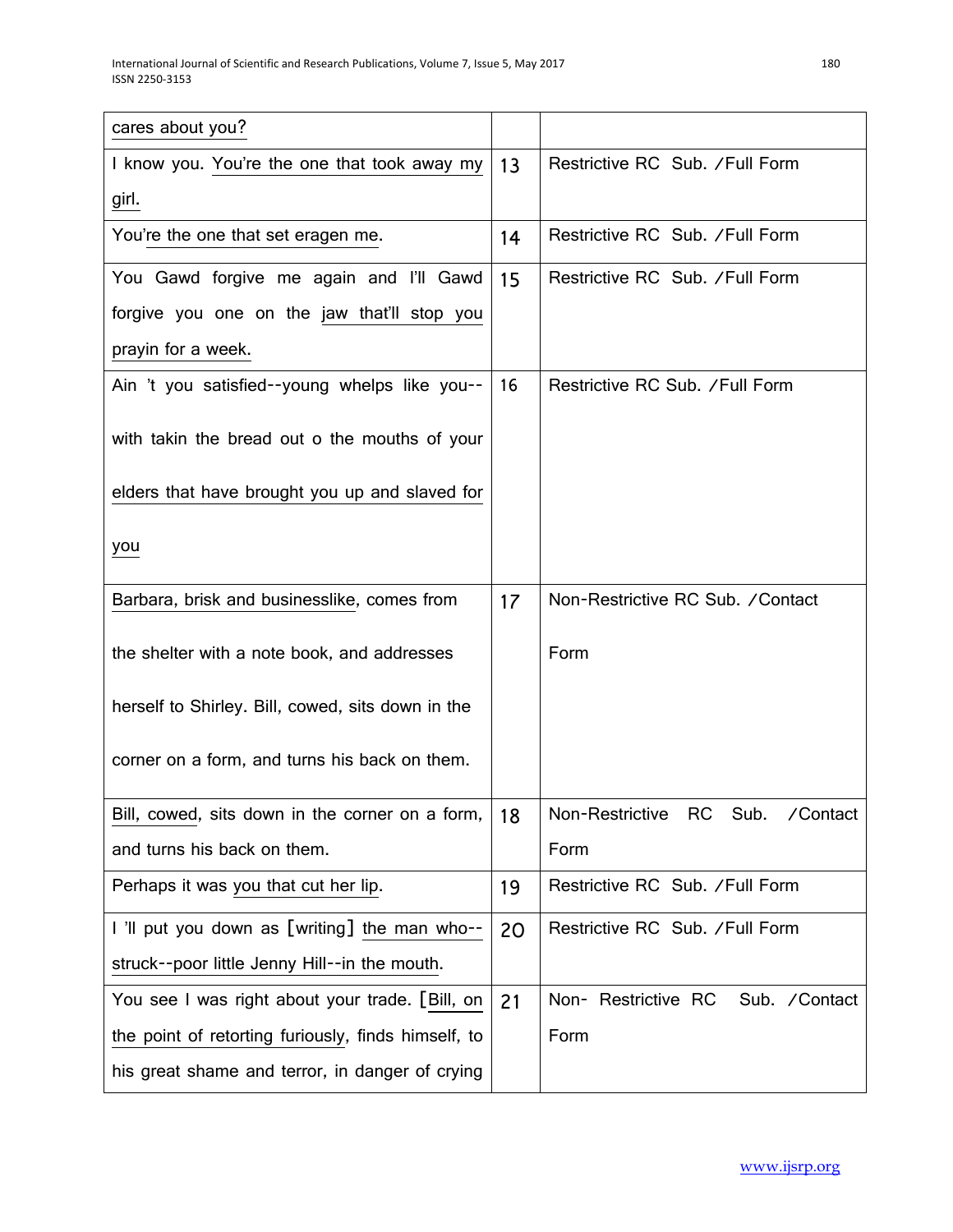| instead                                          |    |                                       |
|--------------------------------------------------|----|---------------------------------------|
| Somebody that doesn't intend you to smash        | 22 | Restrictive RC Sub. / Full Form       |
| women's faces, I suppose.                        |    |                                       |
| Somebody or something that wants to make a       | 23 | Restrictive RC Sub. / Full Form       |
| man of you.                                      |    |                                       |
| A man with a heart wouldn't have bashed poor     | 24 | Restrictive RC Sub. / Contact Form    |
| little Jenny's face, would he?                   |    |                                       |
|                                                  |    |                                       |
| It's your soul that's hurting you, Bill, and not | 25 | Restrictive RC Sub. /Full Form        |
| me.                                              |    |                                       |
| Come. [A drum is heard in the shelter; and       | 26 | Non- Restrictive RC<br>Sub. / Contact |
| Bill, with agasp, escapes from the spell as      |    | Form                                  |
| Barbara turns quickly.                           |    |                                       |
| It picks the waster out of the public house and  | 27 | Restrictive RC Sub. / Contact Form    |
| makes a man of him: it finds a worm wriggling    |    |                                       |
| in a back kitchen, and lo! a woman!              |    |                                       |
| A s Barbara's father, that is more your affair   | 28 | Non-Restrictive RC Sub. / Full Form   |
| than mine. I can feed her by teaching Greek:     |    |                                       |
| that is about all.                               |    |                                       |
| The power Barbara wields here--the power that    | 29 | Restrictive RC Sub. /Full Form        |
| wields Barbara herself--is not Calvinism, not    |    |                                       |
| Presbyterianism, not Methodism--                 |    |                                       |
| Indifferent to their own interests, which suits  | 30 | Non-Restrictive RC Sub. /Full Form    |
| me exactly.                                      |    |                                       |
| [ indicating Peter Shirley, who has just came    | 31 | Non-Restrictive RC Sub. / Full Form   |
| from the shelter and strolled dejectedly down    |    |                                       |
| the yard between them] And this is an honest     |    |                                       |
| man!                                             |    |                                       |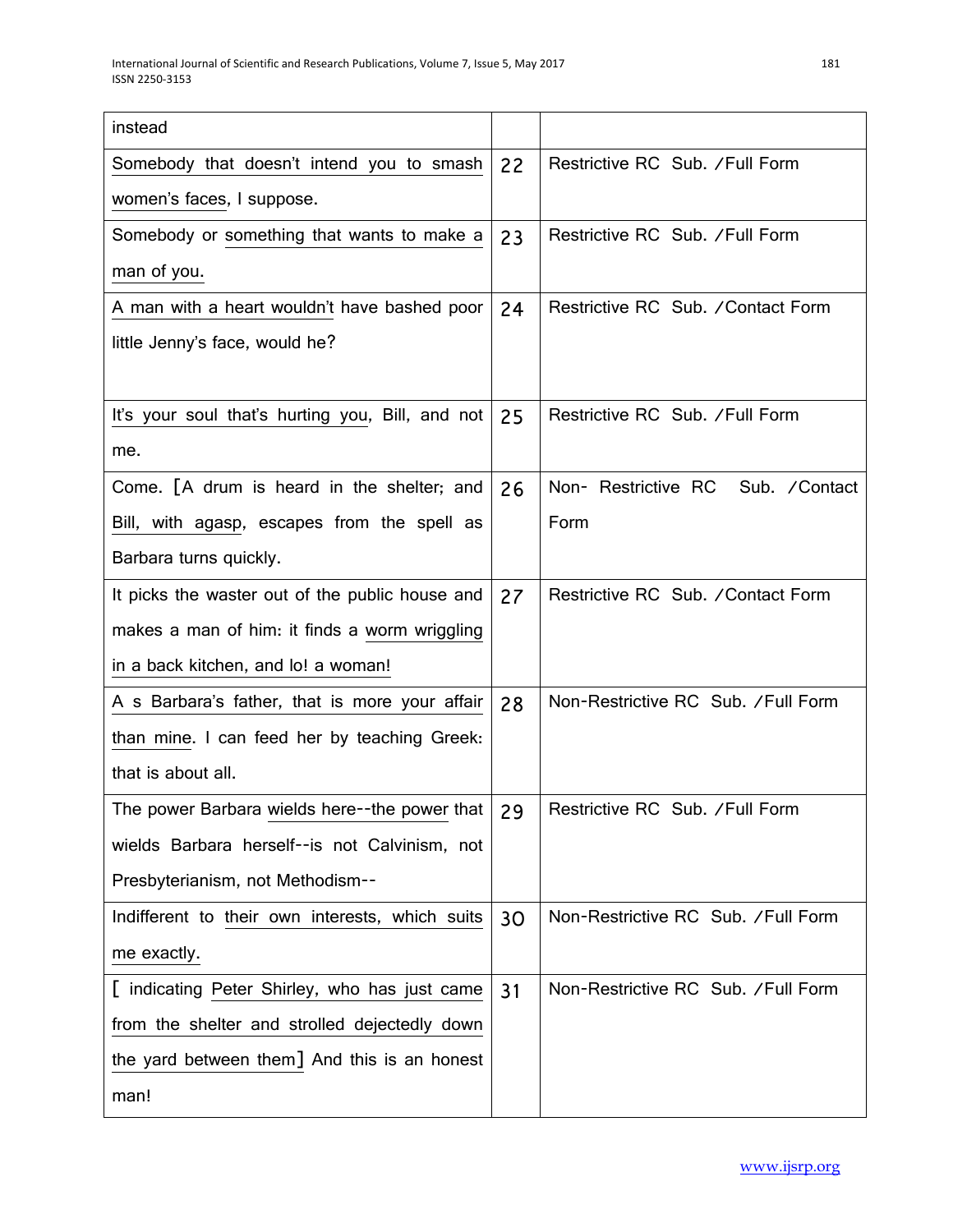| Snobby Price, beaming sanctimoniously, and                    | 32 | Sub.<br>Non-Restrictive RC<br>/Contact |
|---------------------------------------------------------------|----|----------------------------------------|
| Jenny Hill, with a tambourine full of coppers,                | 33 | Form                                   |
| come from the shelter and go to the drum, on                  |    | Non-Restrictive RC<br>Sub.<br>/Contact |
| which Jenny begins to count the money.                        |    | Form                                   |
|                                                               |    |                                        |
| <b>Twho</b><br>dried<br>Barbara:<br>has<br>her<br>eyes<br>and | 34 | Restrictive RC Sub. / Full Form        |
| regained her composure]                                       |    |                                        |
| The man that hit me. Oh, I hope he's coming                   | 35 | Restrictive RC Sub. /Full Form         |
| back to join us.                                              |    |                                        |
| Bill Walker, with frost on his jacket, comes                  | 36 | Non-Restrictive RC<br>Sub.<br>/Contact |
| through the gate, his hands deep in his pockets               |    | Form                                   |
| and his chin sunk between his shoulders, like a               |    |                                        |
| cleaned-out gambler.                                          |    |                                        |
| this bloominforgivin an noggin an jawrin that                 | 37 | Restrictive RC Sub. / Full Form        |
| makes a                                                       |    |                                        |
| man that sore that izlawf's a burdn to im.                    | 38 | Restrictive RC Sub. / Full Form        |
| The coin fascinates Snobby Price, who takes                   | 39 | Non-Restrictive RC Sub. / Full Form    |
| an early opportunity of dropping his cap on it].              |    |                                        |
| It makes life bearable to millions of people who              | 40 | Restrictive RC Sub. /Full Form         |
| could not endure their existence if they were                 |    |                                        |
| quite sober.                                                  |    |                                        |
| It makes life bearable to millions of people who              | 41 | Restrictive RC Sub. /Full Form         |
| could not endure their existence if they were                 |    |                                        |
| quite sober                                                   |    |                                        |
| the bad blood of the fierce little cowards at                 | 41 | Restrictive RC Sub. / Full Form        |
| home who egg on others to fight for the                       |    |                                        |
| gratification of their national vanity!                       |    |                                        |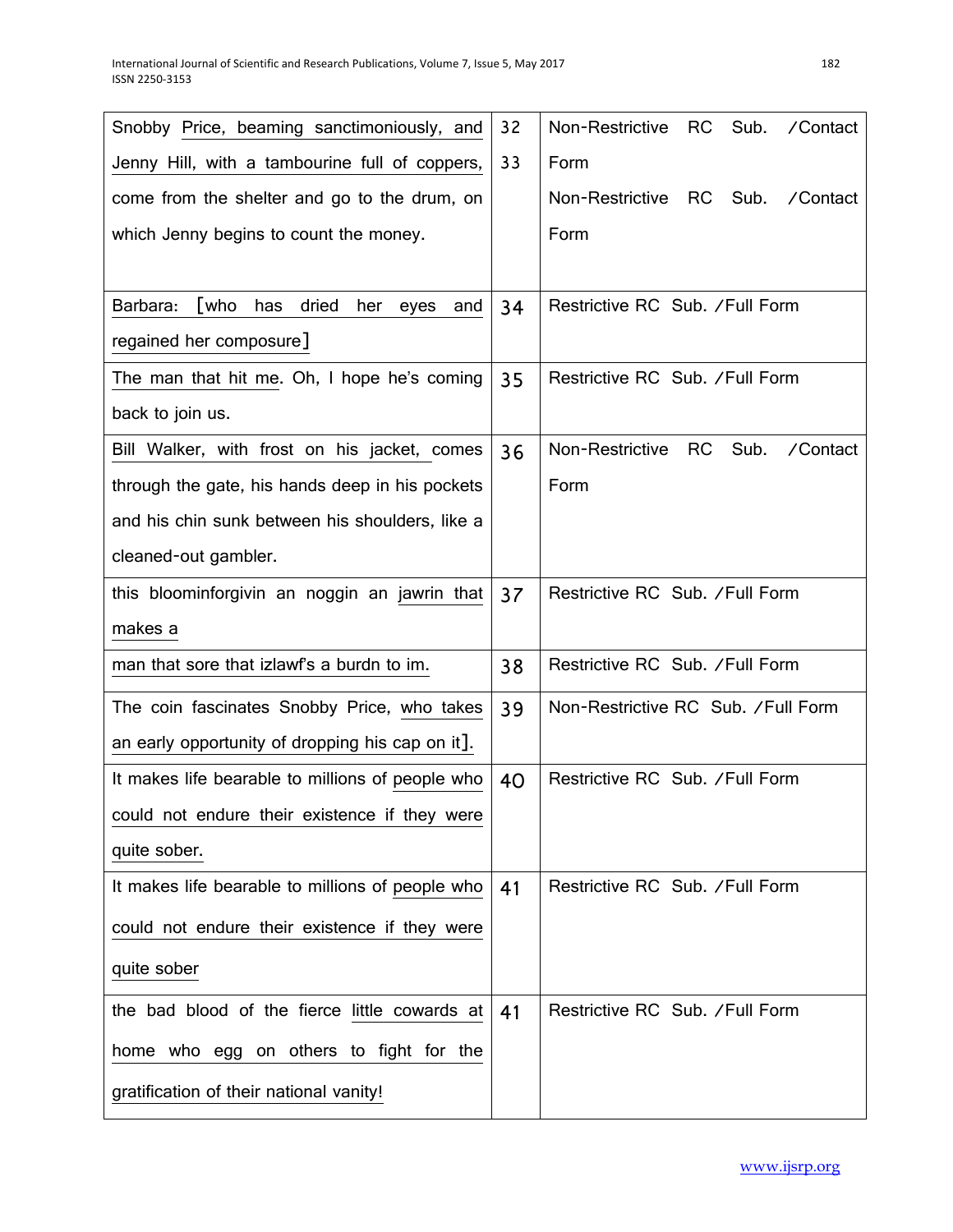| The longer I live the more proof I see that there | 42             | Restrictive RC Sub. / Full Form     |
|---------------------------------------------------|----------------|-------------------------------------|
| is an Infinite Goodness that turns everything to  |                |                                     |
| the work of salvation sooner or later.            |                |                                     |
| He gives the time with his drum; and the band     | 43             | Non-Restrictive RC Sub. / Full Form |
| strikes up the march, which rapidly becomes       |                |                                     |
| more distant as the procession moves briskly      |                |                                     |
| away                                              |                |                                     |
| <b>Act III</b>                                    |                |                                     |
| <b>Relative Clauses Sentence</b>                  | <b>No</b>      | <b>Kinds and Function of RC</b>     |
| I think it was Dionysos who made me drunk.        | 1              | Restrictive RC Sub. / Full Form     |
| In good society in England, Charles, men drivel   | $\overline{c}$ | Restrictive RC Sub. / Contact Form  |
| at all ages by repeating silly formulas with an   |                |                                     |
| air of wisdom.                                    |                |                                     |
| I want a man with no relations and<br>no          | $\mathbf{3}$   | Restrictive RC Sub. / Full Form     |
| schooling: that is, a man who would be out of     | $\overline{4}$ | Restrictive RC Sub. / Contact Form  |
| the running altogether if he were not a strong    |                |                                     |
| man.                                              |                |                                     |
| You don't say so! What! no capacity for           | 5              | Restrictive RC Sub. / Full Form     |
| business, no knowledge of law, no sympathy        |                |                                     |
| with art, no pretension tophilosophy; only a      |                |                                     |
| simplknowledge of the secret that has puzzled     |                |                                     |
| all the philosophers,                             |                |                                     |
| You can't tell me the bursting strain of a ten-   | 6              | Non-Restrictive RC Sub. / Full Form |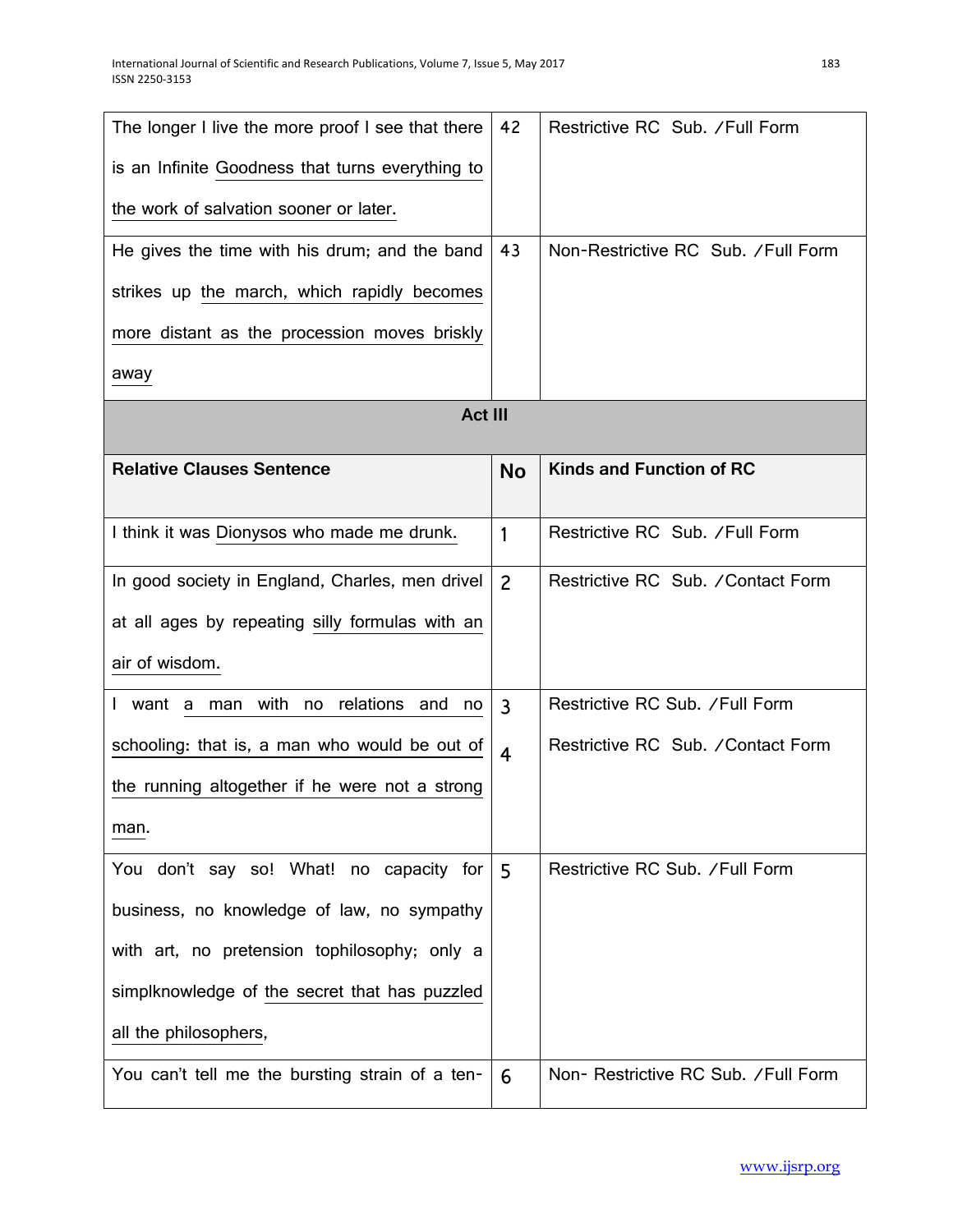| inch gun, which is a very simple matter; but       |                 |                                      |
|----------------------------------------------------|-----------------|--------------------------------------|
| you all think you can tell me the bursting strain  |                 |                                      |
| of a man under temptation                          |                 |                                      |
| That points clearly to a political career. Get him | $\overline{7}$  | Restrictive RC Sub. / Full Form      |
| a private secretaryship to someone who can         |                 |                                      |
| get him an Under Secretaryship; and then           |                 |                                      |
| leave him alone.                                   |                 |                                      |
| I don't. They do. You see, the one thing Jones     | 8               | Restrictive RC Sub. / Contact Form   |
| won't stand is any rebellion from the man under    |                 |                                      |
| him, or any assertion of social equality between   |                 |                                      |
| the wife of the man with 4 shillings a week less   |                 |                                      |
| than himself and Mrs Jones!                        |                 |                                      |
| The result is a colossal profit, which comes to    | 9               | Non- Restrictive RC Sub. / Full Form |
| me.                                                |                 |                                      |
| Do you think I can be happy in this vulgar silly   | 10 <sup>°</sup> | Non-Restrictive RC Sub. / Full Form  |
| dress? I! who have worn the uniform.               |                 |                                      |
| Lady Britomart, dressed for out-of-doors,          | 11              | Non-Restrictive RC Sub. / Contact    |
| opens it before he reaches it                      |                 | Form                                 |
| Across the crest runs a platform of concrete,      | 12              | Non-Restrictive RC Sub. / Contact    |
| with a parapet which suggests a fortification,     | 13              | Form                                 |
| because there is a huge cannon of the              |                 | Restrictive RC Sub. / Full Form      |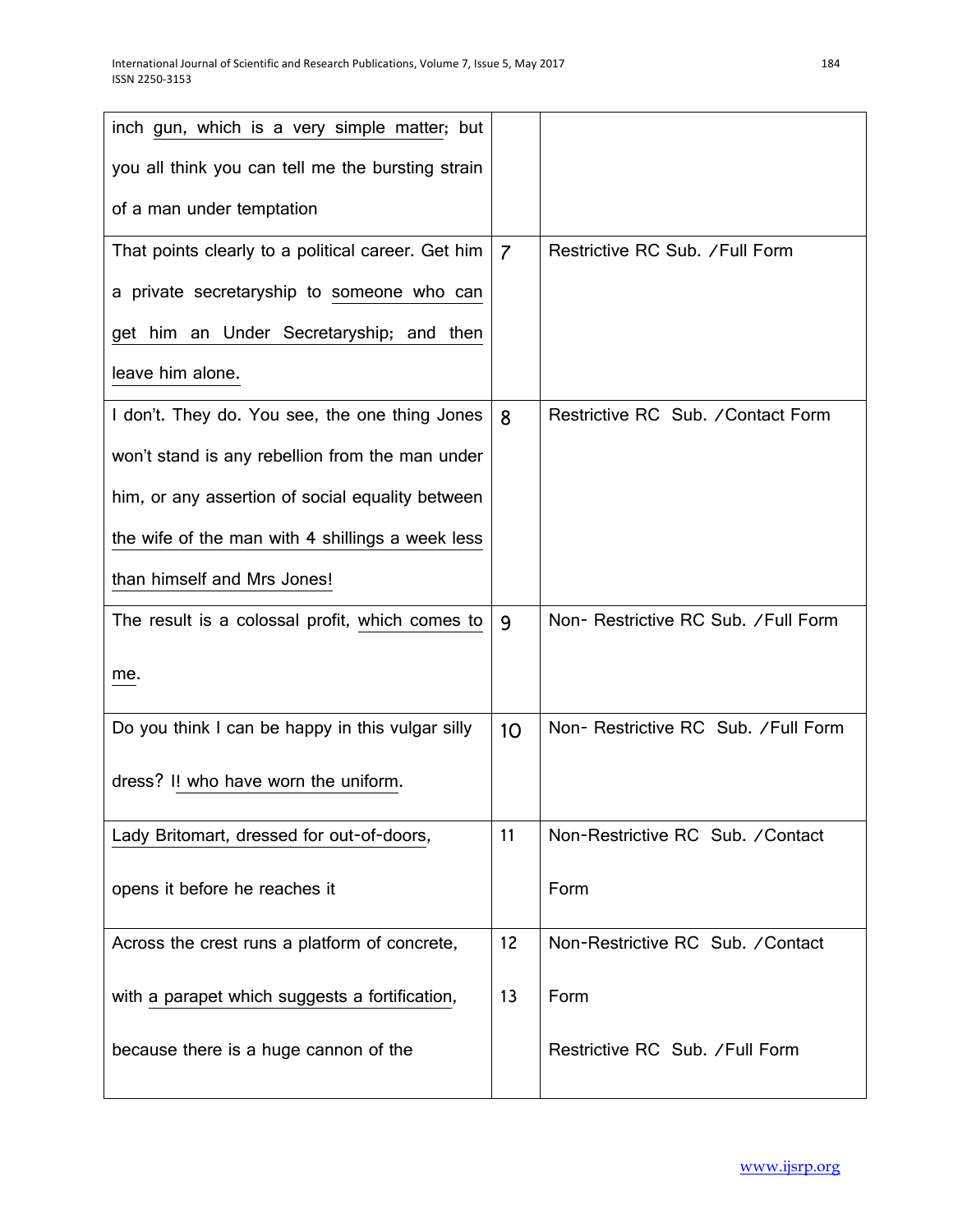| obsolete Woolwich Infant pattern peering         |    |                                     |
|--------------------------------------------------|----|-------------------------------------|
| across it at the town.                           |    |                                     |
| The parapet has a high step inside which         | 14 | Restrictive RC Sub. / Full Form     |
| serves as a seat.                                |    |                                     |
| Barbara is leaning over the parapet, looking     | 15 | Non-Restrictive RC Sub. / Contact   |
| towards the town. On her right is the cannon;    | 16 | Form                                |
| on her left the end of a shed raised on piles,   | 17 | Non-Restrictive RC Sub. / Contact   |
| with a ladder of three or four steps             |    | Form                                |
|                                                  |    | Non-Restrictive RC Sub. / Full Form |
|                                                  |    |                                     |
| up to the door, which opens outwards and has     | 18 | Non-Restrictive RC Sub. / Contact   |
| a little wooden landing at the threshold, with a |    | Form                                |
| fire bucket in the corner of the landing.        |    |                                     |
| The parapet stops short of the shed, leaving a   | 19 | Restrictive RC Sub. /Full Form      |
| gap which is the beginning of the path down      |    |                                     |
| the hill through the foundry to the town.        |    |                                     |
| Behind the cannon is a trolley carrying a huge   | 20 | Non-Restrictive RC Sub. / Contact   |
| conical bombshell, with a red band painted on    |    | Form                                |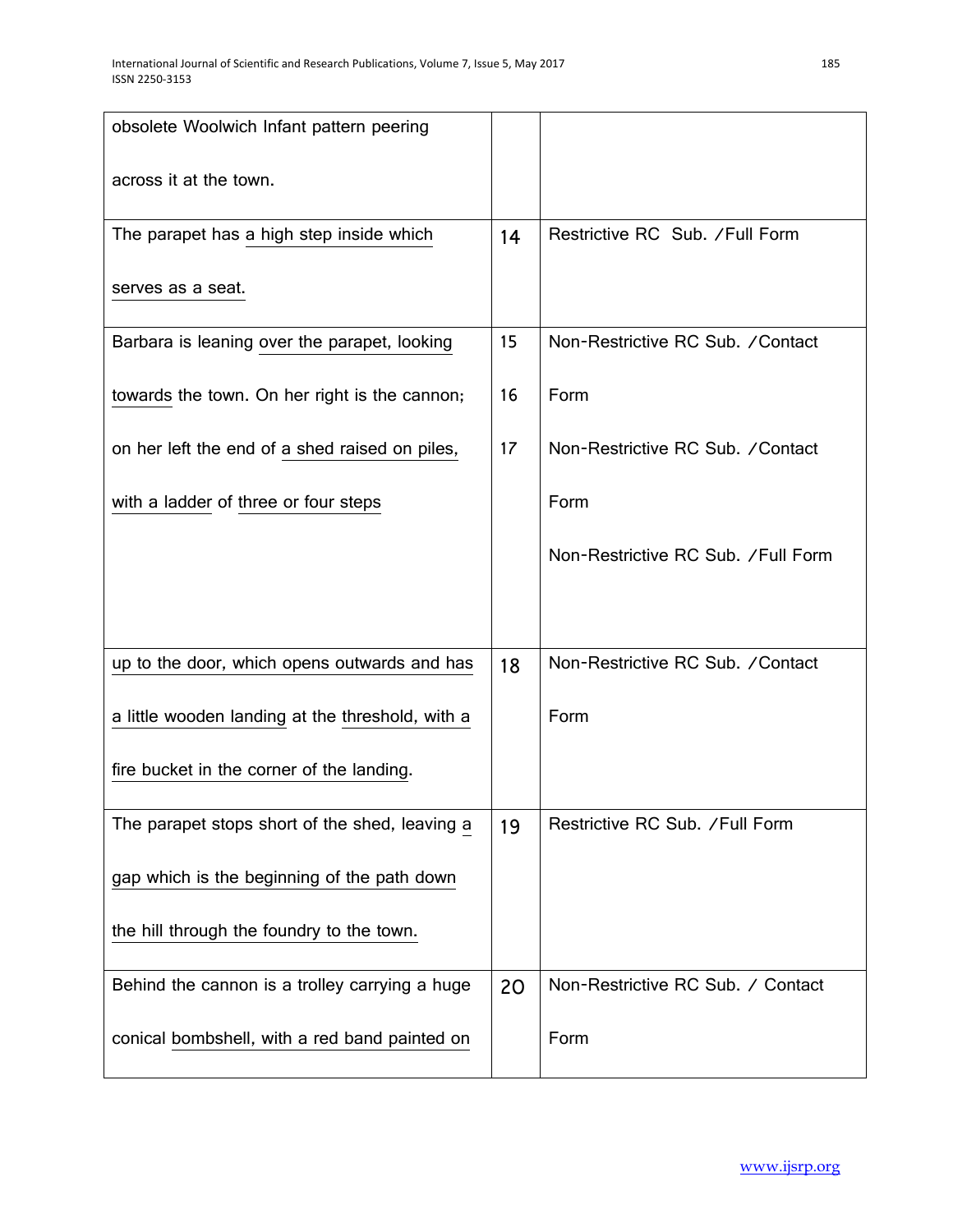| it.                                                        |    |                                     |
|------------------------------------------------------------|----|-------------------------------------|
| Further from the parapet, on the same side, is             | 21 | Non-Restrictive RC Sub. / Contact   |
| a deck chair, near the door of an office, which,           | 22 | Form                                |
| like the sheds, is of the lightest possible                |    | Non-Restrictive RC Sub. / Full Form |
| construction                                               |    |                                     |
| Everything perfect, wonderful, real. It only               | 23 | Restrictive RC Sub. / Contact Form  |
| needs a cathedral to be a heavenly city instead            |    |                                     |
| of a hellish one                                           |    |                                     |
| Stephen, who is quite close to it, looks at it             | 24 | Non-Restrictive RC Sub. /Full Form  |
| rather                                                     |    |                                     |
| scaredly, and moves away quickly to the                    |    |                                     |
| cannon                                                     |    |                                     |
| Lomax, who appears in the doorway                          | 25 | Non-Restrictive RC Sub. / Full Form |
| New blood that is wanted in English business.              | 26 | Restrictive RC Sub. /Full Form      |
| A bounce that expresses her downright                      | 27 | Restrictive RC Sub. / Full Form     |
| H ow you can succeed in business when you                  | 28 | Restrictive RC Sub. /Full Form      |
| are willing to pay all that money to a University          |    |                                     |
| don who is obviously not worth a junior clerk's            |    |                                     |
| wage!                                                      |    |                                     |
| Lazarus is gentle romantic Jew who care for                | 29 | Restrictive RC Sub. / Full Form     |
| nothing<br>but<br>string<br>quarters<br>and<br>stall<br>at |    |                                     |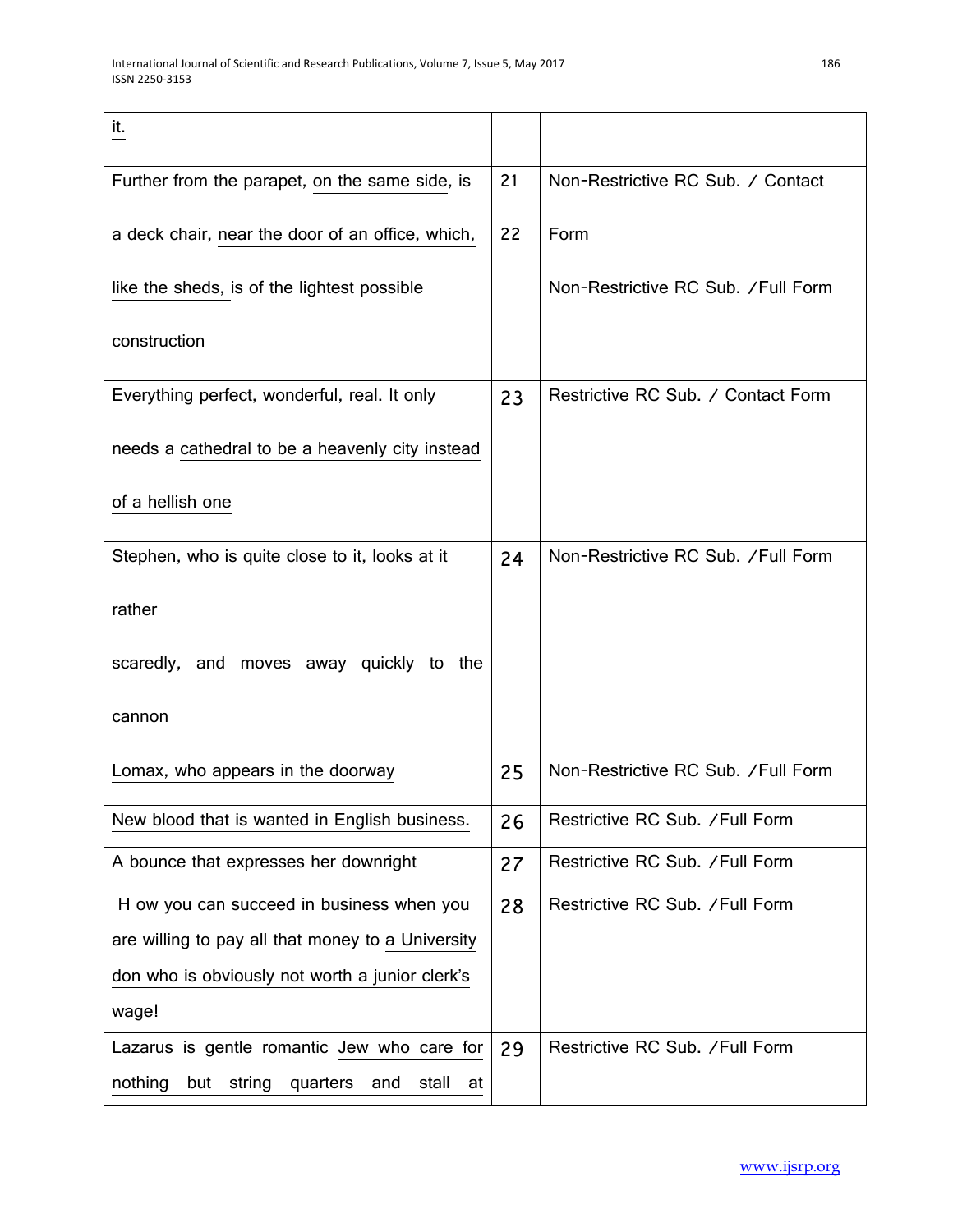| fashionable theatres.                             |    |                                   |
|---------------------------------------------------|----|-----------------------------------|
| To give arms to all men who offer an honest       | 30 | Restrictive RC Sub. / Full Form   |
| price for them, without respect of persons or     |    |                                   |
| principles                                        |    |                                   |
| What do we do here when we spend years of         | 31 | Restrictive RC Sub. / Full Form   |
| work and thought and thousands of pounds of       |    |                                   |
| solid cash on a new gun or an aerial battleship   |    |                                   |
| that turns out just a hairsbreadth wrong after    |    |                                   |
| all?                                              |    |                                   |
| Well; de we do here when we spend years of        | 32 | Restrictive RC Sub. / Full Form   |
| work at loss that bring it nearer bankruptcy      |    |                                   |
| every year                                        |    |                                   |
| It is cheap work converting starving men with a   | 33 | Restrictive RC Sub./ Contact Form |
| Bible in one hand and a slice of bread in the     |    |                                   |
| other.                                            |    |                                   |
| Your pious mob fills up ballot papers and         | 34 | Restrictive RC Sub. / Full Form   |
| imagines it is governing its masters; but the     |    |                                   |
| ballot paper that really governs is the paper     |    |                                   |
| that has a bullet wrapped up in it                |    |                                   |
| The history of the world is the history of those  | 35 | Restrictive RC Sub. /Full Form    |
| who had courage enough to embrace this truth.     |    |                                   |
| You lust for personal righteousness, for self-    | 36 | Restrictive RC Sub. / Full Form   |
| approval, for what you call a good conscience,    |    |                                   |
| for what Barbara calls salvation, for what I call |    |                                   |
| patronizing people who are not so lucky as        |    |                                   |
| yourself.                                         |    |                                   |
| My bravest enemy. That is the man who keeps       | 37 | Restrictive RC Sub. / Full Form   |
| me up to the mark                                 |    |                                   |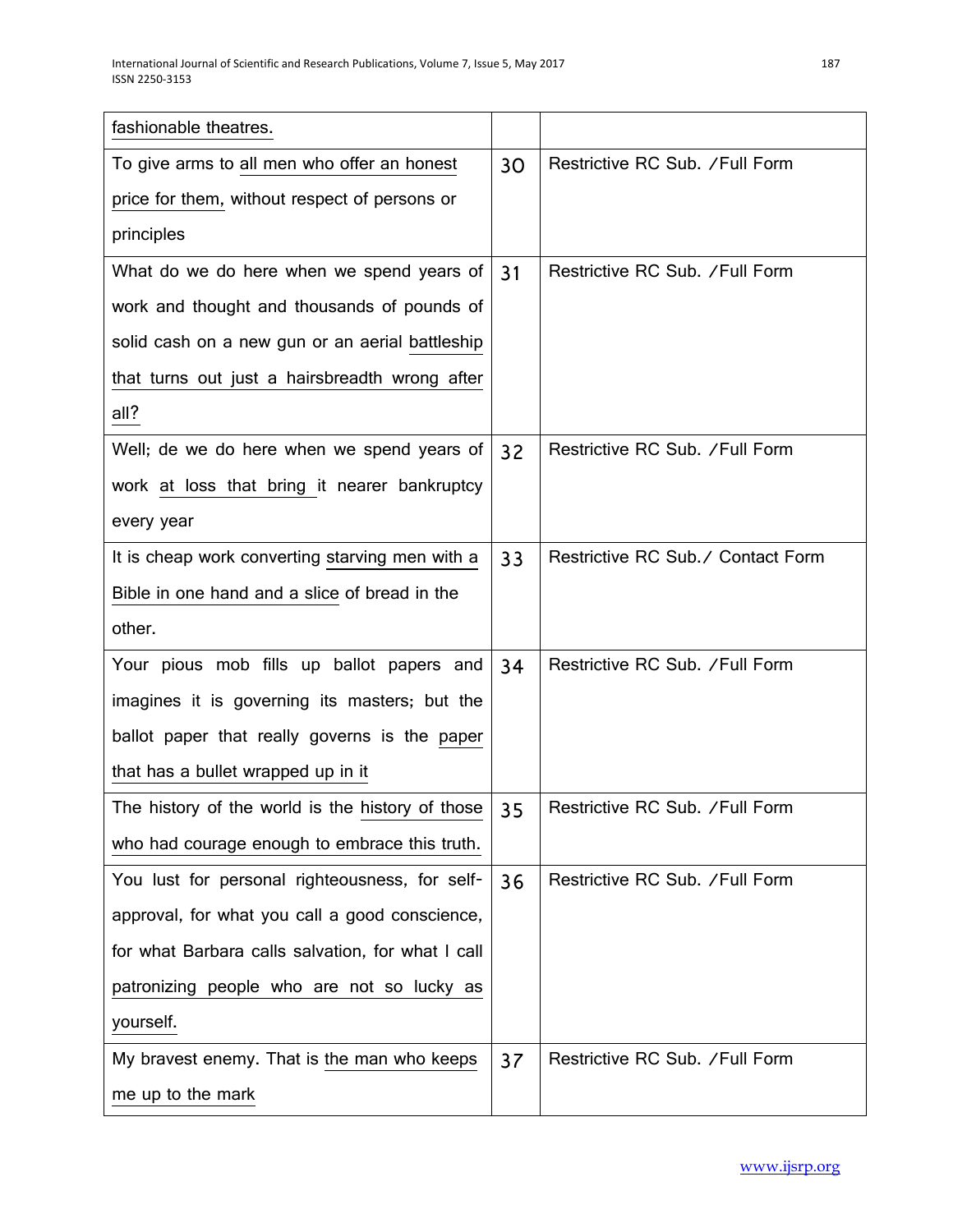| He turns to Lady Britomart, who rises            | 38 | Non-Restrictive RC Sub. / Full Form |
|--------------------------------------------------|----|-------------------------------------|
| I t is not the sale of my soul that troubles me  | 39 | Restrictive RC Sub. / Full Form     |
| Now the power that is made here can be           | 40 | Restrictive RC Sub. / Full Form     |
| wielded by all men                               |    |                                     |
| This power which only tears men's bodies to      | 41 | Restrictive RC Sub. / Full Form     |
| pieces has never been so horribly abused as      |    | Restrictive RC Sub. / Full Form     |
| the intellectual power, the imaginative power,   | 42 |                                     |
| the poetic, religious power that can enslave     |    |                                     |
| men's souls                                      |    |                                     |
| I want to arm them against the lawyer, the       | 43 | Non-Restrictive RC Sub. / Full Form |
| doctor, the priest, the literary man,<br>the     |    |                                     |
| professor, the artist, and the politician, who,  |    |                                     |
| once in authority, are the most dangerous,       |    |                                     |
| disastrous,                                      |    |                                     |
| but the moment our money ran short, it all       | 44 | Restrictive RC Sub. / Full Form     |
| came back to Bodger: it was he who saved our     |    |                                     |
| people                                           |    |                                     |
| I should have given you up and married the       | 45 | Restrictive RC Sub. / Full Form     |
| man who accepted it                              |    |                                     |
| O h, did you think my courage would never        | 46 | Non-Restrictive RC Sub. /Full Form  |
| come back? did you believe that I was a          |    |                                     |
| deserter? that I, who have stood in the streets, |    |                                     |
| and taken my people to my heart                  |    |                                     |
| coming from the shed and stopping on the         | 47 | Non-Restrictive RC Sub. /Full Form  |
| steps,                                           |    |                                     |
| obstructing Sarah, who follows with Lomax        |    |                                     |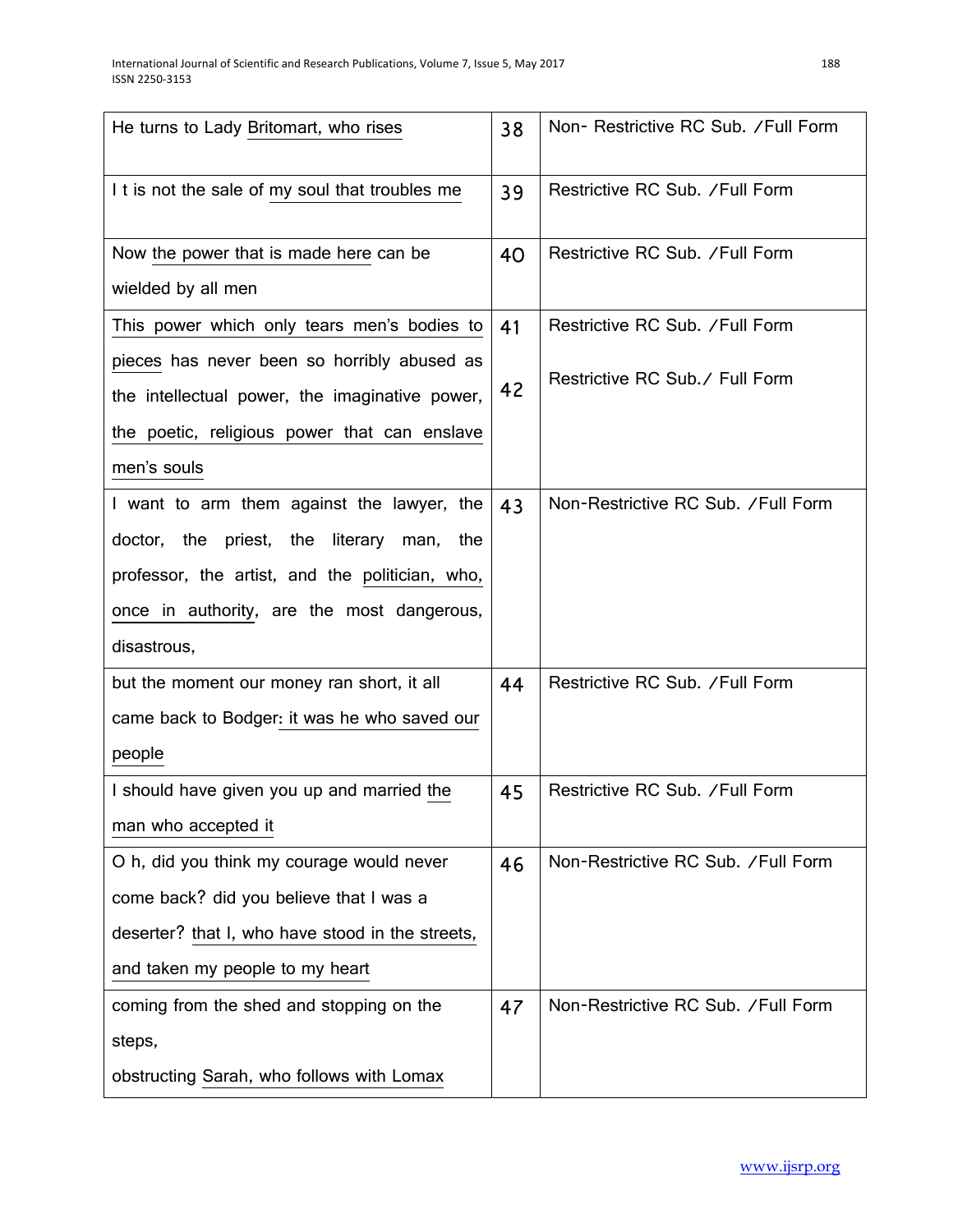| I want a house in the village to live in with      | 48             | Restrictive RC Sub./ Contact Form     |
|----------------------------------------------------|----------------|---------------------------------------|
| <b>Dolly</b>                                       |                |                                       |
| 2. Direct object Relative Clause, Act I            |                |                                       |
|                                                    |                |                                       |
| <b>Relative Clauses Sentence</b>                   | <b>No</b>      | <b>Kind and Function of RC</b>        |
|                                                    |                |                                       |
| To do Andrew justice, that was not the sort of     | 1              | Restrictive RC D. Object. / Contact   |
| thing he did.                                      |                | Form                                  |
|                                                    |                |                                       |
| I t is only in the middle classes, Stephen, that   | $\overline{2}$ | Non=Restrictive RC D. Object/Full     |
| people get into a state of dumb helpless horror    |                | Form                                  |
| when they find that there are wicked people in     |                |                                       |
| the world.                                         |                |                                       |
| I t is not only the cannons, but the war loans     | 3              | Restrictive RC D. Object. / Full Form |
| that                                               |                |                                       |
| Lazarus arranges under cover of giving credit      |                |                                       |
| for the cannons                                    |                |                                       |
| When my father remonstrated, Andrew actually       | 4              | Restrictive RC D. Object. / Full Form |
| told him to his face that history tells us of only |                |                                       |
| two successful institutions:                       |                |                                       |
| I do not find it an unpleasant subject, my dear.   | 5              | Restrictive RC D. Object. / Full Form |
| It is the only one that capable people really      |                |                                       |
| care for                                           |                |                                       |
| I have a very strong suspicion that you went to    | 6              | Restrictive RC D. Object. / Full Form |
| the Salvation Army to worship Barbara and          |                |                                       |
| nothing else                                       |                |                                       |
| Ever since they made her a major in the            | $\overline{7}$ | Restrictive RC D. Object. / Contact   |
| Salvation                                          |                |                                       |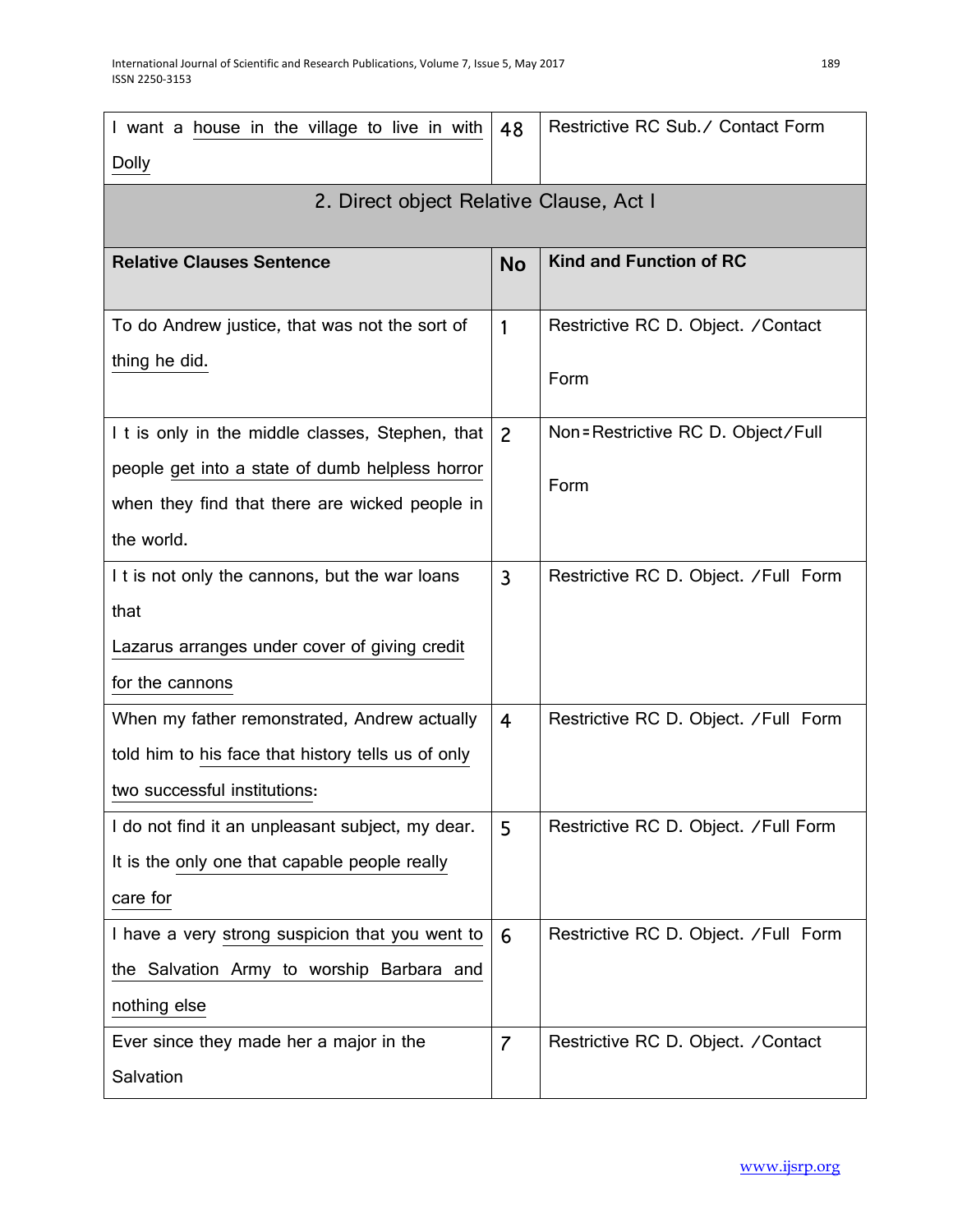| Army she has developed a propensity to have     |                | Form                                  |
|-------------------------------------------------|----------------|---------------------------------------|
| her                                             |                |                                       |
| own way                                         |                |                                       |
| 2. Direct object Relative Clause, Act II        |                |                                       |
| <b>Relative clauses sentence</b>                | <b>No</b>      | Kind of function of RC                |
| You lie! you have the bread and treacle in you  | 1              | Restrictive RC D. Object. / Full Form |
| that you come here to beg                       |                |                                       |
| O h, I know: you're the man that Jenny Hill was | $\overline{2}$ | Restrictive RC D. Object. / Full Form |
| praying for inside just now                     |                |                                       |
| I t combs our air and makes us good little      | 3              | Restrictive RC D. Object. / Contact   |
| blokes to be robbed and put upon                |                | Form                                  |
| Don't you be afeerd. You ain't such prime       | $\overline{4}$ | Restrictive RC D. Object. / Full Form |
| company that you need expect to be sought       |                |                                       |
| after                                           |                |                                       |
| Ah! it's a pity you never was trained to use    | 5              | Restrictive RC D. Object. / Contact   |
| your                                            |                | Form                                  |
| reason, miss                                    |                |                                       |
| Holy God! I've worked ten to twelve hours a     | 6              | Restrictive RC D. Object. / Contact   |
| day since I was thirteen, and paid my way all   |                | Form                                  |
| through; and now am I to be thrown into the     |                |                                       |
| gutter and my job given to a young man          |                |                                       |
| Relation is our business at present, because it | $\overline{7}$ | Restrictive RC D. Object. / Full Form |
| is through relation alone that we can win       |                |                                       |
| <b>Barbara</b>                                  |                |                                       |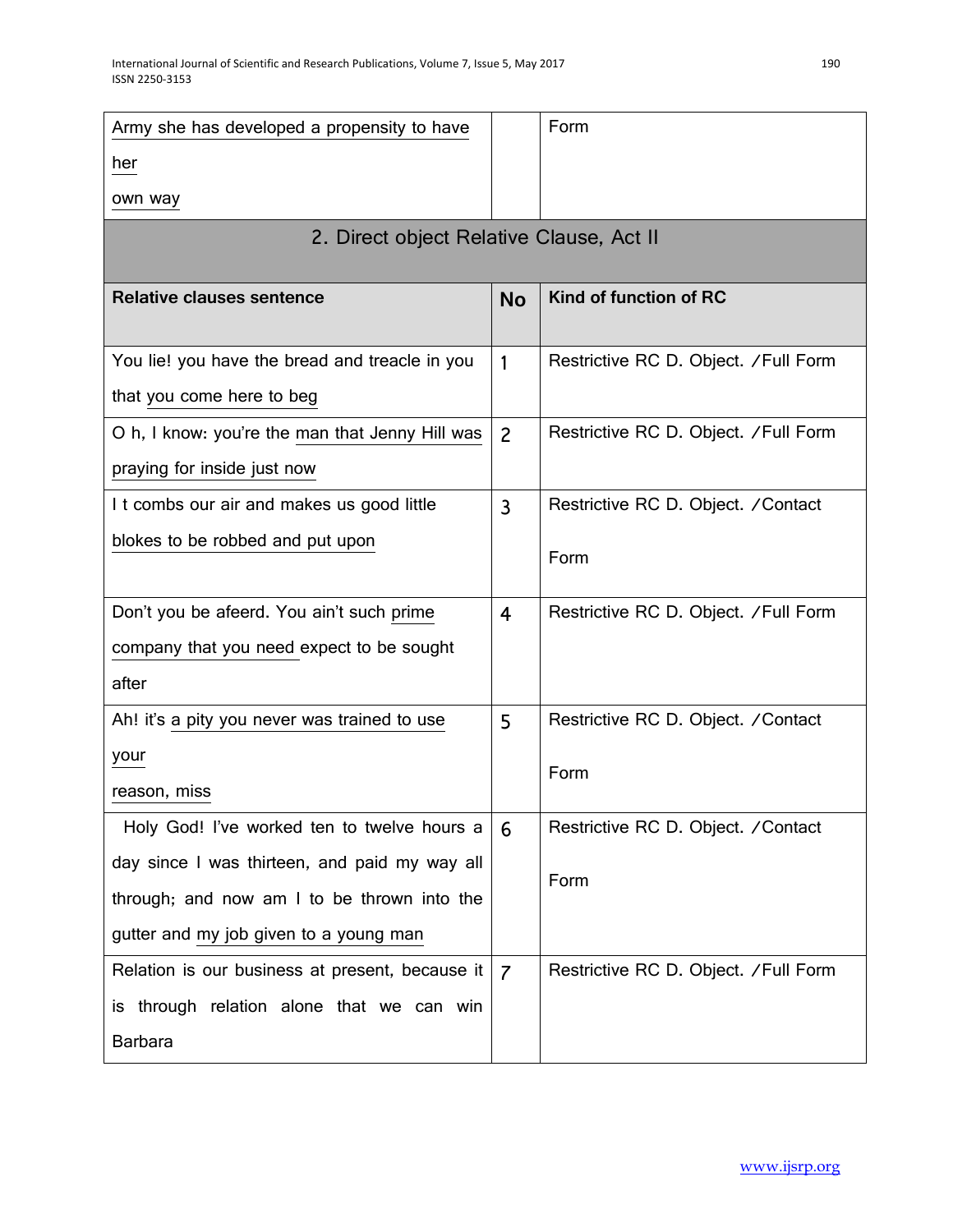| It 's this Christian game o yours that I won't av  | 8               | Restrictive RC D. Object. / Full Form |
|----------------------------------------------------|-----------------|---------------------------------------|
| played agen me:                                    |                 |                                       |
| So the five thousand, I should think, is to save   | 9               | Non- Restrictive RC D. Object.        |
| his                                                |                 | /Contact Form                         |
| soul.                                              |                 |                                       |
| I t enables Parliament to do things at eleven at   | 10 <sup>°</sup> | Restrictive RC D. Object. / Full Form |
| night that no sane person would do at eleven       |                 |                                       |
| in the morning                                     |                 |                                       |
| Is it Bodger's fault that this inestimable gift is | 11              | Restrictive RC D. Object. / Contact   |
| deplorably abused by less than one per cent of     |                 | Form                                  |
| the                                                |                 |                                       |
| poor?                                              |                 |                                       |
| Now Rummy, bustle. Take in those mugs and          | 12              | Restrictive RC D. Object. / Contact   |
| plates to be washed; and throw the crumbs          |                 | Form                                  |
| about for the birds.                               |                 |                                       |
| Barbara: will there be less drinking or more if    | 13              | Restrictive RC D. Object. / Contact   |
| all                                                |                 | Form                                  |
| those poor souls we are saving come to-            |                 |                                       |
| morrow and find the doors of our shelters shut     |                 |                                       |
| in their faces?                                    |                 |                                       |
| [ with a reasonableness which Cusins alone         | 14              | Restrictive RC D. Object. / Full Form |
| perceives to be ironical] My dear Barbara:         |                 |                                       |
| alcohol is a very necessary article                |                 |                                       |
| Think of my business! think of the widows and      | 15              | Restrictive RC D. Object. / Contact   |
| orphans! the men and lads torn to pieces with      |                 | Form                                  |
| shrapnel and poisoned with lyddite                 |                 |                                       |
| Cusins rushes to the drum, which he takes up       | 16              | Non-Restrictive RC D. Object. / Full  |
| and                                                |                 |                                       |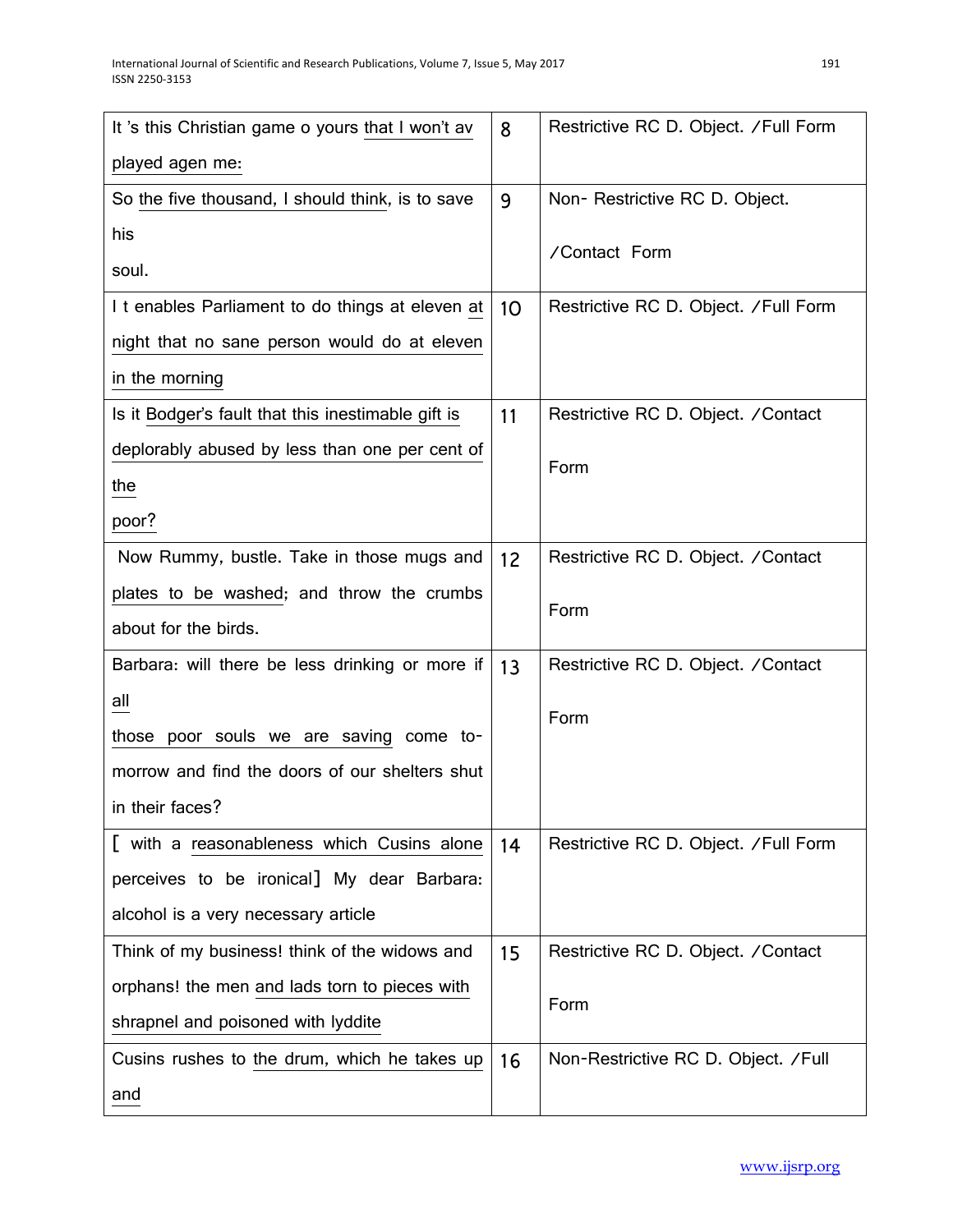| puts on.                                          |                | Form                                  |  |
|---------------------------------------------------|----------------|---------------------------------------|--|
| 2. Direct object Relative Clause, Act III         |                |                                       |  |
| <b>Relative clauses sentence</b>                  | No             | Kind of function of RC                |  |
| There is nothing that any Italian or German       | 1              | Restrictive RC D. Object. / Full Form |  |
| could do that Stephen could not do.               |                |                                       |  |
| That's just it : all the foundling I can find are | $\overline{2}$ | Restrictive RC D. Object. / Contact   |  |
| exactly like Stephen                              |                | Form                                  |  |
| But I find now that you left me in the dark as to | $\overline{3}$ | Restrictive RC D. Object. / Full Form |  |
| matters which you should have explained to        |                |                                       |  |
| me years ago.                                     |                |                                       |  |
| And in return you shall have the support and      | $\overline{4}$ | Restrictive RC D. Object. / Full Form |  |
| applause of my newspapers, and the delight of     |                |                                       |  |
| imagining that you are a great statesman          |                |                                       |  |
| You are very properly proud of having been        | 5              | Restrictive RC D. Object. / Full Form |  |
| industrious enough to make money; and it is       |                |                                       |  |
| greatly to your credit that you have made so      |                |                                       |  |
| much of it.                                       |                |                                       |  |
| But when we took your money he turned back        | 6              | Restrictive RC D. Object. / Contact   |  |
| $\overline{\mathsf{L}}$                           |                | Form                                  |  |
| drunkenness and derision                          |                |                                       |  |
| I stood on the rock I thought eternal             | $\overline{7}$ | Restrictive RC D. Object. / Contact   |  |
|                                                   |                | Form                                  |  |
| Well, you have made for yourself something        | 8              | Restrictive RC D. Object. / Full Form |  |
| that you call a morality or a religion or what    |                |                                       |  |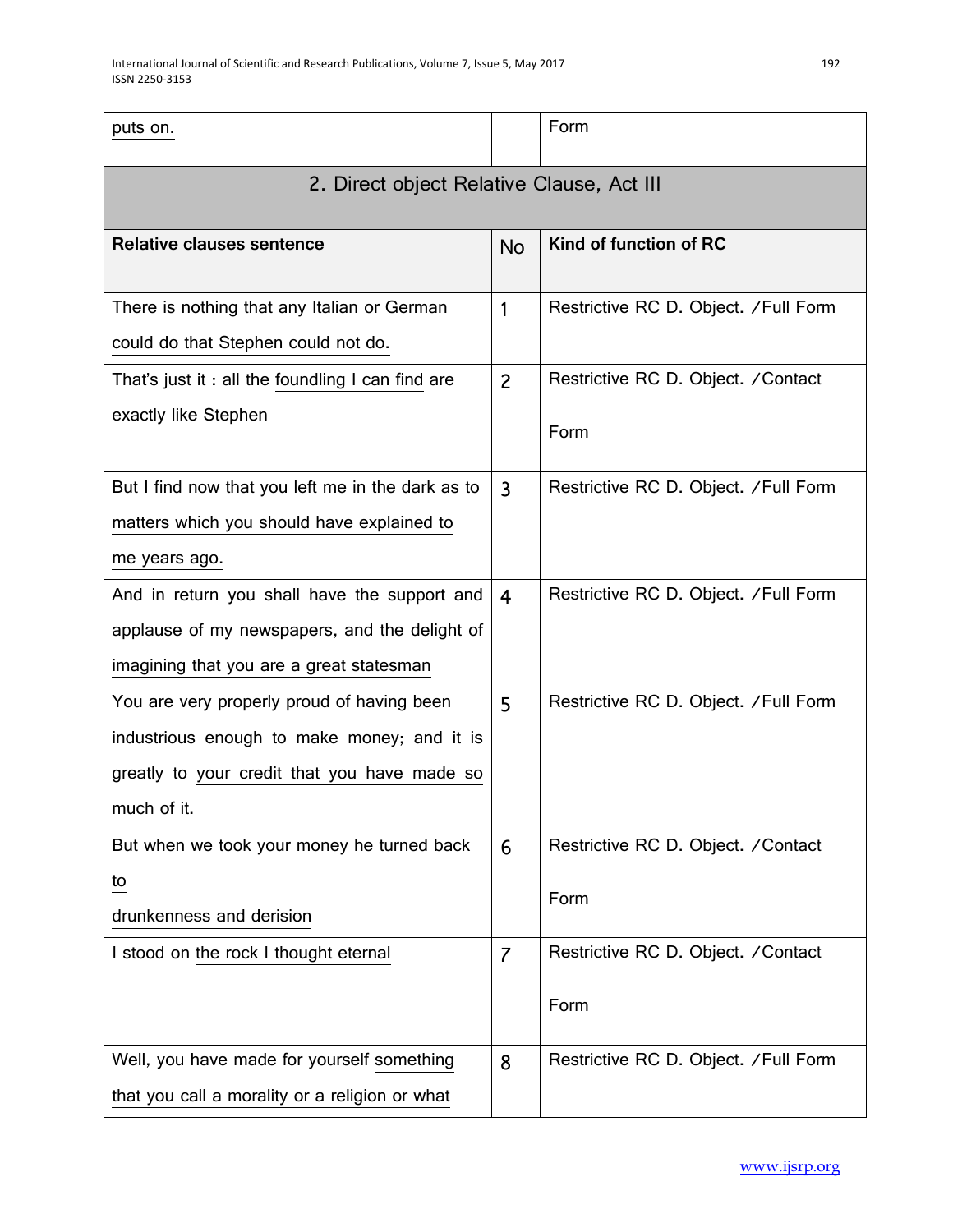| not.                                              |                 |                                       |
|---------------------------------------------------|-----------------|---------------------------------------|
| In your Salvation shelter I saw poverty, misery,  | 9               | Restrictive RC D. Object. / Contact   |
| cold and hunger                                   |                 | Form                                  |
|                                                   |                 |                                       |
| And you, Adolphus, ought to know better than      | 10 <sup>°</sup> | Restrictive RC D. Object. / Full Form |
| to go about saying that wrong things are true.    |                 |                                       |
| I do not: all the poet in me recoils from being a | 11              | Restrictive RC D. Object. / Full Form |
| good man. But there are things in me that I       |                 |                                       |
| must reckon with: pity--                          |                 |                                       |
|                                                   |                 |                                       |
| I have sold it to escape being imprisoned for     | 12              | Restrictive RC D. Object. / Full Form |
| refusing to pay taxes for hangmen's ropes and     |                 |                                       |
| unjust wars and things that I abhor.              |                 |                                       |
| 3-indirct object relative clauses Act I           |                 |                                       |
|                                                   |                 |                                       |
| <b>Relative Clauses Sentence</b>                  | <b>No</b>       | Kind and Function of RC               |
|                                                   |                 |                                       |
| Barbara was going to make the most brilliant      | $\mathbf{1}$    | Restrictive RC D. Object. / Full Form |
| career of all of you. And what does she do?       |                 |                                       |
| Joins the Salvation Armey; discharges her         |                 |                                       |
| maid; lives on a pound a week; and walk in        |                 |                                       |
| one evening with a professor of Greek whom        |                 |                                       |
| she has picked up in the street.                  |                 |                                       |
| 3-indirct object relative clauses Act II          |                 |                                       |
| <b>Relative Clauses Sentence</b>                  | <b>No</b>       | Kind and Function of RC               |
| They stung into vivacity, to which their meal     | 1               | Non- Restrictive RC D. Object. / Full |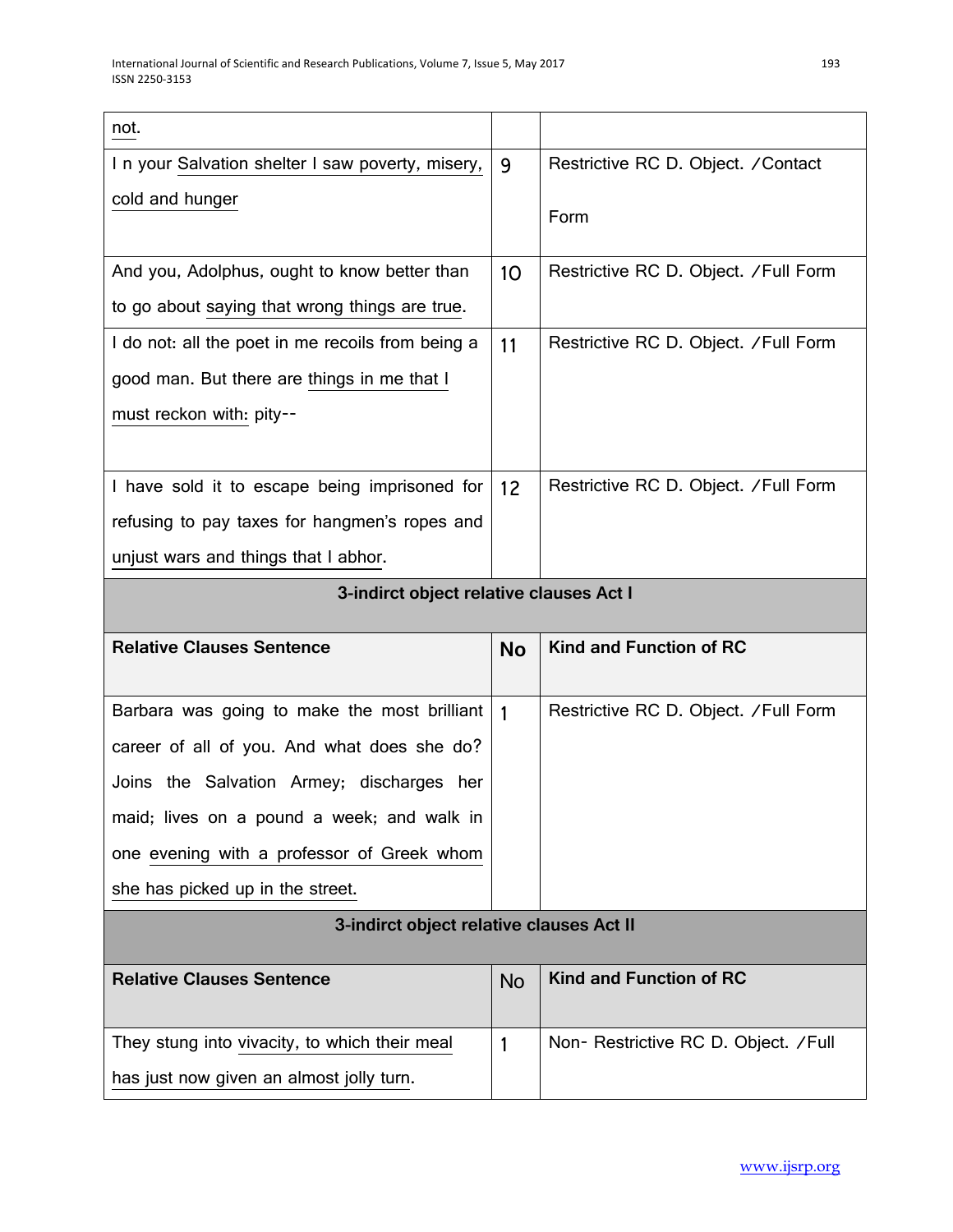|                                                                                                                              |                | Form                                  |  |
|------------------------------------------------------------------------------------------------------------------------------|----------------|---------------------------------------|--|
| 3-indirct object relative clauses Act III                                                                                    |                |                                       |  |
| <b>Relative Clauses Sentence</b>                                                                                             | No.            | <b>Kind and Function of RC</b>        |  |
| I shall sell cannons to whom I please and                                                                                    | 1              | RestrictiveRC In. Object. / Full Form |  |
| refuse them to whom I please.                                                                                                | $\overline{c}$ | RestrictiveRC In. Object. /Full Form  |  |
| 4. Object of Preposition Relative Clause. Act I                                                                              |                |                                       |  |
| <b>Relative Clauses Sentence</b>                                                                                             | <b>No</b>      | <b>Kind and Function of RC</b>        |  |
| She sits down; and he goes to the armchair,                                                                                  | 1              | Non-Restrictive RC Object of Prep.    |  |
| into which he throws himself].                                                                                               |                | /Full Form                            |  |
| Ever since they made her a major in the                                                                                      | $\overline{2}$ | Restrictive RC Object of Prep. / Full |  |
| Salvation Army she has developed a propensity<br>to have her own way and order people about<br>which quite cows me sometimes |                | Form                                  |  |
| And I quite appreciate the very clever way in                                                                                | $\overline{3}$ | Restrictive RC Object of Prep. / Full |  |
| which you systematically humbug me. I have                                                                                   |                | Form                                  |  |
| found you out. Take care Barbara doesn't.                                                                                    |                |                                       |  |
| That's all                                                                                                                   |                |                                       |  |
| 4. Object of Preposition Relative Clause. Act II                                                                             |                |                                       |  |
| <b>Relative Clauses Sentence</b>                                                                                             | <b>No</b>      | Kind and Function of RC               |  |
| I'm intelligent--fffff! it's rotten cold here [he                                                                            | 1              | Restrictive RC Object of Prep. / Full |  |
| dances a step or two]--yes: intelligent beyond                                                                               |                |                                       |  |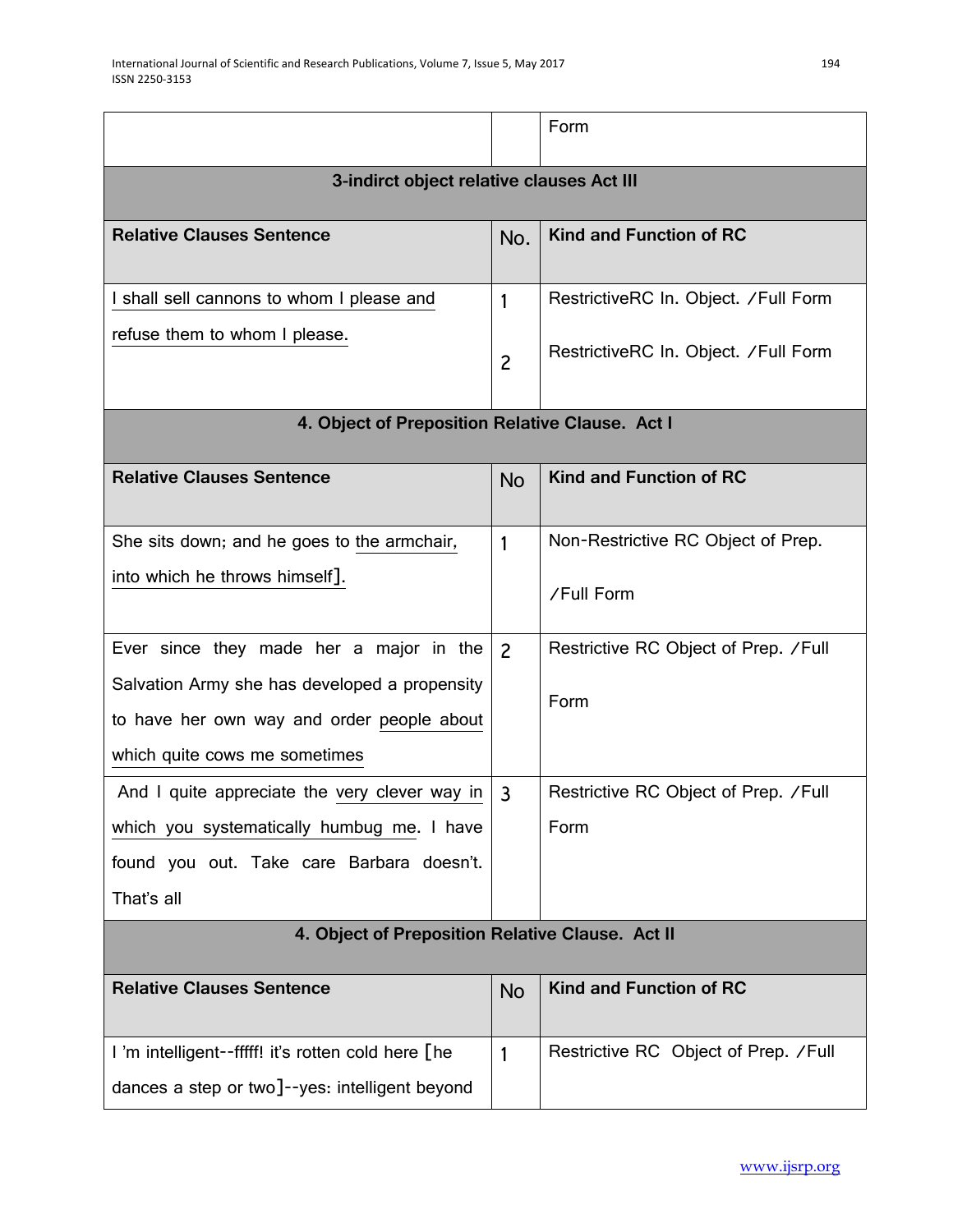| the station o life into which it has pleased the  |                | Form                               |  |
|---------------------------------------------------|----------------|------------------------------------|--|
| capitalists to call me                            |                |                                    |  |
| Snobby Price, beaming sanctimoniously, and        | $\overline{2}$ | Non-Restrictive RC Object of Prep. |  |
| Jenny Hill, with a tambourine full of coppers,    |                | /Full Form                         |  |
| come from the shelter and go to the drum, on      |                |                                    |  |
| which Jenny begins to count the money             |                |                                    |  |
| 4. Object of Preposition Relative Clause. Act III |                |                                    |  |
| <b>Relative Clauses Sentence</b>                  | <b>No</b>      | <b>Kind and Function of RC</b>     |  |
|                                                   | O              |                                    |  |
| 5. Possessive Relative Clause, Act I              |                |                                    |  |
|                                                   |                |                                    |  |
| <b>Relative Clauses Sentence</b>                  | <b>No</b>      | <b>Kind and Function of RC</b>     |  |
| There may have been some reason for it when       | 1              | Non-Restrictive RC Possessive      |  |
| the Undershafts could only marry women in         |                |                                    |  |
| their own class, whose sons were not fit to       |                |                                    |  |
| govern great estates.                             |                |                                    |  |
| 5. Possessive Relative Clause, Act II             |                |                                    |  |
| <b>Relative Clauses Sentence</b>                  | <b>No</b>      | <b>Kind and Function of RC</b>     |  |
| [looking at Bill, whose attitude has never        | 1              | Non-Restrictive RC Possessive      |  |
| changed, and whose expression of brooding         | $\overline{c}$ |                                    |  |
| wrath has deepened] Oh, we shall cure him in      |                |                                    |  |
| no time. Just watch.                              |                |                                    |  |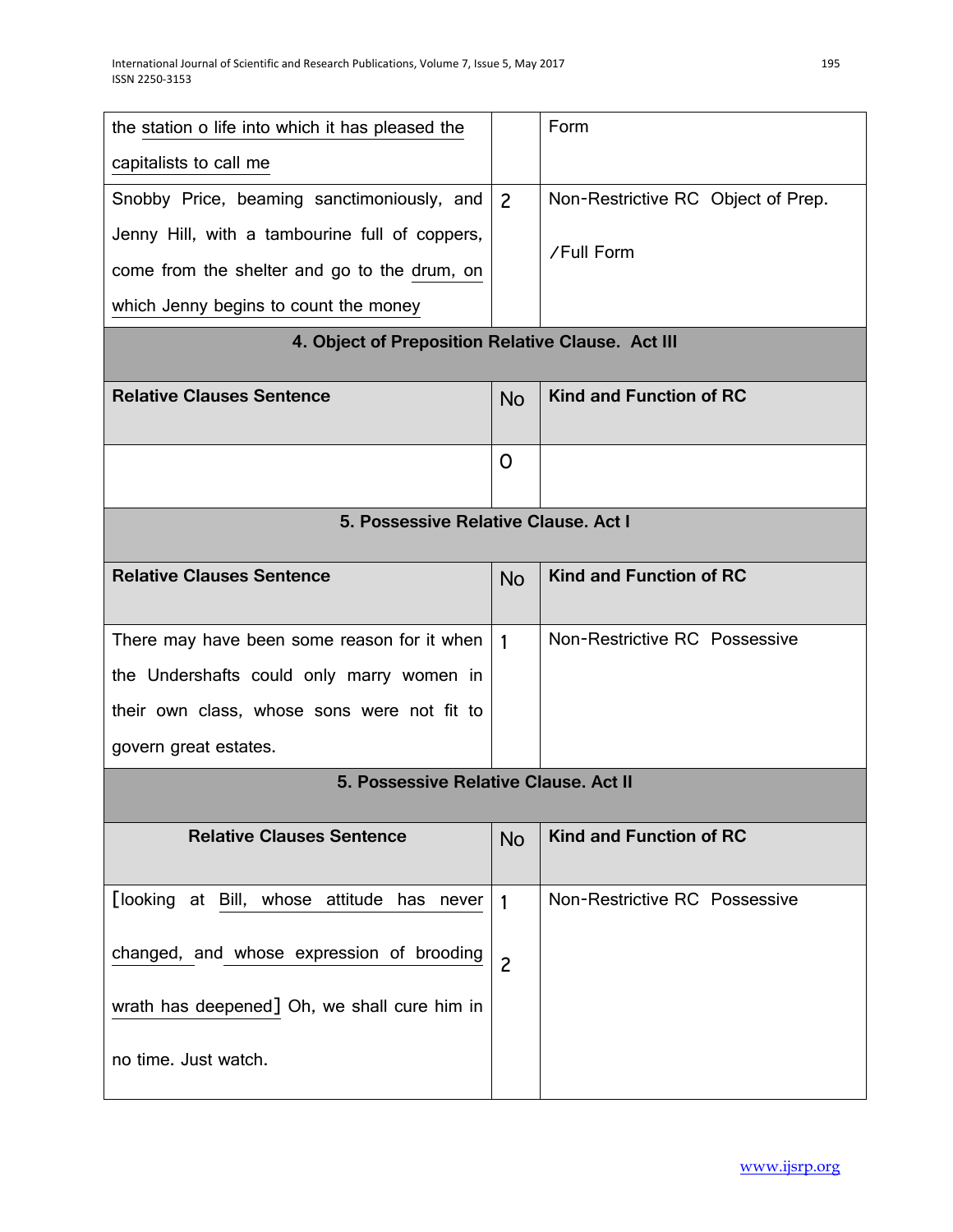| the oceans of blood, not one drop of which is     | $\mathsf{3}$   | <b>Restrictive RC Possessive</b> |  |
|---------------------------------------------------|----------------|----------------------------------|--|
| shed in a really just cause!                      |                |                                  |  |
|                                                   |                |                                  |  |
| 5. Possessive Relative Clause. Act III            |                |                                  |  |
| <b>Relative Clauses Sentence</b>                  | <b>No</b>      | Kind and Function of RC          |  |
| You must simply sell cannons and weapons to       | $\mathbf{1}$   | <b>Restrictive RC Possessive</b> |  |
| people whose cause is right and just, and         |                |                                  |  |
| refuse them to foreigners and criminals.          |                |                                  |  |
| A will of which I am a part.                      | $\overline{2}$ | Restrictive RC Possessive        |  |
| 6. Object of Comparison Relative Clause.<br>Act I |                |                                  |  |
| <b>Relative Clauses Sentences</b>                 | <b>No</b>      | Kinds and functions of RC        |  |
|                                                   | $\mathsf{O}$   |                                  |  |
| 6. Object of Comparison Relative Clause. Act I    |                |                                  |  |
| <b>Relative Clauses Sentences</b>                 | No             | Kinds and functions of RC        |  |
|                                                   | $\mathsf{O}$   |                                  |  |
| 6. Object of Comparison Relative Clause. Act I    |                |                                  |  |
| <b>Relative Clauses Sentences</b>                 | <b>No</b>      | Kinds and functions of RC        |  |
|                                                   | $\mathsf{O}$   |                                  |  |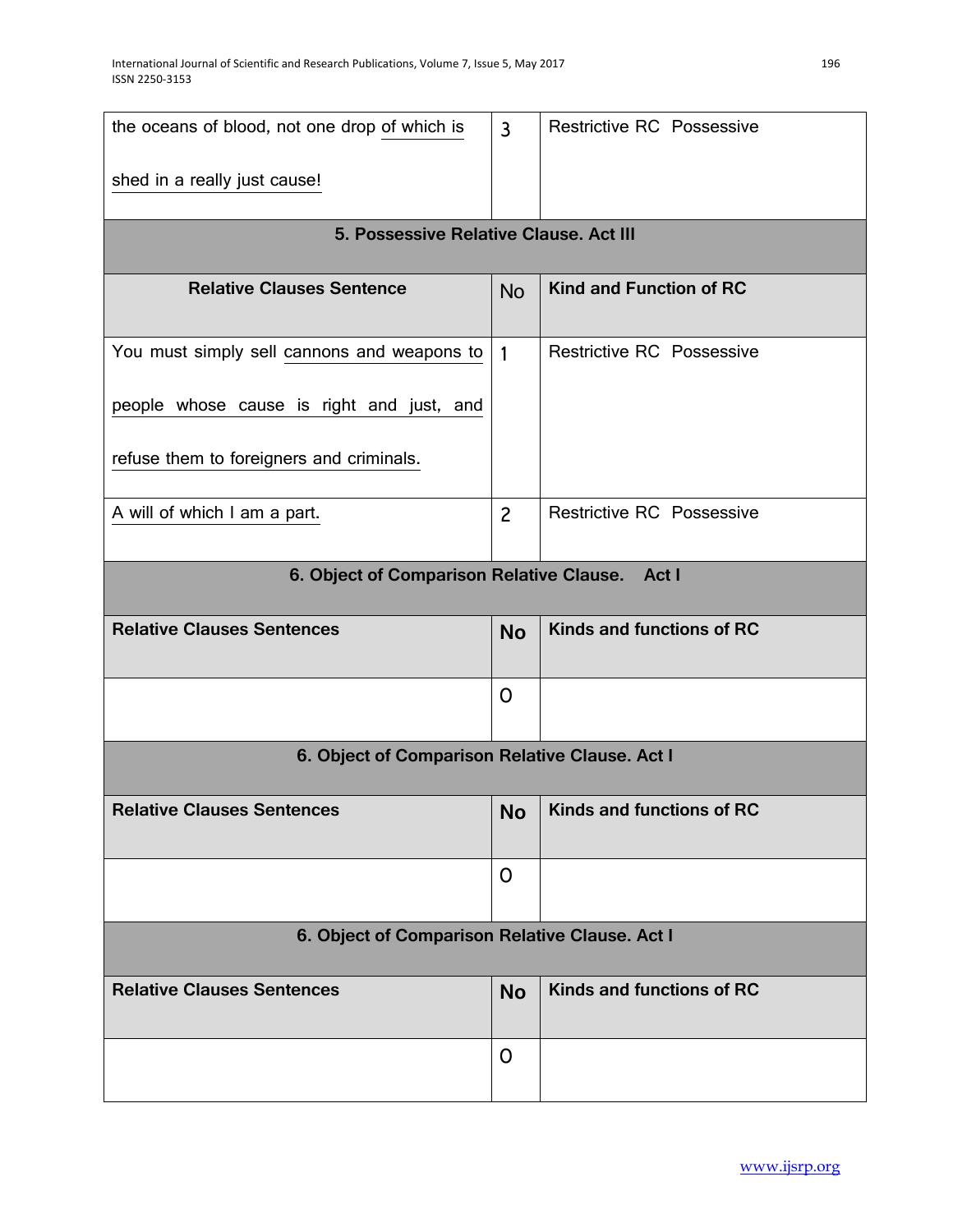#### **Appendix: Suggested Plan on How to Use Literature to Teach Grammar in**

#### **the Classroom**

The researcher suggests a plan on how to use literature to teach grammaticalstructures and practice them with communicative activities in a real context in the EFL classroom as follows:

1. The teacher displays a picture from the play if any. Otherwise, he can choose a

picture and ask the students to describe it. Teacher writes the sentences the students say about the relative clauses on the board and comments briefly on them to make the students form an idea on how to from relative clauses.

2. The teacher can choose extracts or an extract, a scene or part of a scene from a play that suits the level of students and contains relative clause structures.

3. The teacher gives the students an idea about the selected piece of writing or text.

4. The teacher divides the students into group and asks them to read the chosen text silently and underline the relative clauses and write them in their notebooks.

5. The teacher asks the student in groups to divide the relative clauses in the text into their types, subject, object, possessive…. etc.

6.The teacher can use the relative clauses that the students underline in the text and make many exercises on the relative clauses. For example, let's make some exercises from the play Major Barbara by George Bernard Shaw.

#### **A. Fill in the spaces with the right relative pronouns: who, which, whose and**

#### **whom.**

1. I am not one of those men ………. keep their morals and their business in watertight compartments.

2.. Cusins rushes to the drum, ……… he takes up and puts on.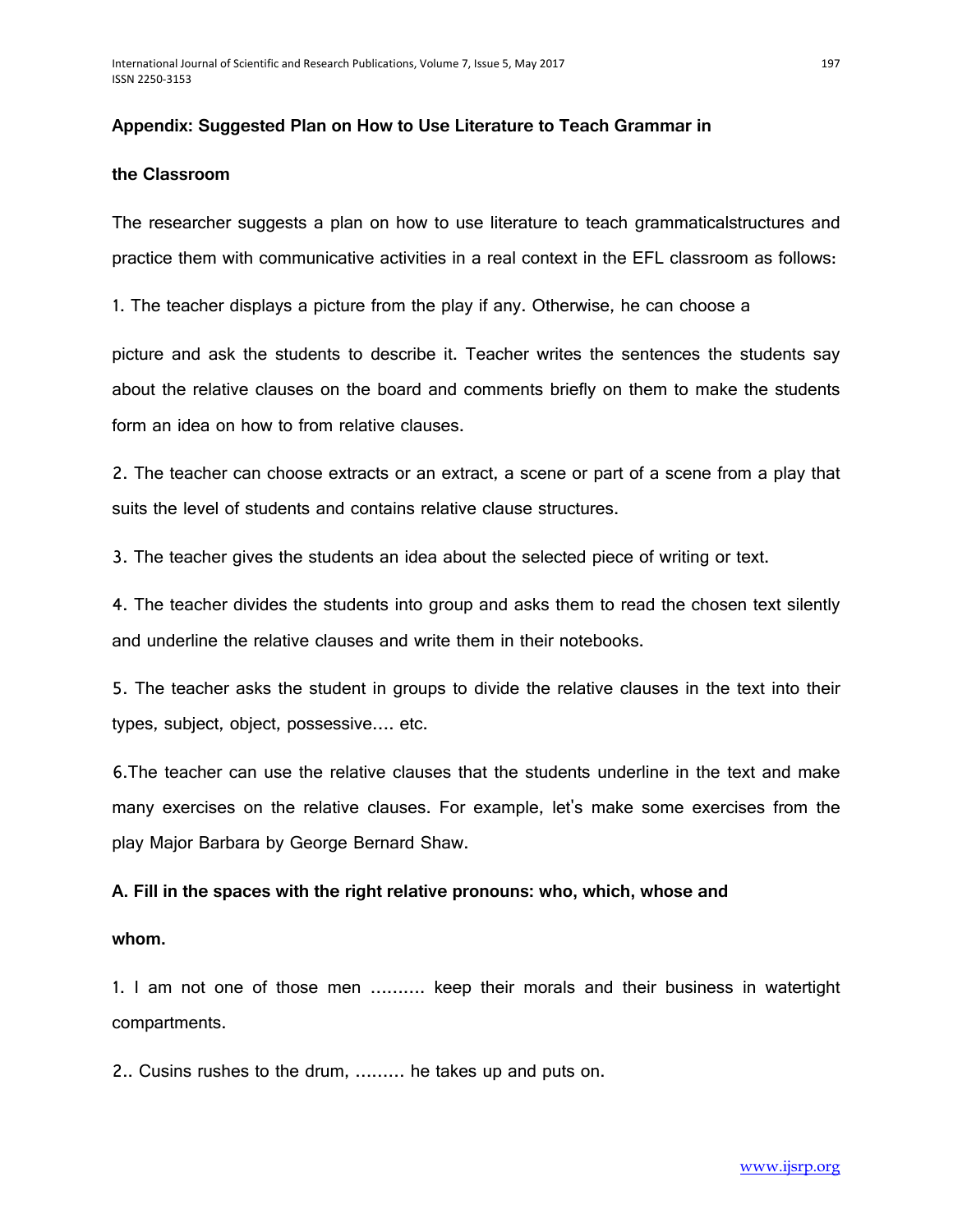3. I shall sell cannons to ………. I please and refuse them to whom I please.

4. looking at Bill, whose attitude has never changed, and ………... expression of

brooding wrath has deepened] Oh, we shall cure him in no time. Just watch.

#### **B. Choose the correct answers a, b, or c**

1. Stephen, …….is quite close to it, looks at it rather scaredly, and moves away quickly to the cannon. a. whose. b. who c. which

2. Cusins rushes to the drum, ………. he takes up and puts on.

a. who b. whose c. which

**C. Combine the following pairs of sentences with the right relative pronouns who, which, whose and whom so as to make one sentence.** 

1. The coin fascinates Snobby Price. He takes an early opportunity of dropping his cap on it.

…………………………………………………………………………………………

2. Stephen looks at it rather sacredly, and moves away quickly to the cannon. He is quite close toit.

…………………………………………………………………………………………

3. There may have been some reason for it when the Undershafts could only marry women in their own class. Their sons were not fit to govern great estates.

…………………………………………………………………………………………

# **D. Correct the relative pronouns in the following sentences.**

1. There is nothing whom any Italian or German could do that Stephen could not do.

2. I shall sell cannons to who I please and refuse them to whom I please.

3. She sits down; and he goes to the armchair, into whose he throws himself].